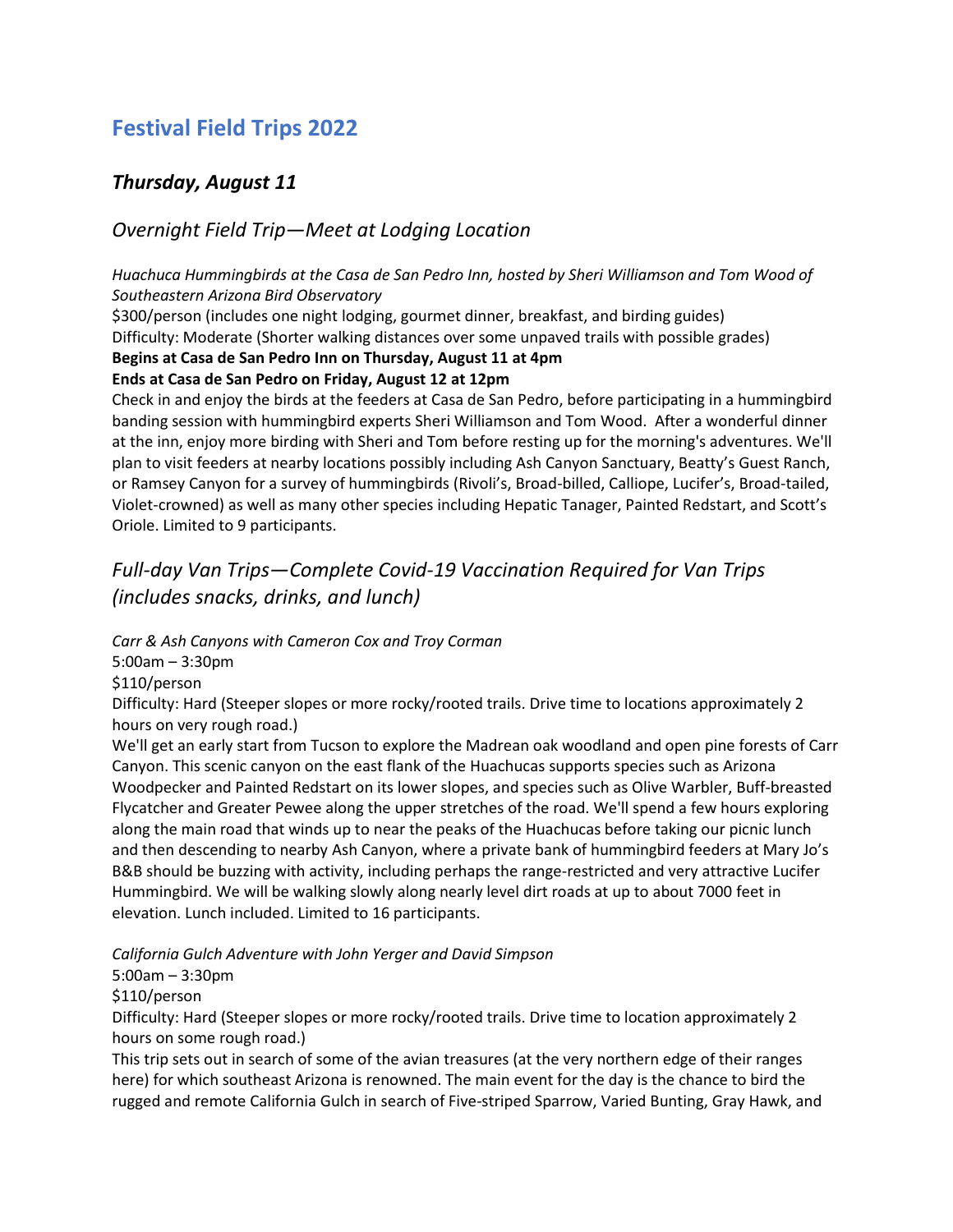Montezuma Quail as well as other species from south of the border. California Gulch is set in the stunningly beautiful Atascosa Highlands and requires a full two hours in the van each way to get to this spot, including some rough roads. Depending on recent reports, we will try to maximize our time in this area by birding other nearby sites such as Pena Blanca Lake or Arivaca to look for other SE Arizona specialties. Note: this trip may include a steep mile-long (round trip) trek into the canyon or we may be able to simply take a short walk on a rocky jeep track. Access conditions are variable and can be impacted by the monsoon rains. Lunch included. Limited to 16 participants.

### *Hummingbird Safari with Karen Krebbs*

5:30am – 2:30pm

\$110/person

Difficulty: Moderate (Some mild slopes, but still on excellent surfaces. Drive time to location approximately two hours.)

This small-group excursion is a "can't miss" for beginner birders interested in getting to know some of the area's most dazzling birds and a few popular hummingbird locales around Southeast Arizona. Peak hummingbird diversity is happening and you'll have the chance to see anywhere from 7 – 10 species. Beatty's Guest Ranch and Ash Canyon are preliminary destinations but locations are up to the discretion of the leader and based on current observations. Lunch included. Limited to 8 participants.

*Mt. Lemmon: Sonoran Desert to Mixed Conifer Forest with Brian Gibbons*

5:30 am – 3:00pm

\$110/person

Difficulty: Moderate (Steeper slopes or more rocky/rooted trails. Drive time to final location approximately 75 minutes.)

Rising over 6,000 feet above Tucson, Mount Lemmon is the highest peak in the Santa Catalina Mountains at 9,157 feet, and a popular escape from urban life and the Arizona's dry early-summer heat (before the relief of the cooling monsoon rains). It is also an incredible birding experience and biology lesson. Traversing six life zones, from the Sonoran Desert at the base to mixed conifer forests at the highest elevations, the 25-mile drive up the wide, paved, two-lane Catalina Highway is equivalent biologically to traveling from Mexico to Canada. Our efforts will be concentrated on the higher elevations far above the desert below. We'll look for typical mountain species like Steller's Jay, Acorn Woodpecker, Spotted Towhee, and Plumbeous Vireo. We'll make a special effort to track down a variety of warblers; Painted Redstart and Olive, Red-faced, and Grace's Warblers all breed in these mountains and by August they are beginning to form mixed-species foraging flocks. A few hummingbird feeders are scattered about our route as well. Combine the birds with temperatures nearly 30 degrees cooler at the top and unparalleled scenery, it is hard to beat the Catalinas in August! Lunch included. Limited to 8 participants.

### *Culture & Birds: The Dragoons and the Amerind Foundation with Rick Wright*

5:30am – 2:30pm

\$110/person

Difficulty: Moderate (Some mild slopes, but still on good surfaces. Drive time to location approximately 60 minutes.)

Rising to 7500 feet above sea level, the steep, sparsely vegetated Dragoon Mountains are home to such uncommon birds as Zone-tailed Hawks, Hepatic Tanagers, and Black-chinned Sparrows. The area is equally notable for its human history, commemorated in the collections of the nearby Amerind Foundation. We will bird the mountains in the morning, then after lunch pay a visit to the Foundation's museum, featuring the art, culture, and history of the region's Native American inhabitants.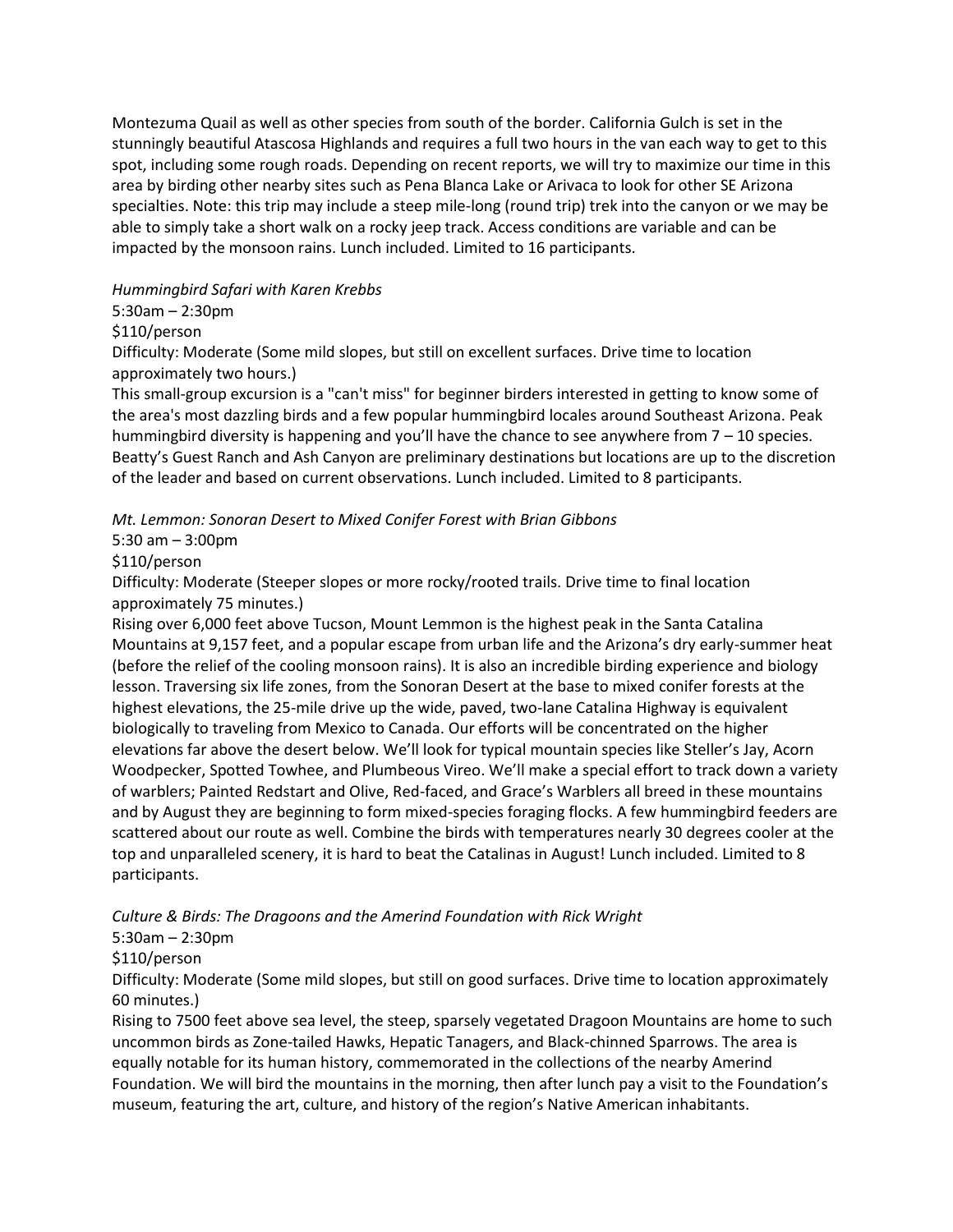# *Half-day Van Trips—Complete Covid-19 Vaccination Required for Van Trips (includes snacks)*

*Box and Florida Canyons with Rob Ripma of Sabrewing Nature Tours*

5:00am – 11:30am

\$65/person

Difficulty: Hard (Walking a narrow trail with uneven surfaces and some increase in grade. Drive time to location about 1 hour)

These two canyons are just north of the more famous Madera Canyon and offer fabulous birding in riparian areas flanked by upland desert and grassland. From the Florida Canyon parking lot we'll keep our eyes open and ears alert for Northern Beardless-Tyrannulet, Black-chinned and Rufous-crowned Sparrows, along with Varied Bunting. Working our way up higher along the creek, we'll look for Gray Hawk, three species of Myiarchus flycatchers, Bell's and Hutton's Vireo's, Hooded Oriole, and perhaps even catching a glimpse of the soaring resident Golden Eagles. Time permitting we will drive through Box Canyon hoping to find a rare Five-striped Sparrow or singing Scott's Orioles. Limited to 8 participants.

*Patagonia Lake State Park with Alex Lamoreaux of Wildside Nature Tours*

5:00am - 12:30pm

\$70/person

Difficulty: Moderate (Will include walking along mostly level trail but with uneven surfaces for around 2 miles, one area with steep stairs. Drive time to location about 80 minutes)

This is the top eBird hotspot in the state with lake, riparian, and upland desert/grassland habitat affording the chance for a number of target species of lower elevations. Early walking along the birding trail, we hope to find Northern Beardless-Tyrannulet, Bell's Vireo, Bridled Titmouse, and Lucy's Warbler, eventually heading for the inlet creek where we might possibly find Green Kingfisher—one can hope! Scanning the lake, there are Mexican Ducks along with other species, as well as Neotropic Cormorants, and shorebirds at the dam area. Afterwards, time-permitting, a stop at the famous Roadside Rest will provide opportunity for both Thick-billed Kingbird and Varied Bunting. Limited to 9 participants.

*Arivaca Lake and Buenos Aires NWR with Brian Nicholas*

5:00am – 1:00pm

\$65/person

Difficulty: Difficult. (Some walking on steeper slopes with loose rock at Arivaca Lake. Open areas with high exposure. Drive time to location about 90 minutes)

We will explore Arivaca Lake and some areas of Buenos Aires National Wildlife Refuge such as Aguirre Lake. Locations and order will depend on overall and recent monsoon activity. Aguirre Lake always has some water and can be a shorebird bonanza during good monsoon years when the lake fills. Arivaca Lake was the hottest hotspot of the year in Pima County last year and always has potential for rarities. Yellow-billed Cuckoos, Thick-billed Kingbirds and Gray Hawks are regular summer residents and Varied Bunting is expected most years. Based on scouting other short stops will be made in Buenos Aires NWR or Arivaca. Limited to 9 participants.

*Oracle State Park and Peppersauce Canyon with Kathe Anderson* 5:30am – 11:30am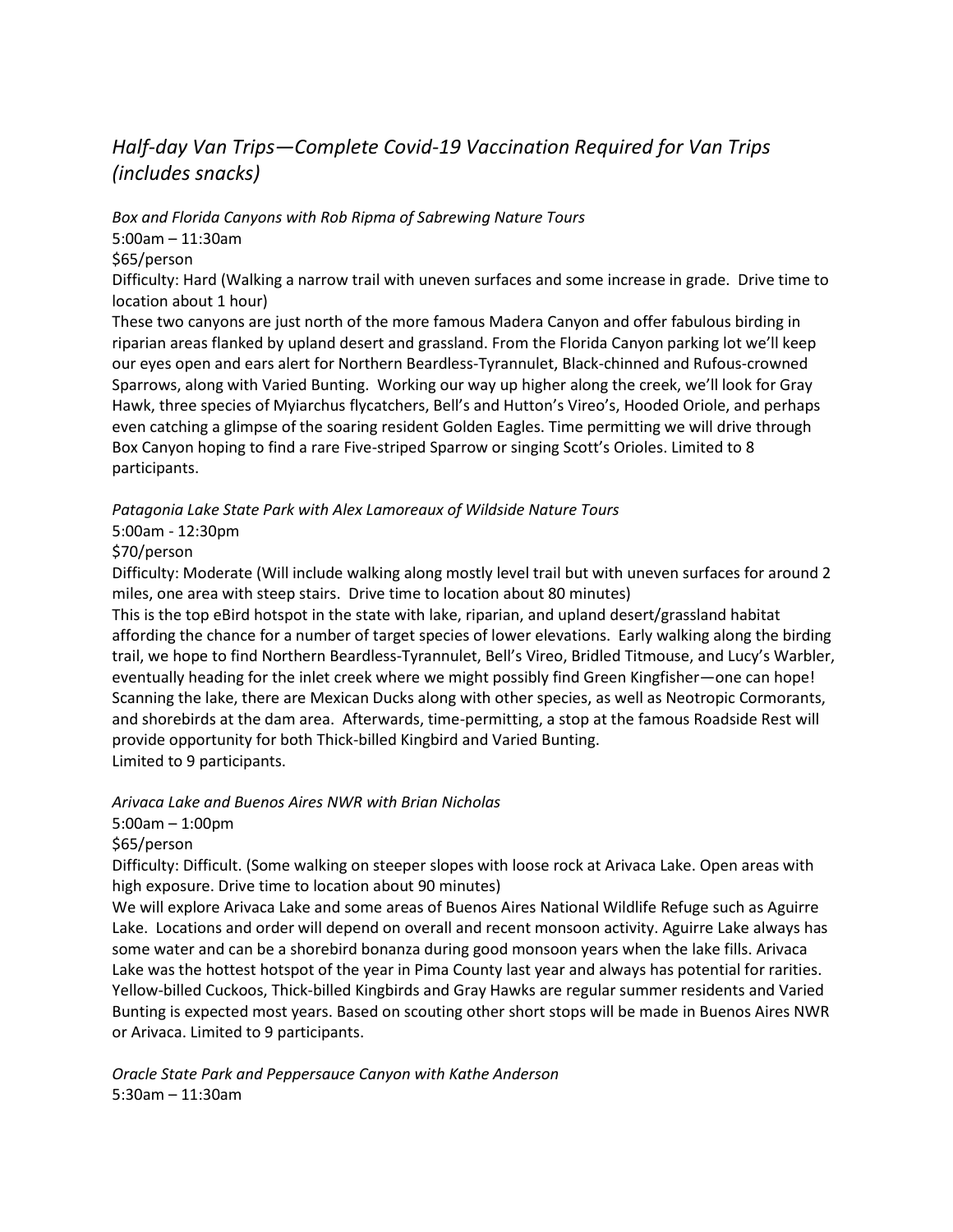### \$65/person

Difficulty: Moderate (Some mild hiking on fairly flat and rolling trails or gravel roads. About 50 minutes to destinations)

We'll head to beautiful Oracle State Park, located at 3,700' to 4,600', with landscape dominated by rolling hills and panoramic vistas as it transitions from desert grassland to oak-woodland. There, we'll likely encounter common desert species, such as Harris's Hawk, Gila Woodpecker, Say's Phoebe, Curvebilled Thrasher, Canyon Towhee and summer visitors such as Summer Tanager, Lucy's Warbler and Brown-crested Flycatcher, among others. Then we'll move onto Peppersauce Canyon, an oasis mostly shaded by huge sycamores, where Bell's and other vireos, plus Acorn Woodpeckers and Western Wood-Pewees are common, amongst a variety of lovely summer surprises. Limited to 9 participants.

*Saguaro National Park and Tucson Mountains with John Higgins and Jacob Roalef*

5:30am – 11:30am

\$65/person

Difficulty: Easy (Paved roads, less than 1 mile walking)

Come see the birds that actually like it in the desert during the summer. We will travel through the saguaro cactus forest of the Pima County Tucson Mountain Park and the west side of the Saguaro National Park, looking for Gilded Flicker, Brown-crested Flycatcher, Black-tailed Gnatcatcher and other desert denizens. The tour will stop at the National Park Service visitor center with its exhibits, restrooms and air conditioning. Limited to 8 participants.

*Las Cienegas NCA with Eric Ripma of Sabrewing Nature Tours*

5:30am – 12:00pm

\$65/person

Difficulty: Moderate (Some walking on mild slopes, but still on excellent surfaces. Drive time to location approximately one hour plus driving on gravel/dirt roads)

Las Cienegas is a 45,000-acre national conservation area with high desert grasslands, riparian strips and perennial streams, marshes, and juniper-oak woodlands. Here we can find grassland breeders such as Cassin's, Botteri's and Grasshopper Sparrows, "Lilian's" Eastern Meadowlark, and Loggerhead Shrike, as well as riparian-associated species including Gray and Zone-tailed Hawks, Yellow-billed Cuckoo, Blue Grosbeak, Yellow Warbler, and Summer Tanager. Las Cienegas is great for mammals, too -- we'll visit a colony of Black-tailed Prairie Dogs (road condition permitting) and keep an eye out for Pronghorn Antelope. Limited to 9 participants.

*Madera Canyon Sampler with Richard Fray*

5:30am – 12:00pm

\$65/person

Difficulty: Moderate (steeper slopes or more rocky/rooted trails)

We'll start in grassland habitat around Proctor Road looking and listening for singing sparrows first thing in the morning. Along with sparrows we will be looking for birds of upland riparian habitat including Bell's Vireo, Blue Grosbeak, Summer Tanager, and Varied Bunting. Next we'll head into the midelevation oak-juniper habitat, looking for desirable southeast Arizona species like Arizona Woodpecker, Painted Redstart, and Sulphur-bellied Flycatcher. After this we'll spend some time walking along the nature trail and investigating the hummingbird feeders at the Santa Rita Lodge that make Madera one of the best spots for hummingbird diversity in the country. Maybe we'll find an Elegant Trogon! Back by noon. Limited to 9 participants.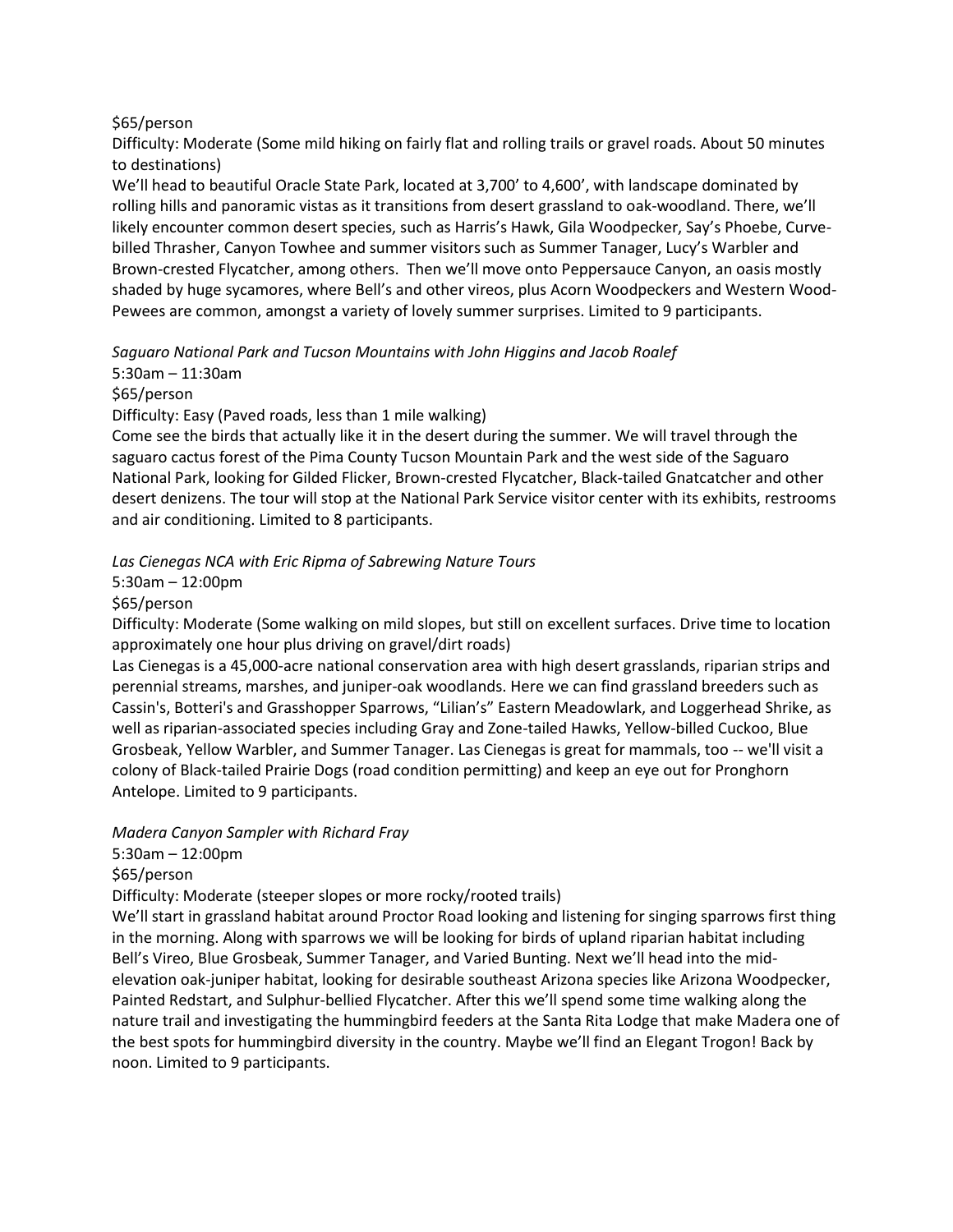*Birding with a Purpose: Montezuma Quail Habitat Restoration with Tess Wagner and Cholla Nicoll of Borderlands Restoration Network*

6:00am–12:00pm

\$65/person

Difficulty: Moderate (Some mild slopes–mostly flat ground and good surfaces. Drive time about 85 minutes to destination.)

Combine birding and habitat restoration as we explore the Borderlands Wildlife Preserve. We'll walk the Smith Canyon Loop Trail (Approx 2 mi) with experts in habitat restoration and wildlife. Afterwards we'll tour the Borderlands Nursery & Seed to see the process of developing materials for restoration planting and a chance to purchase native plants and seeds. The Borderlands Wildlife Preserve has been identified as one of the most important wildlife migratory corridors in Arizona and is a biodiversity hotspot. We'll learn about the steps Borderlands Restoration Network is taking to restore Montezuma Quail habitat in this biologically diverse area identified by scientists as one of the areas most in need of protection for species survival. Limited to 8 participants.

[Borderlands Restoration Network](https://www.borderlandsrestoration.org/) is an ecological restoration nonprofit located in Patagonia, AZ with a mission to rebuild healthy ecosystems, restore habitat for plants and wildlife, and reconnect border communities to the land through shared learning.

### *De Anza Trail & Lucy's Warblers with Whitney Lanfranco, Olya Weekley, and Tubac Nature Center Volunteer*

6:00am – 11:30am

\$65/person

Difficulty: Easy (Flat walking trails. Drive time to location approximately one hour.)

Over the last 8 years Tucson Audubon has been conducting nestbox experiments with Lucy's Warblers, one of the two cavity-nesting warblers we have in the United States and designated by the Arizona Game and Fish as a Species of Conservation Concern. The De Anza Trail in Tubac is one stretch of trail where we've been monitoring these nestboxes. Come explore the area with Community Science Coordinator, Olya Weekley, and Whitney Lanfranco of Leica Sports Optics. You'll see and learn more about the nestbox program while also searching for Gray Hawks, flycatchers, Yellow-breasted Chats and fall migrants. Rose-throated Becard, whose nests look like a large football hanging from the end of a branch, have nested along this trail the past few years. A volunteer from the Tubac Nature Center will also be on the walk to share local bird and nature experience. Limited to 8 participants.

*Paton Center for Hummingbirds with Skye Haas and Jonathan Lutz*

6:00am – 12:00pm

\$65/person

Difficulty: Easy (Flat walking trails. Drive time to location approximately 75 minutes.)

The famous Paton Center for Hummingbirds is known for its backyard birds and scenic location dating back to 1973! Wally and Marion Paton first began inviting birders into their yard shortly after moving to Patagonia, and after their passing, the center was acquired by the Tucson Audubon Society with generous help from the American Bird Conservancy and Victor Emanuel Nature Tours. It is a place to explore and experience the special birds of southeast Arizona and it is dedicated to the celebration and conservation of hummingbirds—and all of southeast Arizona's astounding biodiversity. Violet-crowned Hummingbirds are common and the many feeders attract a wide array of bird species. Sit and watch the bird show with Skye and Jonathan along with short walks around the growing trail system. Limited to 8 participants.

*High Elevation in the Catalinas with Wesley Homoya of Natural Selections Tours*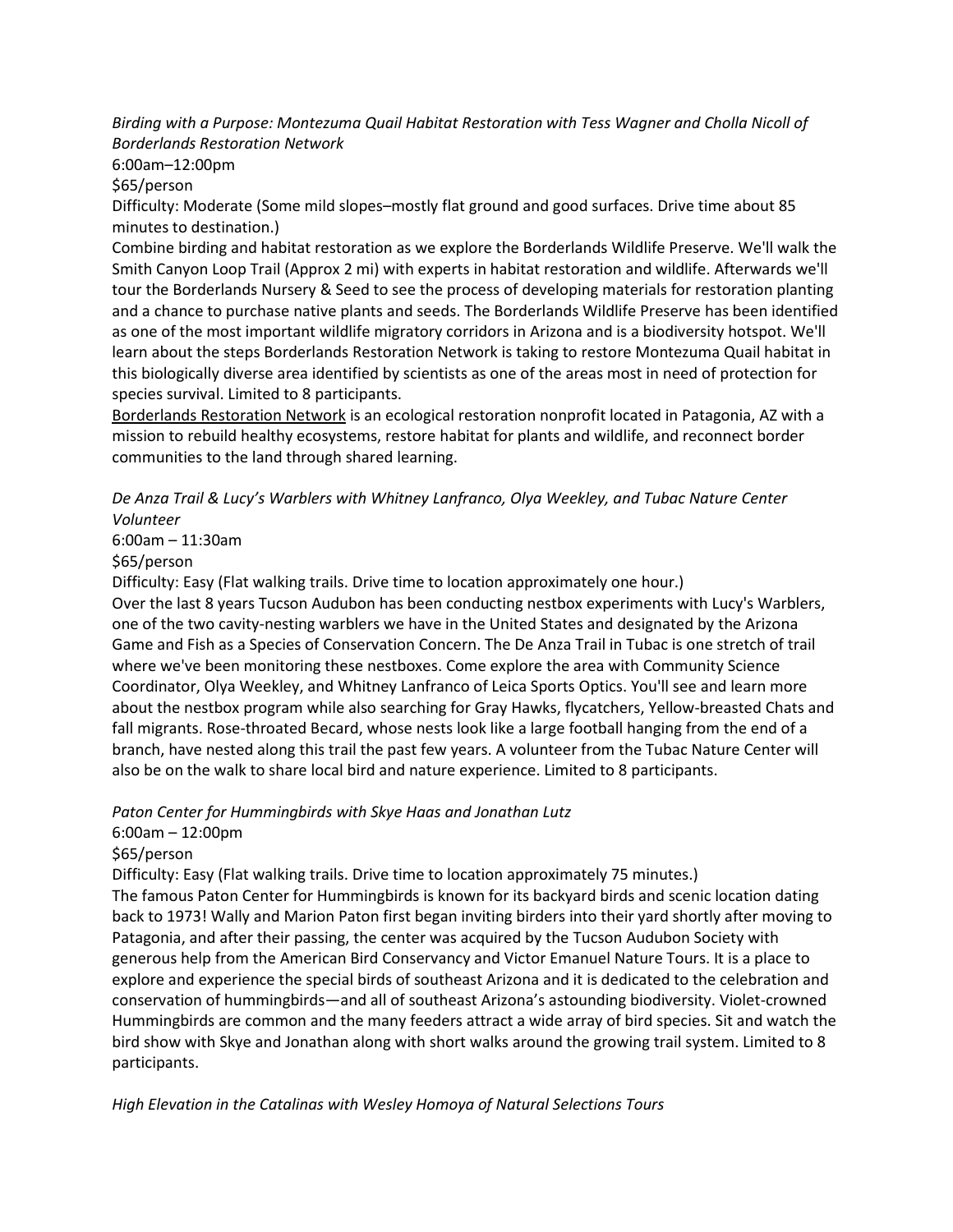6:00am – 12:00pm \$65/person

Difficulty: Moderate (some walking on mild slopes, drive time to location about 50 minutes on paved roads)

Enjoy birding where Tucson residents escape the summer heat in the small mountain hamlet of Summerhaven. We'll look for mixed warbler flocks which may include Red-faced, Orange-crowned, Virginia's, Townsend's, Hermit, Wilson's, and Grace's Warblers. Birding in the conifer forests of Mt. Lemmon can also produce species like Hairy Woodpecker, Stellar's Jay, Mountain Chickadee, and Cordilleran Flycatcher. Back by noon. Limited to 8 participants.

# *Drive Yourself—Meet On-Site Field Trips. Please read description for meeting location and arrive promptly*

*Understanding The Language of the Birds with Kristi Dranginis*

5:00am – 7:00am

\$20/person

Difficulty: Easy (Flat walking trails)

Did you know that a particular call of a bird can tell you if a deer is sneaking away from you or that a cougar is nearby or that another person is approaching you on the trail, giving you advance notice and the time you'd need to respond? In addition to identifying when a predator is moving through the landscape, understanding the language of the birds will also help us learn how to quiet our minds, blend in to the world around us and attune to our senses, allowing us to become sensitive to our effect on the natural world and those around us. Kristi Dranginis, founder of Bird Mentor and author of *Identify Any Bird Anywhere*, will help you learn the skills of instinctive birding, interpreting what the language of the bird looks and sounds like, through this engaging dawn bird sit. Bring a chair or blanket to sit on, your favorite morning beverage, binoculars if you chose and the willingness to try something new. Drive time to meeting location from festival venue is about 20 minutes, specific meeting instructions will be emailed beforehand. Limited to 25 participants.

*Sonoran Desert Ecology Hike with Franklin Lane and Melissa Fratello of the Arizona Master Naturalists Association*

6:00am – 10:00am

\$15/person

Difficulty: Easy to moderate (mostly flat trails with some uneven and rocky terrain, 2.5 miles roundtrip. Please bring at least 2 liters of water).

Enjoy an interpretive hike through desert and riparian zones of the Sabino Canyon Recreation Area in the Coronado National Forest. Of course we'll look for birds, but this will be an overall natural science experience exploring the flora, fauna, geology and cultural history of the Sonoran Desert. The most biodiverse of North America's four deserts. Meet at the trailhead marker on the east side of the parking area at 5700 N Sabino Canyon Road. \$8 parking fee (encourage carpooling). Drive time to the meeting location from the festival venue is about 25 minutes, specific meeting instructions will be emailed beforehand. Limited to 8 participants.

*Pima County's Historic Canoa Ranch with Julie Michael and Adrian Lesak of Vortex Optics* 6:30am – 9:00am \$20/person Difficulty: Easy (Mostly flat, groomed trails)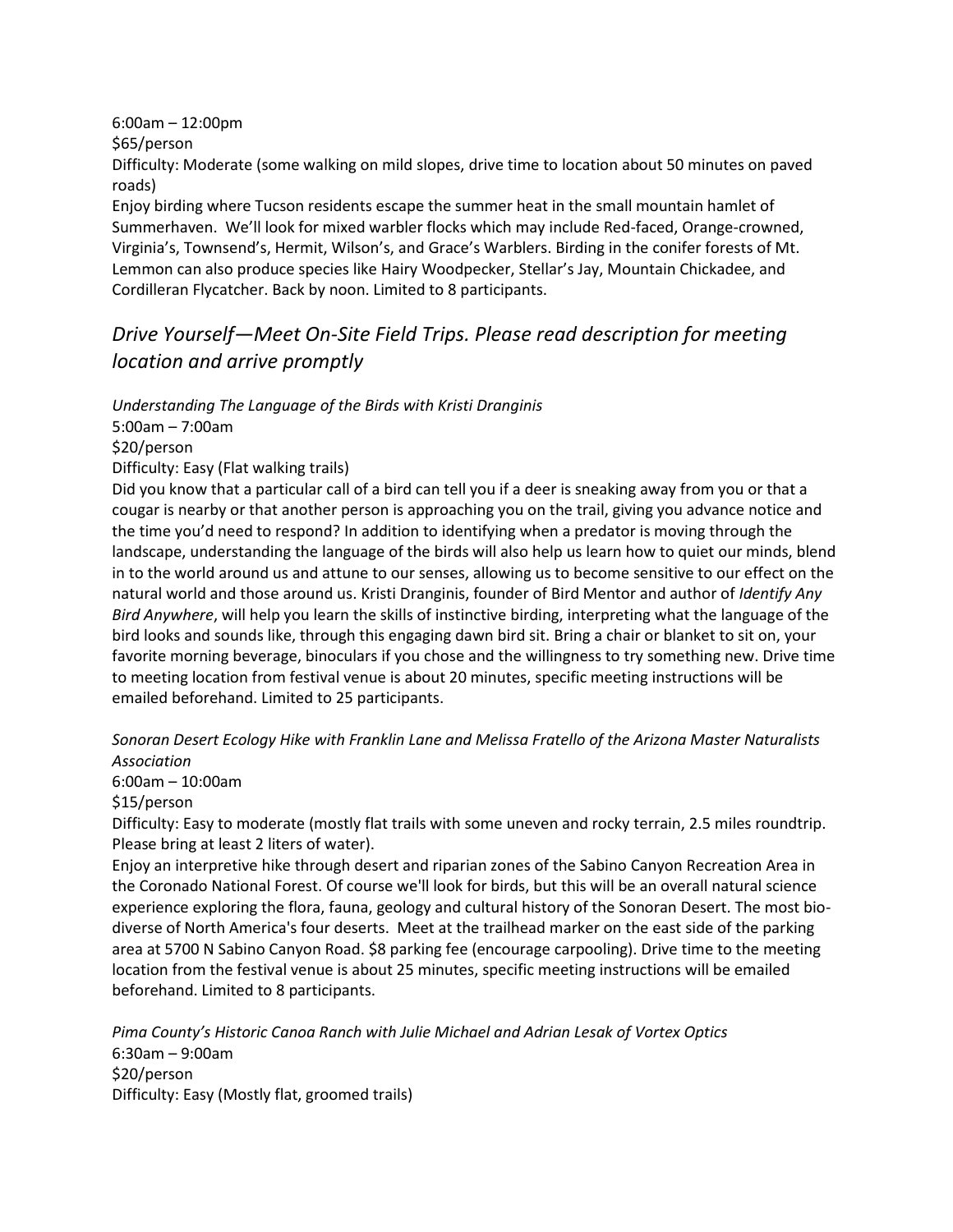The [Historic Canoa Ranch](https://webcms.pima.gov/cms/One.aspx?pageId=1507) is a Pima County park that hosts a great variety of bird species due to its good sized lake and newly constructed cienega. Redhead were around all of last summer and there is always the chance for wandering gulls, terns, or waders. Say's Phoebes, Vermilion Flycatchers, Black-throated Sparrows, and Blue Grosbeaks should be common. This outing is offered in partnership with Pima County Natural Resources, Parks and Recreation (NRPR). Drive time to meeting location from festival venue is about 40 minutes, specific meeting instructions will be emailed beforehand. Limited to 20 participants.

### *Photography with Hunt's Photo at Sweetwater Wetlands with Noah Buchanan & Simon Tolzmann* 6:30am - 8:30am

### \$15/person

Difficulty: Easy (Less than a mile walking on excellent surfaces)

Head over to our favorite birding hotspot in Tucson to try out the latest in photography gear with Noah Buchanan of Hunt's Photo. This is the perfect opportunity to try out new equipment in the field before making your purchases, as well as receive tips for birding photography from the experts. Drive time to meeting location from festival venue is about 20 minutes, specific meeting instructions will be emailed beforehand. Limited to 15 participants.

### *Beginning Birding Photography with Lee Hoy and Alyce Bender at Reid Park*

6:30am - 8:30am

\$35/person

Difficulty: Easy (Less than a mile walking on excellent surfaces)

Bring your camera gear... whatever you have and join Lee Hoy and Alyce Bender of Wildside Nature Tours for this fun, casual photo walk-a-bout. Lee and Alyce will help find subjects while discussing exposure, reading light, and composition while helping each person with setting up their cameras for quick response to the action. Drive time to meeting location from festival venue is about 2 minutes, specific meeting instructions will be emailed beforehand. Limited to 16 participants.

### *Birding with a Purpose: Kino Environmental Restoration Project with Tony Figueroa and Tom Brown* 6:30am - 8:30am

\$10/person

Easy to Moderate (mostly easy with paved trail and overlook, but some steep grade if walking down to sandy trails)

Join Tucson Audubon's Invasive Plant Manager, Tony Figueroa, and birding guide Tom Brown, at [KERP-](https://webcms.pima.gov/UserFiles/Servers/Server_6/File/Government/Flood%20Control/Projects/KERP/kerp-urban-oasis-booklet2021.pdf)-a Pima County facility designed to control flooding and harvest urban stormwater. Tucson Audubon started working at KERP in the summer of 2021, spraying buffel and fountain grass, and during winter 2022 we removed invasive trees, with chainsaws and chemically treated the stumps to prevent regrowth. You'll have the opportunity to see firsthand how it is benefiting the birds and other wildlife. Birds to look for include Harris's Hawk, Brown-crested Flycatcher, Black-tailed Gnatcatcher, Lark Sparrow, and Yellow Warblers. Who knows what might show up to the ponds! This outing is offered in partnership with Pima County Natural Resources, Parks and Recreation (NRPR).

*Catalina State Park with Michael Welch*

6:30am – 9:00am

\$15/person

Difficulty: Moderate (Some mild slopes, but still on excellent surfaces.)

This state park on the northwest side of Tucson sits adjacent to the western slopes of the Coronado National Forest's Santa Catalina Mountains and contains a good mixture of desert scrub, mesquite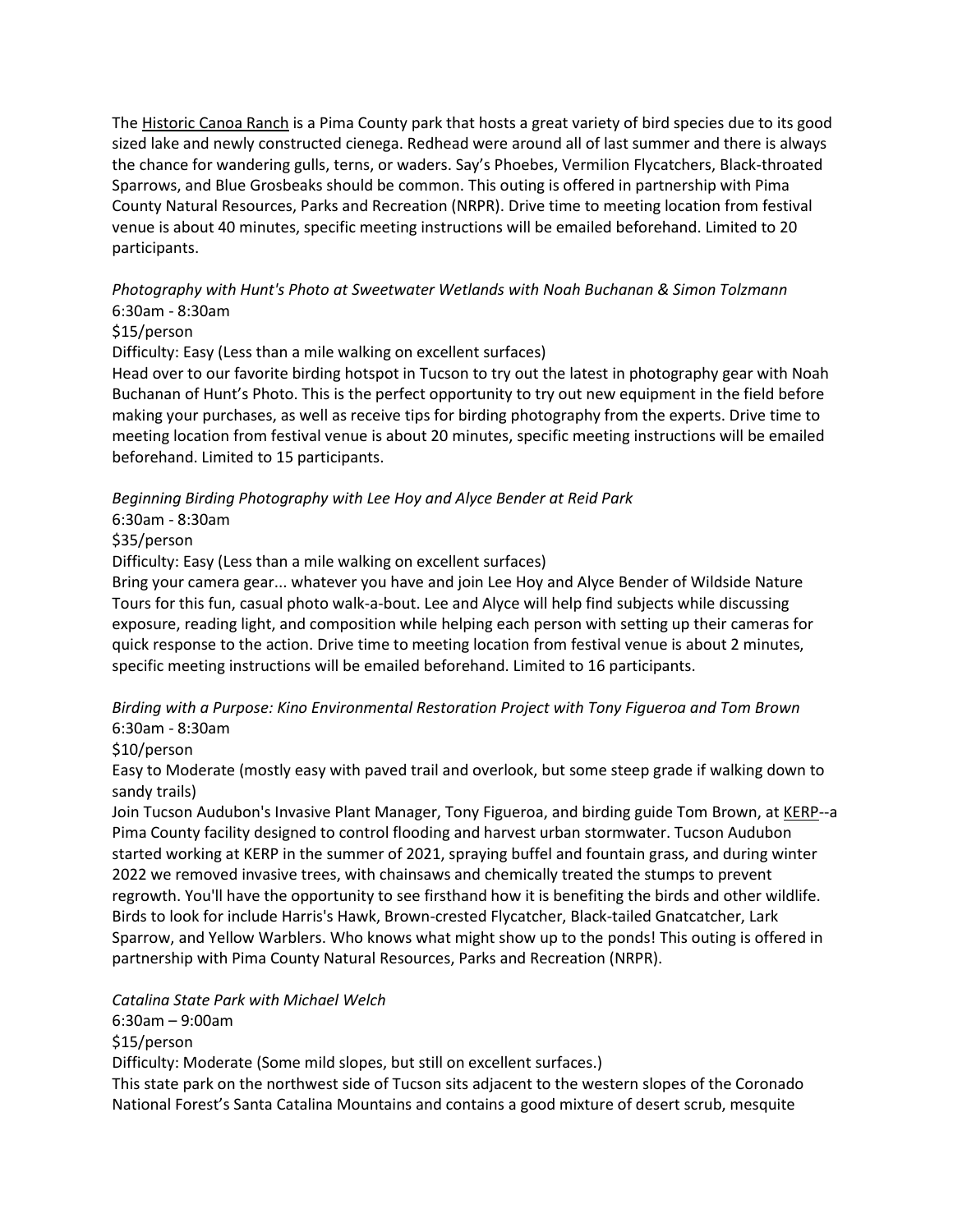bosque, and riparian vegetation. These habitats support a varied mix of bird species including Browncrested Flycatcher, Rufous-winged Sparrow, and Northern Cardinals. We will explore the Birding Trail which crosses a seasonal wash and depending on monsoon storms you may get your boots wet. \$7 parking fee. Drive time to meeting location from festival venue is about 40 minutes, specific meeting instructions will be emailed beforehand. Limited to 10 participants.

*Mindful Birding (with a bit of Yoga) at the Paton Center for Hummingbirds with Holly Thomas and Chris Benesh*

6:30am – 10:00am

\$15/person

Difficulty: Easy (Will include flat walking trails/roads with simple yoga stretches that can be done in the field--no yoga mat required)

Meet in Patagonia at the Paton Center for Hummingbirds for a unique outing that will introduce you to some mindful practices that you can incorporate into your birding experience. Our leaders will share the health benefits of mindful birding, lead the group in guided meditation and explore other nearby birding areas. There may be some time for optional sketching or journaling. This will not include a formal yoga practice, but we'll do some simple stretches that can be done in the field. No mats or yoga attire (regular "birding" clothes are fine!) will be needed. Our focus will be on being open to whatever shows up rather than a list of target species or identification of species (though we are not opposed to id-ing birds, it won't be an ID intensive field trip). This field trip may be for you if you are curious about mindfulness practices, and you're interested in exploring a less target-oriented style of birding. Drive time to meeting location from festival venue is about 70 minutes, specific meeting instructions will be emailed beforehand. Limited to 12 participants.

*El Rio Preserve and Pollinator Gardens with Kim Matsushino and Kari Hackney*

6:30am - 8:30am

\$10/person

Moderate (mostly easy with paved trail and overlook, but some steep grade if walking down to sandy trails)

Join Habitat at Home Coordinator, Kim Matsushino, and Urban Habitat Manager, Kari Hackney for a tour of the beautiful pollinator garden installed at the El Rio Preserve in Marana, along with looking for a variety of birds attracted to the seasonal lake. Learn about the habitat improvements that have been made at the location, specifically the pollinator and habitat gardens, and how you can bring these same enhancements to your home. Birds to look for include Broad-billed Hummingbird, Black-necked Stilt, Brown-crested Flycatcher, and Common Yellowthroat. Drive time to meeting location from festival venue is about 30 minutes, specific meeting instructions will be emailed beforehand. Limited to 10 participants.

### *Tohono Chul Docent-Led Birding Tours*

### 8:30am – 9:30am

Free with festival registration, \$5 suggested donation at Tohono Chul

Difficulty: Easy (some mild slopes–mostly flat ground and good surfaces)

For visitors and those new to the Sonoran Desert, Tohono Chul's easy-walking trails and gardens provide close-up looks at many of the desert specialties. Of the more than 500 bird species that spend time in Arizona during the year, 140 are known to have visited Tohono Chul, and on any given morning you might see up to 10 or 20 species here. All year long you can watch our state bird, the Cactus Wren, flit from cactus to tree and back again, chattering as he goes. Observe the Curved-billed Thrasher, with its saucy two-part whistle, scrabbling on the ground or nesting in cholla cactus. Enjoy our two year-round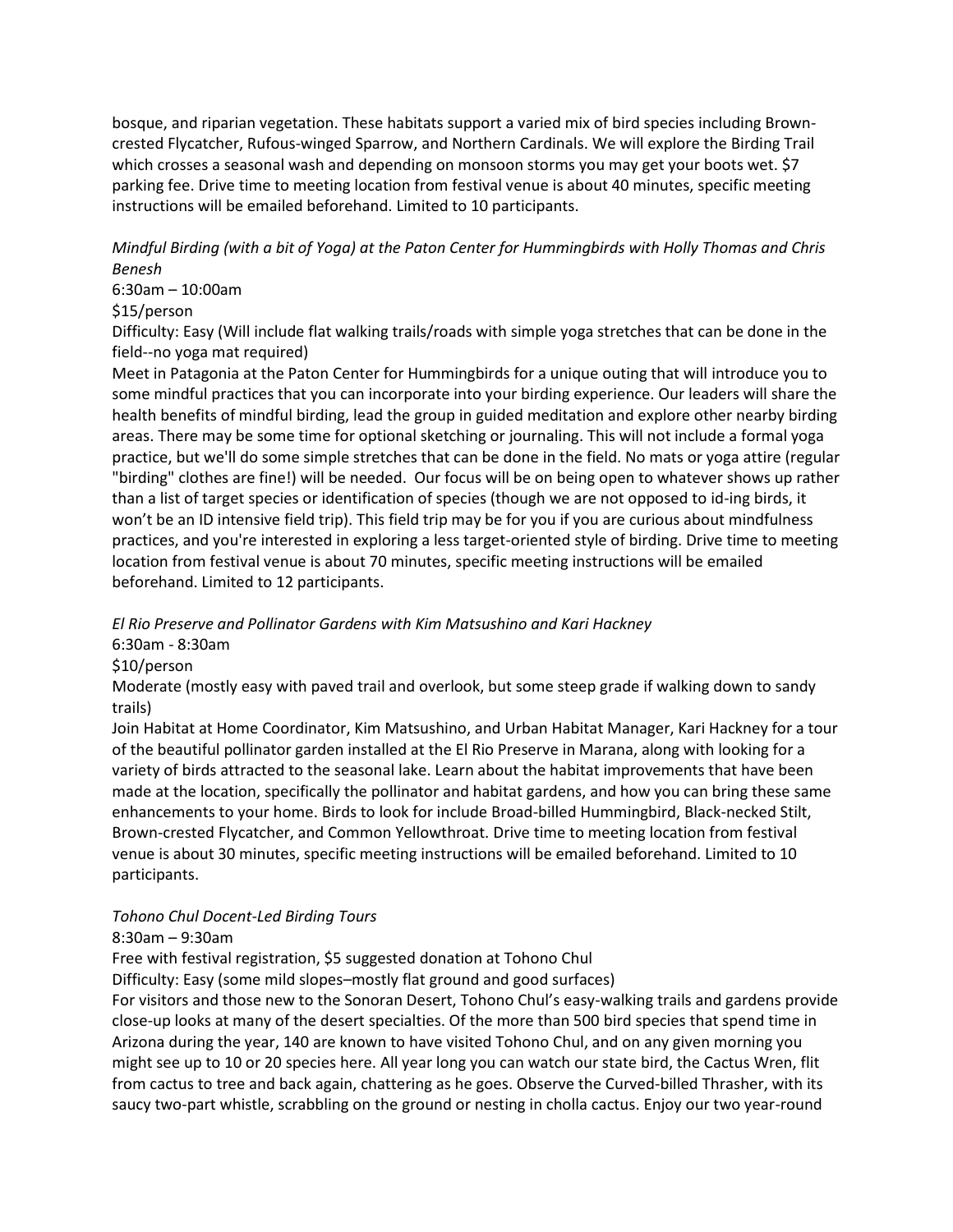resident hummingbird species, Anna's and Costa's, as they dart about, feeding among the many colorful flowers. And be sure to look upward for a glance of our majestic Cooper's Hawks, a pair of which has nested in the gardens for each of the last four years. Meet at Tohono Chul. Limited to 10 participants.

# *Afternoon/Evening Trips (Complete Covid-19 Vaccination Required for Van Trips)*

*Hummingbird Murals of the Pascua Yaqui Tribe with Dan Weisz*

1:30pm–4:00pm

\$35/person

Difficulty: Easy (Very short walks from vehicle)

For a different kind of 'birding', take a tour of a number of beautiful outdoor murals depicting hummingbirds, created by artists of the Pascua Yaqui Tribe. According to Louis D. Valenzuela, an accomplished Yaqui artist, the hummingbird "represents the Yoeme culture. The hummingbird is considered to be a spiritual bird that comes from the 'Sewa Ania' Flower World and is a messenger with powerful blessing and protection." Limited to 9 participants.

*Brown Canyon Evening Adventure with Tim Helentjaris*

4:00pm – 10:00pm

\$110/person

Difficulty: Moderate (Rocky to sandy footing on trails and/or road. Drive time to location approximately 75 minutes)

We will take an evening outing to Buenos Aires National Wildlife Refuge and explore the heart of the Baboquivari Mnts, Brown Canyon, to see if we can hear the rare Buff-collard Nightjars who make a summer home in the canyon. These elusive nightjars tend to start getting quiet this time of year but we'll make an effort to add it to our festival species list. Of course there will be other fantastic species to see such as Lesser Nighthawk, Common Poorwill, Ladder-backed Woodpecker, Loggerhead Shrike, Rufous-winged Sparrow, and Northern Cardinal to name a few. Dinner included. Limited to 8 participants.

*Sunset Birding Photography with Hunt's Photo at Reid Park with Noah Buchanan & Simon Tolzmann* 5:45pm – 7:15pm

\$15/person

Difficulty: Easy (Less than a mile walking on excellent surfaces)

We'll meet at the nearby birding hotspot, Reid Park, to try out the latest in photography gear with Noah Buchanan of Hunt's Photo. This is the perfect opportunity to try out new equipment in the field before making your purchases, as well as receive tips for birding photography from the experts. Drive time to meeting location from festival venue is less than 5 minutes, specific meeting instructions will be emailed beforehand. Limited to 15 participants.

*Moths: A Nocturnal Exploration with Jeff Babson*

### 7:30pm – 10:00pm

Free with Festival Registration

Difficulty: Easy (Easily accessible location with a short drive)

On this trip, we will shine a light into the hidden diversity that exists in the Sonoran Desert! Pima County Naturalist, Jeff Babson will set up a UV light and see what treasures the night produces. UV lights, also known as black lights, emit wavelengths that attract many insects, including moths and beetles. Many of these insects are common, but live their lives in darkness and many people are unaware of their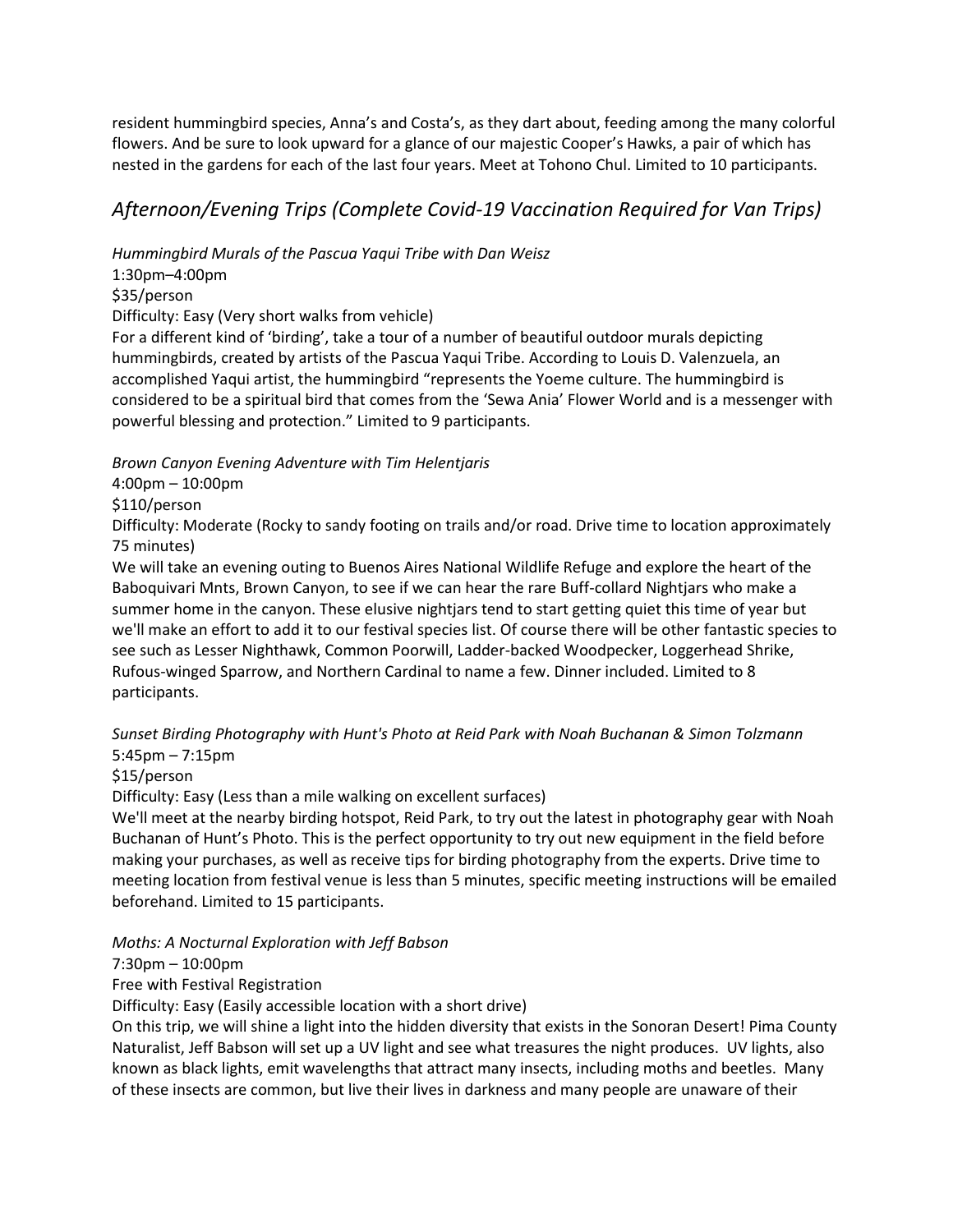existence. Feel free to arrive anytime during the allotted timeframe. Great for families! Location to be determined and specific meeting instructions will be emailed beforehand.

# *Friday, August 12*

## *Overnight Field Trip—Meet at Lodging Location*

*Madera Canyon at the Santa Rita Lodge, hosted by Laurens Halsey* \$250/person (includes lodging, dinner, breakfast, and birding guide) Difficulty: Moderate (Walking distances over unpaved trails with some steeper slopes) **Begins at Santa Rita Lodge on Friday, August 12 at 3pm Ends at Santa Rita Lodge on Saturday, August 13 at 12pm**

Staying at the Santa Rita Lodge gives you a unique experience of spending the night in iconic Madera Canyon where Elegant Trogons croak and hummingbirds zoom. Who knows, you might even see a Coatimundi snacking at the hummingbird feeders! Elf Owls are known to nest near the lodge and sometimes are visible poking their head out of their hole. Begin by enjoying the birds at the feeders (Rivoli's Hummingbird, Arizona Woodpecker, Wild Turkey) before evening birding in the mouth of Madera Canyon and proceeding up into the oak-juniper habitat, listening for nightjars and owls characteristic of these habitats (Mexican Whip-Poor-Will, Whiskered Screech-Owl & Elf Owl). We'll get an early start the next morning and explore the same range of habitats looking for Yellow-billed Cuckoo, Botteri's and Cassin's Sparrow, Summer Tanager, and Varied Bunting lower down as well as Painted Redstart, Sulphur-bellied Flycatcher and Elegant Trogon in mid-canyon. Limited to 9 participants.

# *Full-day Van Trips—Complete Covid-19 Vaccination Required for Van Trips (includes snacks, drinks, and lunch)*

*Big Day Adventure with Alex Lamoreaux of Wildside Nature Tours*

5:00am – 3:00pm

\$110/person

Difficulty: Moderate (May include some walking on steeper slopes or rocky/rooted trails. Fast-paced and may include lots of jumping in and out of the van.)

Have you ever experienced the thrill of a "Big Day?" This is a fun, and somewhat competitive, way to see a wide variety of species and locations throughout the Tucson and Southeast Arizona area in a short amount of time! Exact route will be up to the discretion of the leader, to maximize numbers of species seen/heard. Lunch included. Limited to 8 participants.

*Ramsey Canyon Bird Photography with Jamie Cunningham and Tyler Ficker of Sabrewing Nature Tours* 5:00am – 11:30am

\$125/person

Difficulty: Easy (Most of the time will be spent in photography blind. Drive time to final location approximately 90 minutes)

Join Sabrewing Nature Photographers Tyler Ficker and Jamie Cunningham to experience the new photography blind at Ramsey Canyon Inn B&B! This exciting new opportunity gives photographers the chance to photograph up to 10 hummingbird species and a variety of songbirds, all from the comfort of the newly designed photo blind. This blind was designed by the Sabrewing photography team and puts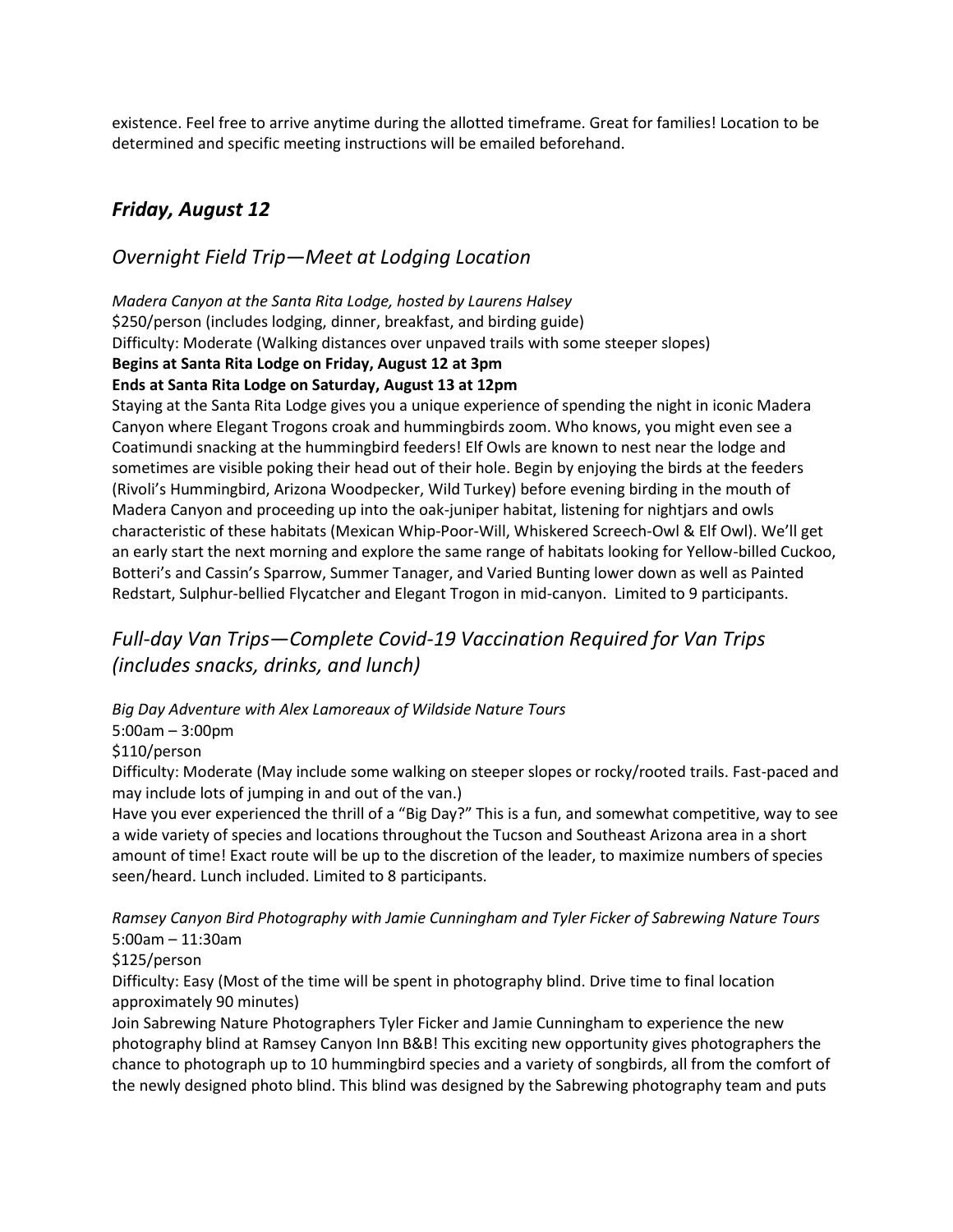special focus on backgrounds, light angle and the ability to switch out perches easily! This tour will include a boxed breakfast.

*Birding with a Purpose: Birding by Boat at Patagonia Lake State Park with Eric Ripma of Sabrewing Nature Tours and Sonoita Creek Watershed Specialist, Howard Buchanan* 5:00am–12:30pm

## \$75/person

Difficulty: Moderate (May include walking along mostly level trail but with uneven surfaces for around 1 mile, one area with steep stairs. Please follow boat rules. Sunscreen highly recommended. Drive time to location about 80 minutes)

Check out the top eBird hotspot in the state from a different perspective as we will be birding from a pontoon boat. Sonoita Creek Watershed Specialist, Howard Buchanan, will share with us the unique features of Patagonia Lake and the conservation challenges it faces. Mexican Duck, Ruddy Duck, and Neotropic and Double-crested Cormorants should be readily seen on the lake along with raptors and riparian species along the shore. Time permitting we will explore some of the trails around the state park after the boat excursion for more Arizona specialties. Limited to 6 participants.

*Mt. Lemmon: Sonoran Desert to Mixed Conifer Forest with Jake Mohlmann*

5:30 am – 3:00pm

### \$110/person

Difficulty: Moderate (Steeper slopes or more rocky/rooted trails. Drive time to final location approximately 75 minutes.)

Rising over 6,000 feet above Tucson, Mount Lemmon is the highest peak in the Santa Catalina Mountains at 9,157 feet, and a popular escape from urban life and the Arizona's dry early-summer heat (before the relief of the cooling monsoon rains). It is also an incredible birding experience and biology lesson. Traversing six life zones, from the Sonoran Desert at the base to mixed conifer forests at the highest elevations, the 25-mile drive up the wide, paved, two-lane Catalina Highway is equivalent biologically to traveling from Mexico to Canada. Our efforts will be concentrated on the higher elevations far above the desert below. We'll look for typical mountain species like Steller's Jay, Acorn Woodpecker, Spotted Towhee, and Plumbeous Vireo. We'll make a special effort to track down a variety of warblers; Painted Redstart and Olive, Red-faced, and Grace's Warblers all breed in these mountains and by August they are beginning to form mixed-species foraging flocks. A few hummingbird feeders are scattered about our route as well. Combine the birds with temperatures nearly 30 degrees cooler at the top and unparalleled scenery, it is hard to beat the Catalinas in August! Lunch included. Limited to 8 participants.

### *Patagonia Hotspots with Julie Michael*

### 5:30am – 2:30pm

\$110/person

Difficulty: Moderate (Some walking on mild slopes, and possibly rocky/uneven surfaces. Drive time to location approximately one hour on mostly paved roads)

Some of the most well-known birding locations in Southeast Arizona, and the United States, occur in the riparian area that runs along the Sonoita Creek and around the small mining town of Patagonia. Gray Hawks, Summer Tanagers, and Violet-crowned Hummingbirds are the stars of the show. We'll have lunch at the Paton Center for Hummingbirds courtesy of local favorite, Gathering Grounds. Limited to 8 participants.

*Birding Photography on Mt. Lemmon with Henry Johnson*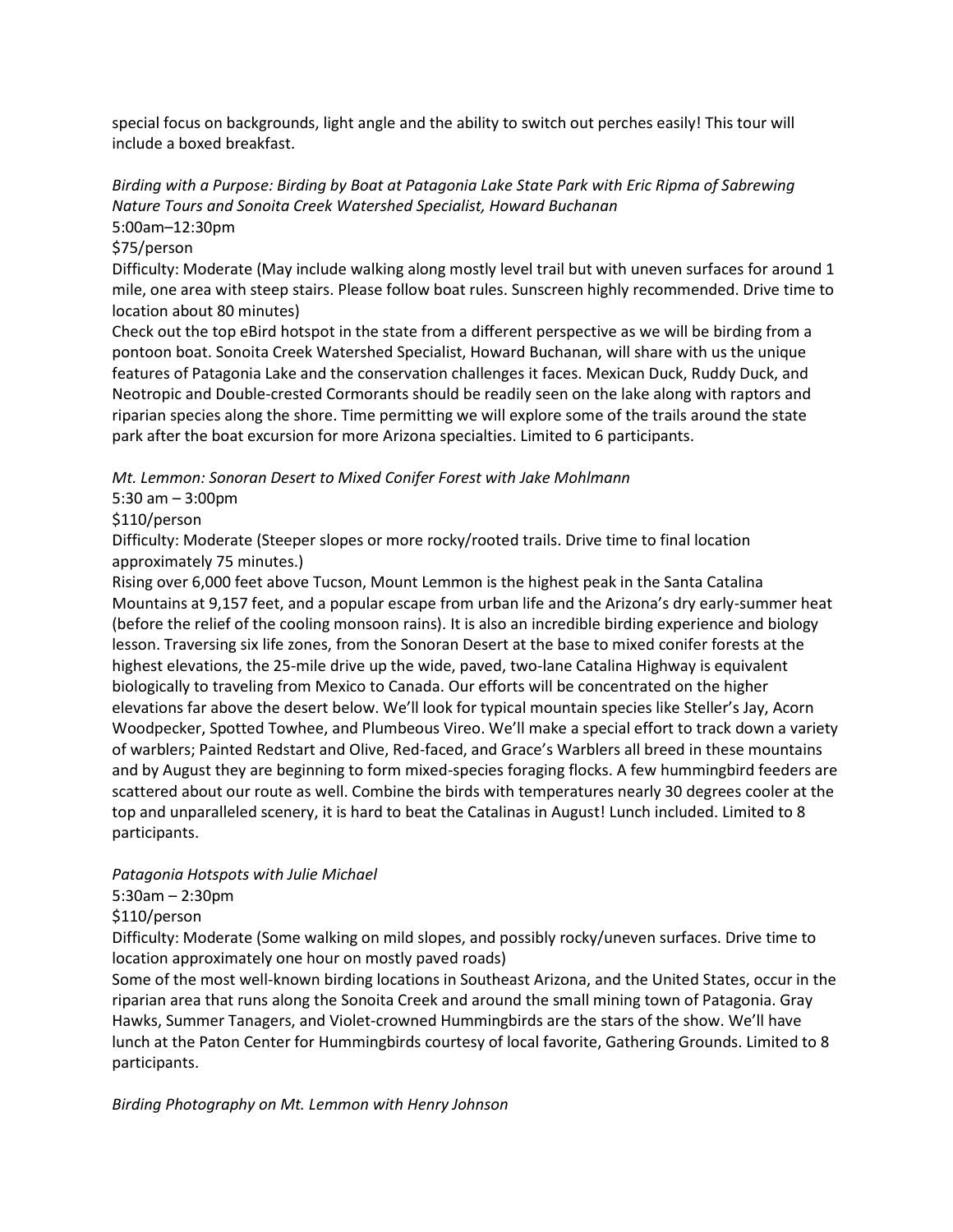6:30am – 3:00pm

\$125/person

Difficulty: Easy (Maybe some uphill walking but mostly at feeders. Drive time to location approximately 50 minutes)

For this workshop we will travel up Mt Lemmon in the Catalina Mountains to the instructor's cabin to practice your photography in mixed conifer forest. At 7500 feet expect to see Yellow-eyed Juncos, Acorn Woodpeckers, Steller's Jays, Pine Siskins, Black-headed Grosbeaks, White-breasted and Pygmy Nuthatches, plus hummingbirds and a possible warbler or tanager. Lunch included. Limited to 8 participants.

# *Half-day Van Trips—Complete Covid-19 Vaccination Required for Van Trips (includes snacks)*

*Arivaca Cienega Area with Ethan Beasley*

5:00am–12:00pm

\$65/person

Difficulty: Moderate (mostly flat walking trails on some uneven and rocky terrain. Drive time to Arivaca is about 75 minutes.)

Just outside of the small town of Arivaca is the Buenos Aires Wildlife Refuge where efforts to reintroduce the Masked Bobwhite are being undertaken by a group of partners, including Tucson Audubon. We'll focus our birding efforts at the Arivaca Cienega and along the Arivaca Creek where we'll look for Black Vultures, Gray and Zone-tailed Hawks, Yellow-billed Cuckoo, Tropical Kingbird, and buntings. Limited to 9 participants.

*Pena Blanca Lake and Canyon with Richard Fray and David Simpson*

5:00am - 12:30pm

\$65/person

Difficulty: Moderate (Steeper slopes or more rocky/rooted trails. Drive time to location approximately 90 minutes, some gravel road.)

An interesting man-made lake makes a great water source and stopover for migrants and nesting birds. The adjoining canyon is a good location for Elegant Trogon, Dusky-capped Flycatcher, and Hepatic Tanager. Montezuma Quail favor the hillsides surrounding the lake and other interesting species include Gray Hawk, Rufous-crowned Sparrow, and Varied Bunting are expected species. Expect to walk on groomed trails around the lake and a gravel/loose rock forest service road through the canyon. Limited to 18 participants.

*Santa Cruz Flats with Keith Kamper and Cameron Cox*

5:00am – 12:30pm

\$65/person

Difficulty: Easy (Birding from vehicles and the road but very hot by mid-morning. Drive time to flats area approximately one hour. Will include driving on gravel roads.)

This flat area of agricultural fields, mesquite bosques, pecan groves and desert scrub is rarely birded in the summer, but it can hold many surprises. Tropical Kingbirds should be fledging their young at this time, and we can expect to see them in the rows of pecan trees along the road. Raptors such as Black Vultures, Swainson's Hawks, and Burrowing Owls and if we are lucky, an early Crested Caracara, are possible. Sludge ponds and flooded fields at this time of year have yielded a variety of shorebirds,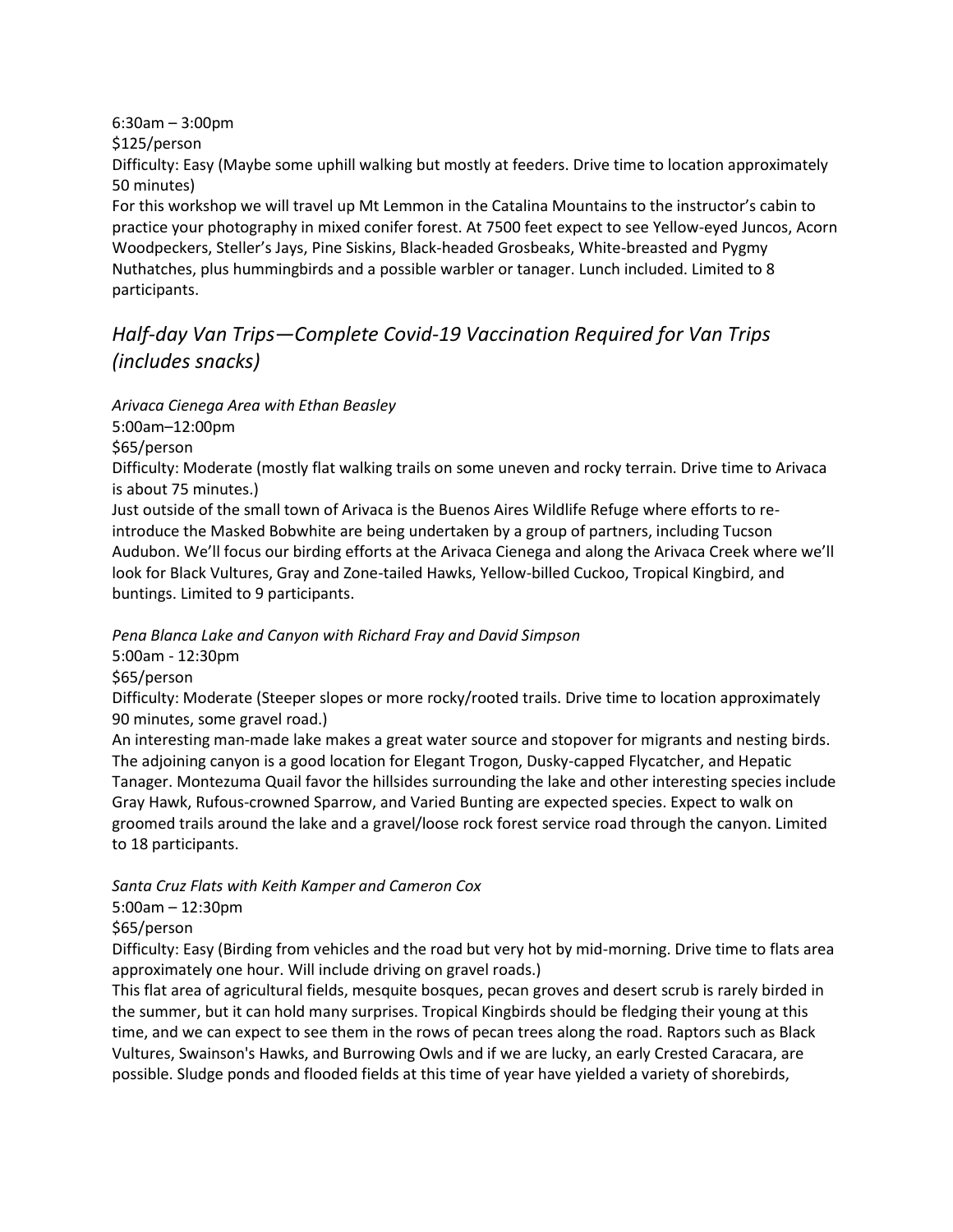waders and blackbirds, while swallows and flycatchers catch our attention in the air. It will be very hot by 10 am so put on sunblock, bring a water bottle and wear a hat. Limited to 8 participants.

## *Madera Canyon Sampler with Gordon Karre*

5:30am – 12:00pm

\$65/person

Difficulty: Moderate (steeper slopes or more rocky/rooted trails)

We'll start in grassland habitat around Proctor Road looking and listening for singing sparrows first thing in the morning. Along with sparrows we will be looking for birds of upland riparian habitat including Bell's Vireo, Blue Grosbeak, Summer Tanager, and Varied Bunting. Next we'll head into the midelevation oak-juniper habitat, looking for desirable southeast Arizona species like Arizona Woodpecker, Painted Redstart, and Sulphur-bellied Flycatcher. After this we'll spend some time walking along the nature trail and investigating the hummingbird feeders at the Santa Rita Lodge that make Madera one of the best spots for hummingbird diversity in the country. Maybe we'll find an Elegant Trogon! Back by noon. Limited to 9 participants.

### *Guindani Canyon with Brian Gibbons*

5:30am – 12:00pm

### \$65/person

Difficulty: Moderate (About 3 miles roundtrip walking on some steeper slopes and rocky/rooted trail. Be prepared for sun exposure and bring water. Drive time to location approximately 50 minutes) Guindani Canyon is situated on the east slopes of the Whetstone Mountains and accessed through Kartchner Caverns State Park. The trail begins in grassy desert with intermixed mesquites and a narrow line of oaks in the canyon bottom, where one can find Ash-throated Flycatchers, Rufous-winged, Botteri's and Cassin's Sparrows, and Lucy's Warblers. Approaching the canyon mouth, the foothills are festooned with flowering agaves that attract a variety of hummingbirds possibly including Lucifer Hummingbird. Limited to 9 participants.

### *Sky Island Discovery with Franklin Lane and Karen Vandergrift of the Arizona Master Naturalists Association*

5:30am – 11:30am

\$65/person

Difficulty: Moderate (Some steeper slopes on somewhat rocky/rooted trails. 2 miles roundtrip hiking at 9,000' elevation. Bring at least 1 liter of water.)

The Santa Catalina Mountains are one of many (65) Sky Islands within the Madrean Gap of the Basin and Range Geological Province. Enjoy a driving and hiking interpretive experience including a two mile hike on the Mt Lemmon Loop Trail. We'll make brief stops at Babad Do'ag and Windy Point on our way up. Ecologically speaking, we'll be driving vertically to the Canadian border! Limited to 8 participants.

*Tubac De Anza Trail with Robert Mesta*

6:00am – 11:30am \$65/person

Difficulty: Easy (Flat walking trails. Drive time to location approximately one hour.)

An easy stroll through this lush riparian corridor along the Santa Cruz provides many opportunities for migrants, Gray Hawks, flycatchers, and hordes of Yellow-breasted Chats. Rose-throated Becard, whose nests look like a large football hanging from the end of a branch, have nested along this trail the past few years. A volunteer from the Tubac Nature Center will also be on the walk to share local bird and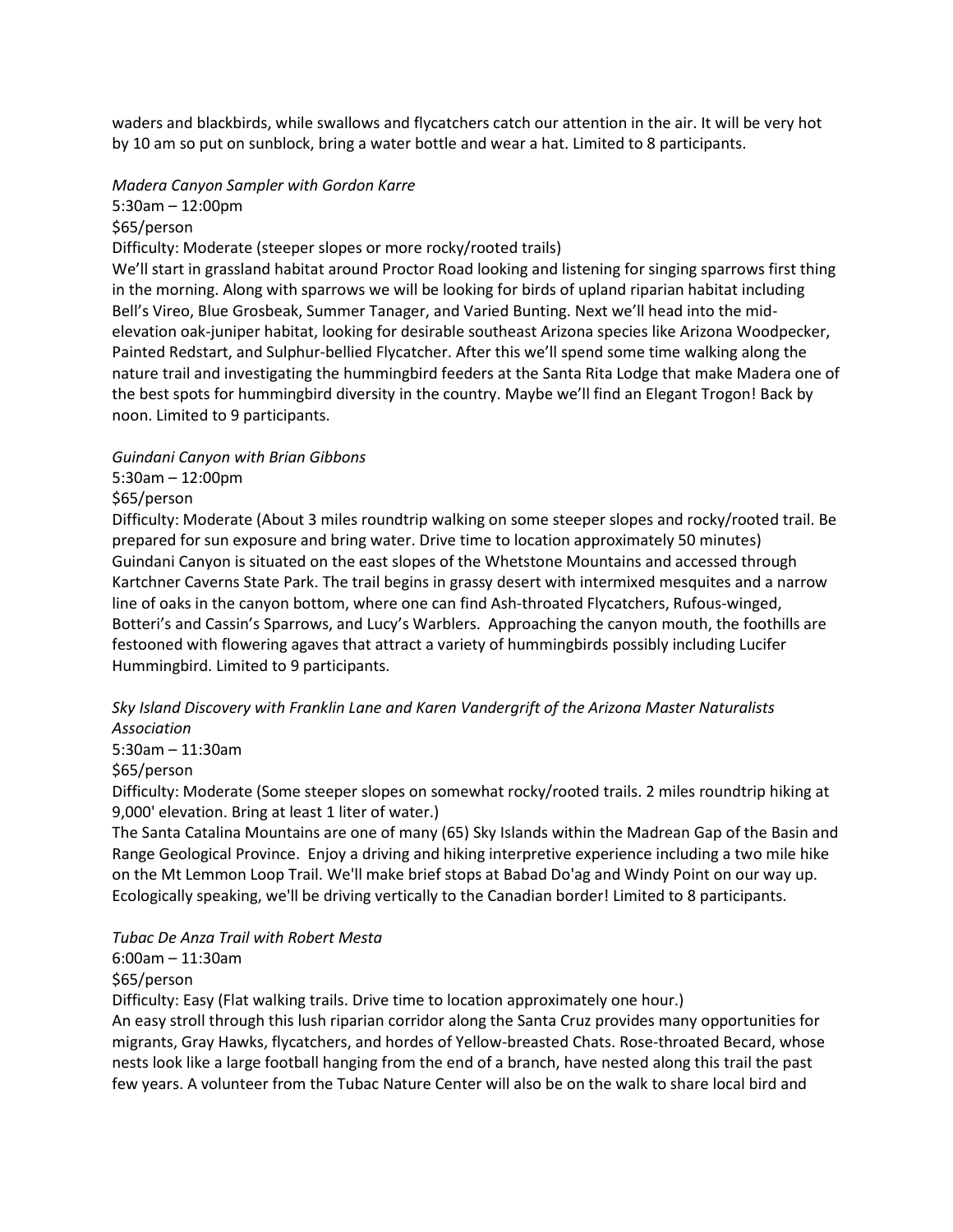nature experience. Time permitting, a stop at the Amado Wastewater Treatment plant on the way back could be good for Black-bellied Whistling-Duck. Limited to 9 participants.

*Willcox and Cochise Lake with John Yerger*

6:00am – 12:00pm

\$65/person

Difficulty: Easy (Flat walking on groomed trails or roads. Drive time to location approximately 80 minutes.)

This half-day trip to the Willcox area and Cochise Lake will add a wide variety of shorebirds to your Arizona and festival species list. Likely species include Black-necked Stilt, American Avocet, Wilson's Phalarope, Long-billed Dowitcher, Greater and Lesser Yellowlegs, Western, and Least Sandpipers. The lakes also play host to an array of migrant swallow species, as well as birds of the open grassland like Scaled Quail and Lark Sparrow. With sometimes hourly turnover nearly every visit during migration has a good chance of turning up something unusual. This will be a very relaxed paced half-day trip with limited walking on level surfaces. Limited to 9 participants.

*Beyond Birds: Lizards of Saguaro West with Jim Rorabaugh and Larry Jones*

6:00am – 11:30am

\$65/person

Difficulty: Moderate (Some mild hiking on sandy/rocky trails. Drive time to locations approximately 50 minutes)

Are you interested in more than birds? The Sonoran Desert is home to a variety of amazing creatures and this trip will offer the opportunity to go herping with Larry "The Lizard Guy" Jones and Jim Rorabaugh, co-author of A Field Guide to the Amphibians and Reptiles of Sonora, Mexico. We'll look for Desert Iguanas and a variety of other desert lizards while walking the Sendero Esperanza Trail in Saguaro NP and on the way back we'll stop to look for Collared Lizards and other rock dwellers. Gilded Flickers, Purple Martins, and other Sonoran Desert birds won't be ignored! Limited to 9 participants.

*Native Plant Birding Walk on the Yetman Trail with Whitney Lanfranco and Carianne Funicelli of Strategic Habitat Enhancements*

6:00am – 10:00am

\$45/person

Difficulty: Easy/Moderate (Around 2 miles round trip over rocky trail with sandy wash portions) We'll head out to the Camino de Oeste Trail in the Tucson Mountains. This is a 2-mile round trip stroll through a Sonoran Desert wash and hillside that will bring us to the remains of an historic homestead known as the Bowen Stone House. Along the way we will focus on birding and identifying the native plants along the way, with discussion of the resources they provide to our rich avifauna. There will be a lot to see and so we will be walking at an easy pace, but there will be some rocky and sandy portions of the trail. Limited to 8 participants.

# *Drive Yourself—Meet On-Site Field Trips. Please read description for meeting location and arrive promptly*

*Sabino Canyon with Jean & Mark Hengesbaugh* 6:30am – 9:00am \$15/person Difficulty: Moderate (mostly flat walking trails on some uneven and rocky terrain)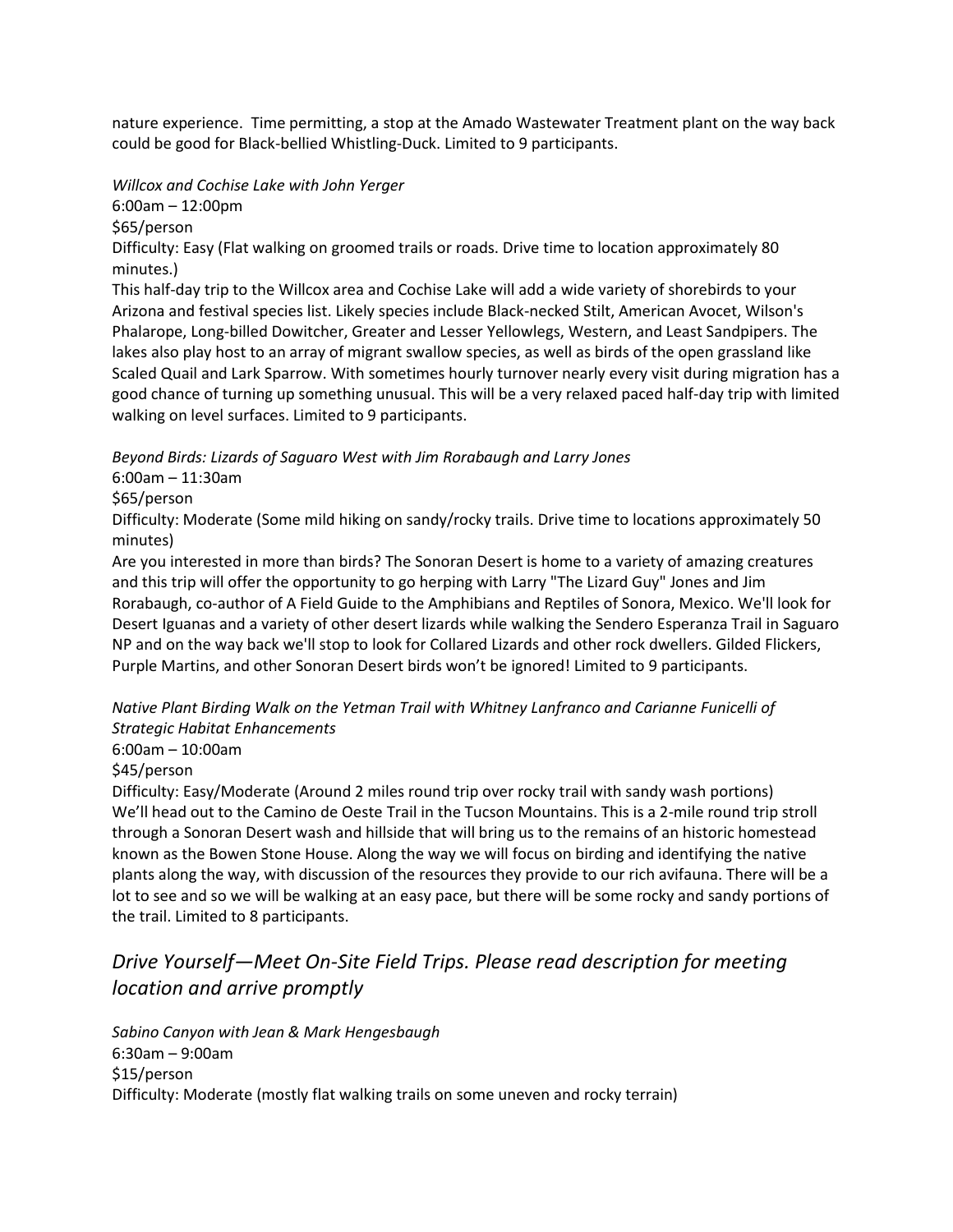We'll bird Sabino Canyon Recreation Area walking a loop that includes both Sonoran desert upland and Sabino Creek riparian area. Gila Woodpeckers, Purple Martins, Cactus Wrens, and Phainopeplas should be readily seen with other desert and riparian birds. Meet at the ramada by the Visitor's Center at 5700 N Sabino Canyon Road. \$8 parking fee. Return to car by 9am. Sunhat, water and walking shoes always recommended. Leaders are Sabino Canyon Volunteer Naturalists. Drive time to meeting location from festival venue is about 25 minutes, specific meeting instructions will be emailed beforehand. Limited to 10 participants.

### *Tohono Chul Docent-Led Birding Tours*

### 8:30am – 9:30am

Free with festival registration, \$5 suggested donation at Tohono Chul

Difficulty: Easy (some mild slopes–mostly flat ground and good surfaces)

For visitors and those new to the Sonoran Desert, Tohono Chul's easy-walking trails and gardens provide close-up looks at many of the desert specialties. Of the more than 500 bird species that spend time in Arizona during the year, 140 are known to have visited Tohono Chul, and on any given morning you might see up to 10 or 20 species here. All year long you can watch our state bird, the Cactus Wren, flit from cactus to tree and back again, chattering as he goes. Observe the Curved-billed Thrasher, with its saucy two-part whistle, scrabbling on the ground or nesting in cholla cactus. Enjoy our two year-round resident hummingbird species, Anna's and Costa's, as they dart about, feeding among the many colorful flowers. And be sure to look upward for a glance of our majestic Cooper's Hawks, a pair of which has nested in the gardens for each of the last four years. Meet at Tohono Chul. Limited to 10 participants.

### *Birding with a Purpose: Kino Environmental Restoration Project with Jay Snowdon and Tom Brown* 6:30am - 8:30am

\$10/person

Easy to Moderate (mostly easy with paved trail and overlook, but some steep grade if walking down to sandy trails)

Join Tucson Audubon's Invasive Plant Project Manager, Jay Snowdon, and birding guide Tom Brown, at [KERP-](https://webcms.pima.gov/UserFiles/Servers/Server_6/File/Government/Flood%20Control/Projects/KERP/kerp-urban-oasis-booklet2021.pdf)-a Pima County facility designed to control flooding and harvest urban stormwater. Tucson Audubon started working at KERP in the summer of 2021, spraying buffel and fountain grass, and during winter 2022 we removed invasive trees, with chainsaws and chemically treated the stumps to prevent regrowth. You'll have the opportunity to see firsthand how it is benefiting the birds and other wildlife. Birds to look for include Harris's Hawk, Brown-crested Flycatcher, Black-tailed Gnatcatcher, Lark Sparrow, and Yellow Warblers. Who knows what might show up to the ponds! This outing is offered in partnership with Pima County Natural Resources, Parks and Recreation (NRPR).

*Behind the Scenes at the Reid Park Zoo* 8:00am – 9:30am \$10/person

Difficulty: Easy (paved pathways)

Join keepers at the Reid Park Zoo for a tour of the South American and Flight Connection Aviaries and get a sneak peek at some of the birds that will be featured in the zoo's upcoming expansion. Please be prepared for moderate walking in the heat. Face masks are currently required in some sensitive areas. Participants will meet keepers at the Zoo's main entrance at 8am. Includes zoo entry fee. Limited to 20 participants.

*The Secret Lives of Desert Purple Martins with Jennie MacFarland and Olya Weekley* 6:00am – 10:00am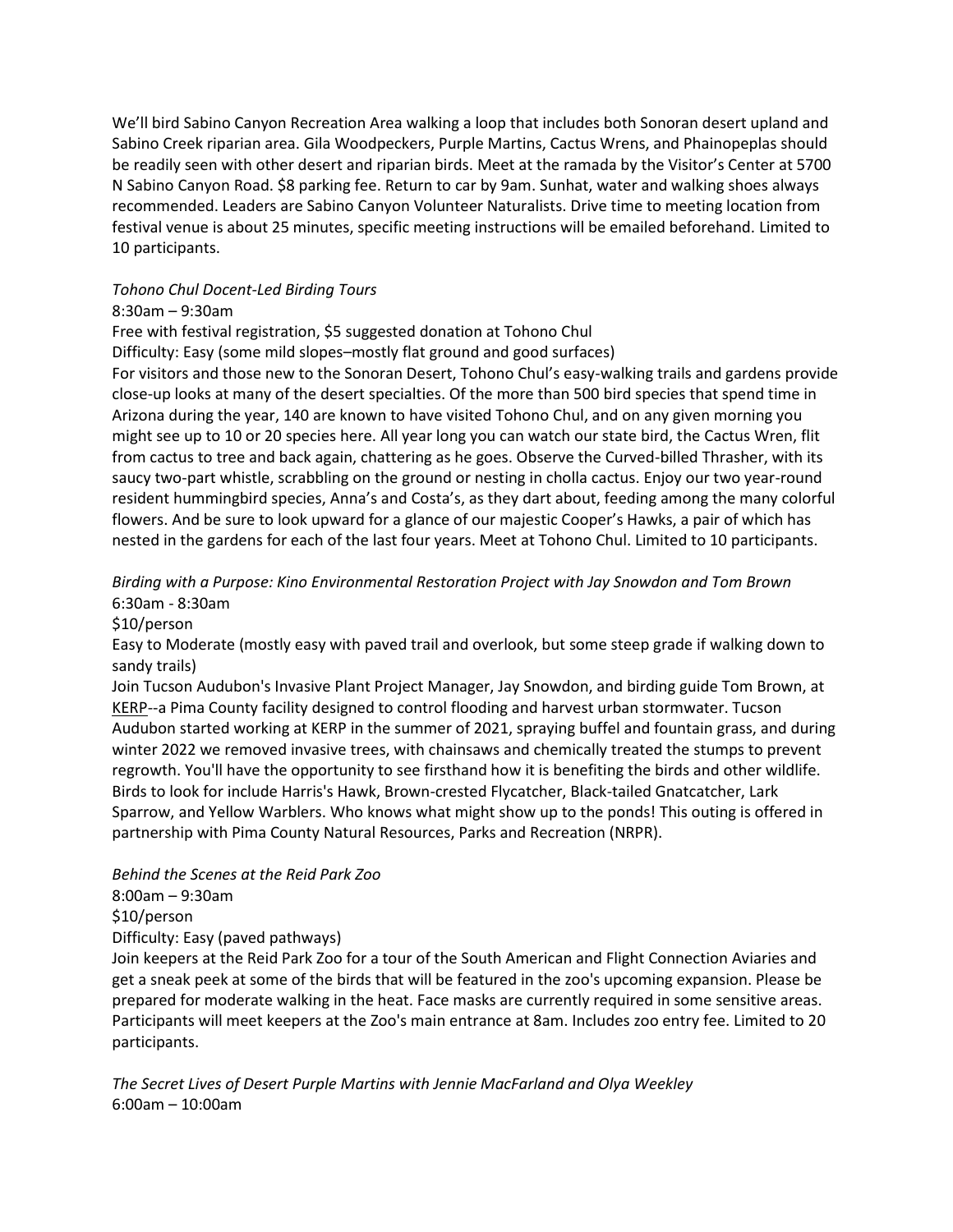### \$20/person

Difficulty: Moderate (walking over uneven, rocky terrain and off trails relatively short distances) Be a part of the Desert Purple Martin Project research crew for a morning! Tucson Audubon is using technology and a network of volunteers to learn more about these little known birds that nest in saguaro cavities during the monsoon abundance. We will visit several saguaros with active nests and use an endoscope camera and telescoping pole to peek inside the nests. We will be gathering real datapoints of what stage each nest has reached as specific timing of nests is still not completely known to science. Participants must wear sturdy shoes, long pants and sleeves, binoculars, hat and other sun protection. Bring water and snacks, it heats up quickly in the desert! Meeting place will be the Greasewood Park parking lot. Drive time to meeting location from festival venue is about 20 minutes, specific meeting instructions will be emailed beforehand. Limited to 10 participants.

### *Tucson Audubon's Mason Center with Jim Gessaman*

6:00am – 8:00am \$10/person

Difficulty: Easy (flat walking trails, around 1-2 miles easy walking)

The Mason Center is located on 20 acres of mostly undisturbed saguaro-ironwood desert in NW Tucson with many hummingbird and seed feeders which attract a variety of Sonoran Desert birds and wildlife. As a protected area adjacent to additional natural desert in Arthur Pack Park, it provides habitat for the preservation and study of many desert plants and animals. Costa's, Black-chinned, and Anna's Hummingbirds could be expected along with Cactus Wren, Black-tailed Gnatcatcher, and Lucy's Warblers. Drive time to meeting location from festival venue is about 25 minutes. Limited to 10 participants.

## *Photography with Hunt's Photo at Sweetwater Wetlands with Noah Buchanan & Simon Tolzmann* 6:30am - 8:30am

\$15/person

Difficulty: Easy (Less than a mile walking on excellent surfaces)

Head over to our favorite birding hotspot in Tucson to try out the latest in photography gear with Noah Buchanan of Hunt's Photo. This is the perfect opportunity to try out new equipment in the field before making your purchases, as well as receive tips for birding photography from the experts. Drive time to meeting location from festival venue is about 20 minutes, specific meeting instructions will be emailed beforehand. Limited to 15 participants.

*Beginning Birding Photography with Lee Hoy and Alyce Bender at Reid Park*

6:30am - 8:30am

\$35/person

Difficulty: Easy (Less than a mile walking on excellent surfaces)

Bring your camera gear... whatever you have and join Lee Hoy and Alyce Bender of Wildside Nature Tours for this fun, casual photo walk-a-bout. Lee and Alyce will help find subjects while discussing exposure, reading light, and composition while helping each person with setting up their cameras for quick response to the action. Drive time to meeting location from festival venue is about 2 minutes, specific meeting instructions will be emailed beforehand. Limited to 16 participants.

*Southwestern Songbirds at Saguaro NP East with Holly Kleindienst* 6:30am – 9:00am \$15/person Difficulty: Moderate (Some mild slopes, and soft, rocky or uneven terrain.)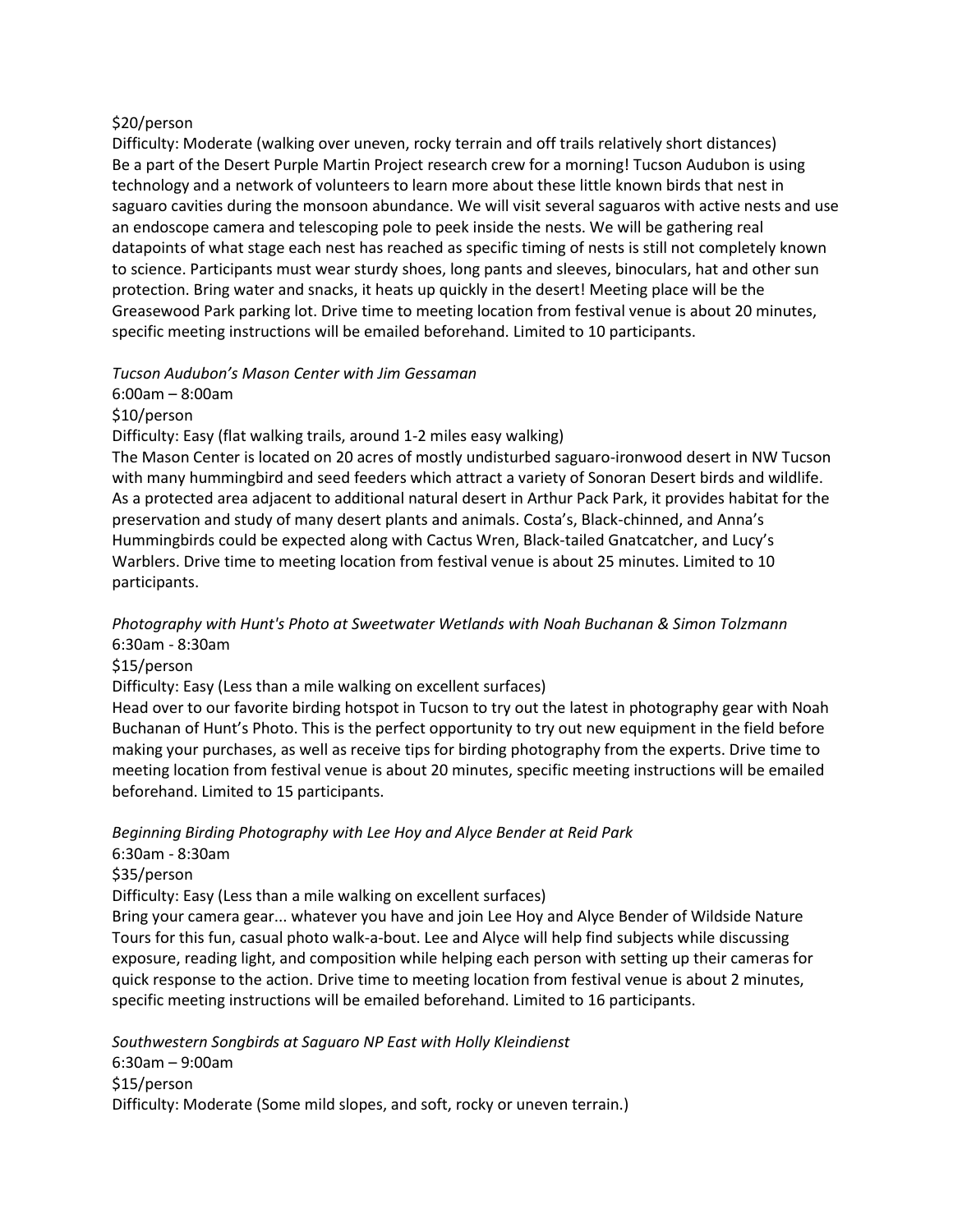Come for a hike to see and hear many songbirds unique to the Southwest in the cactus forests of Saguaro National Park East. Likely species include: Verdin, Black-tailed Gnatcatcher, Cactus Wren, Curvebilled Thrasher, Phainopepla, Rufous-winged Sparrow, Black-tailed Gnatcatcher, Pyrrhuloxia, and maybe even a nomadic Greater Roadrunner. We will walk about three miles on scenic trails that are sometimes soft, rocky, or uneven, with some slopes. Meet at the Broadway Trailhead for Saguaro NP East. Specific meeting instructions will be emailed beforehand. Limited to 10 participants.

### *Reid Park with Bruce Webb of Swarovski Optik*

### 9:00am – 10:00am

### Free with Festival Registration

The tall aleppo pines and eucalyptus, along with two large ponds, create great bird habitat right next to the festival venue. Meet Bruce Webb of Swarovski Optik at Reid Park to look for Black-crowned Night Herons, Neotropic Cormorants, Cassin's Kingbirds, Vermilion Flycatchers, and more. This is a great opportunity if you're just getting into birding. Drive time to the meeting location from festival venue is about 2 minutes, specific meeting instructions will be emailed beforehand. Limited to 10 participants.

### *Mission Gardens—Tucson's Birthplace with Kendall Kroesen*

8:00am–9:30am

Free with festival registration, plus \$5 donation at Mission Garden

Difficulty: Easy (some mild slopes–mostly flat ground and good surfaces)

We'll visit Mission Garden (at the base of "A" Mountain) which revives Tucson's history through garden plots representing four millennia of multicultural and gastronomic history. Find some of the same birds that have been visiting Tucson gardens for 4,000 years! Drive time to the meeting location from festival venue is about 15 minutes. Limited to 10 participants.

*Birdability outing to Agua Caliente Park with Birdability's Virginia Rose and Freya McGregor* 8:00am – 10:30am

### \$10/person

Difficulty: Easy (At Agua Caliente Park, a 0.8 mile asphalt loop trail, with an optional additional 0.3 mile side trip. For detailed accessibility information on this location, please visit the [Agua Caliente Regional](https://audubon.maps.arcgis.com/apps/webappviewer/index.html?id=b9d1bd41b4f1429f867f330885e2250e&query=Birdability_ReCreation_Public_View_9655%2Cwhat_is_the_name_of_the_area_tr,aqua%20caliente%20regional%20park)  [Park Birdability Site Review on the Birdability Map.](https://audubon.maps.arcgis.com/apps/webappviewer/index.html?id=b9d1bd41b4f1429f867f330885e2250e&query=Birdability_ReCreation_Public_View_9655%2Cwhat_is_the_name_of_the_area_tr,aqua%20caliente%20regional%20park))

Bathrooms: Bathrooms are available at Agua Caliente, although no wheelchair accessible bathrooms are present.

Type of bird outing: This trip is designed to be intentionally inclusive and accessible for beginner and advanced birders who experience accessibility challenges as a result of a disability or other health concern. The three outing leaders experience their own accessibility challenges, including one who uses a manual wheelchair, and the location's accessibility features have been documented in detail to help you decide if you'd like to attend.

Join us for a leisurely birding experience at Pima County's [Agua Caliente Park.](https://webcms.pima.gov/cms/One.aspx?pageId=1503) Enter via E Roger Rd, and we will meet at the end of the parking lot farthest from the entrance. We will bird along the asphalt loop trail which extends approximately 0.8 miles around two retention basins. Participants are welcome to wait for us and enjoy some stationary birding, or turn back at any time. We have the option of travelling along several hard packed dirt trails (total distance about 0.3 miles) that branch off from the asphalt trail, or the group splitting if participants have different preferences. This outing is offered in partnership with Pima County Natural Resources, Parks and Recreation (NRPR).

Target birds: Phainopepla, Lucy's Warbler, Cooper's Hawk, Great-horned Owl, Vermillion Flycatcher, Verdin, Gila Woodpecker, Purple Martin, Lesser Goldfinch, Bell's Vireo, Brown-crested Flycatcher.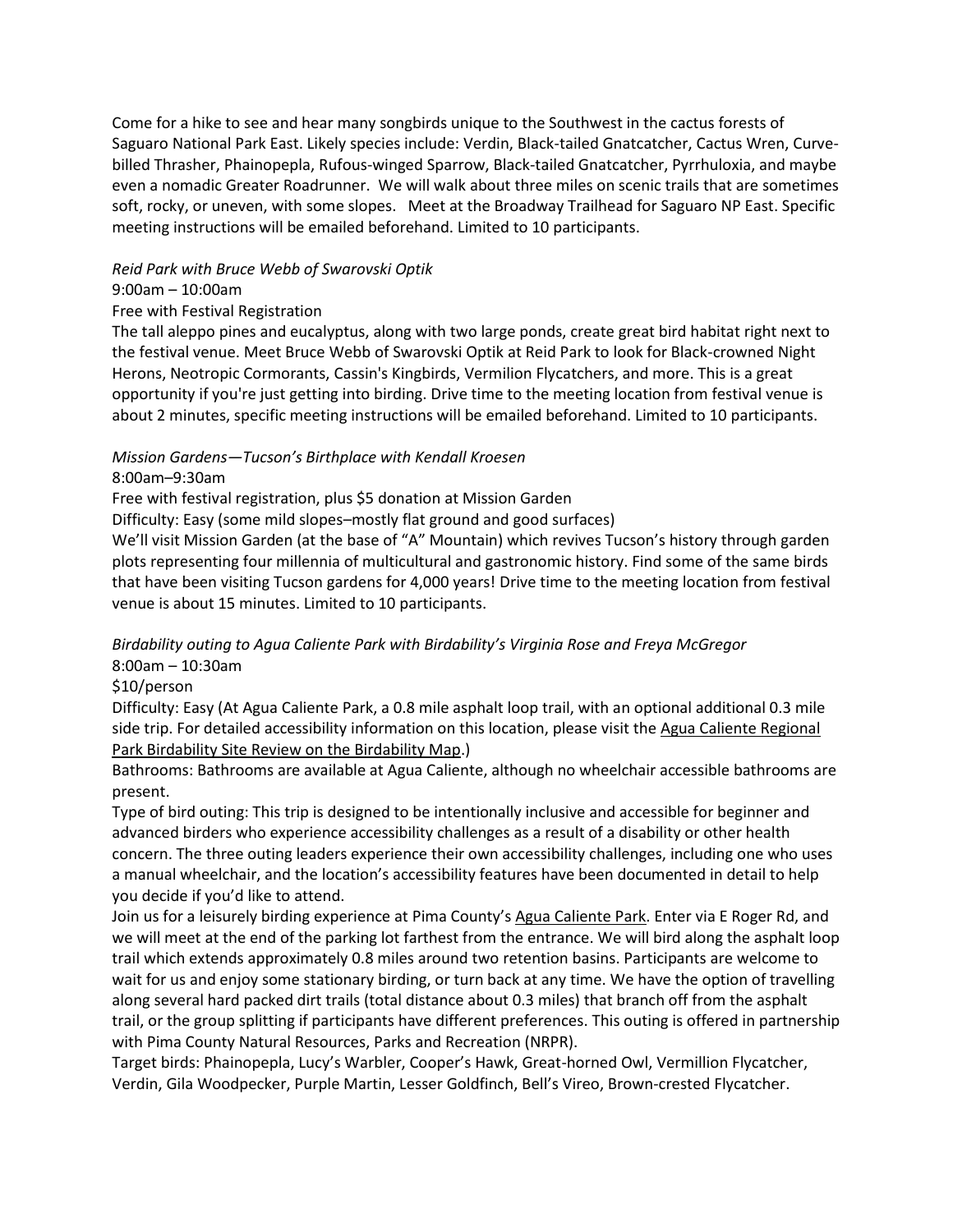Number of attendees: Limited to 15 participants, with up to five additional attendants if you need to bring someone to help you participate.

Additional information: 12 pairs of loaner binoculars will be available. Please feel free to email info@birdability.org with any additional questions you may have about this event. To learn more about Birdability, please visi[t birdability.org](https://www.birdability.org/)

# *Afternoon/Evening Trips (Complete Covid-19 Vaccination Required for Van Trips)*

### *Looking for Burrowing Owls with Dan Weisz*

5:00pm – 8:00pm

### \$45/person

Difficulty: Easy (Mostly birding around vehicle, possible short walks over dirt trail or on road) We'll travel up towards the small town of Marana just northwest of Tucson with hopes of finding Burrowing Owls. Once we find them, we'll spend some time at a respectful distance admiring these unique long-legged owls. The surrounding agricultural fields and nearby water treatment facility will offer us the opportunity for a variety of other birds, including possible Lesser Nighthawks at dusk. Leaves from festival venue in 15-passenger van. Limited to 9 participants.

### *Sunset Birding Photography with Hunt's Photo at Reid Park with Noah Buchanan & Simon Tolzmann* 5:45pm – 7:15pm

## \$15/person

Difficulty: Easy (Less than a mile walking on excellent surfaces)

We'll meet at the nearby birding hotspot, Reid Park, to try out the latest in photography gear with Noah Buchanan of Hunt's Photo. This is the perfect opportunity to try out new equipment in the field before making your purchases, as well as receive tips for birding photography from the experts. Drive time to meeting location from festival venue is less than 5 minutes, specific meeting instructions will be emailed beforehand. Limited to 15 participants.

### *Photography Field Workshop: Bat Photography at Pond at Elephant Head with Dano Grayson* 6:00pm–10:00pm

### \$120/person

Difficulty: Easy (Most of the time spent in photography blinds)

The desert comes alive at night and the Pond at Elephant Head offers the perfect opportunity to catch it in action with your camera. Bat migration is happening during the monsoon season and offers an amazing experience. Join Wildlife Photographer, Dano Grayson for an evening of photographing bats and other wildlife at this private photography location. **Recommended equipment: Camera with telephoto lens of at least 300mm along with tripod and shutter release cable.** Leaves from festival venue in 15-passenger van. Limited to 8 participants.

## *Creatures of the Night with Hanna Strauss and Wesley Homoya of Natural Selections Tours*

### 6:00pm – 10:00pm

### \$25/person

Difficulty: Moderate (Will include walking in the dark, some uphill on dirt trails and some paved road. Total distance about 3-4 miles.)

Sabino Canyon night hikes during monsoon season are a local favorite past-time. Bring your flashlight as we walk up in the light and walk down in the dark in search of birds, toads, snakes, bugs, and more! Good possibilities for Lesser Nighthawk and Common Poorwill at sunset and we'll hope for monsoon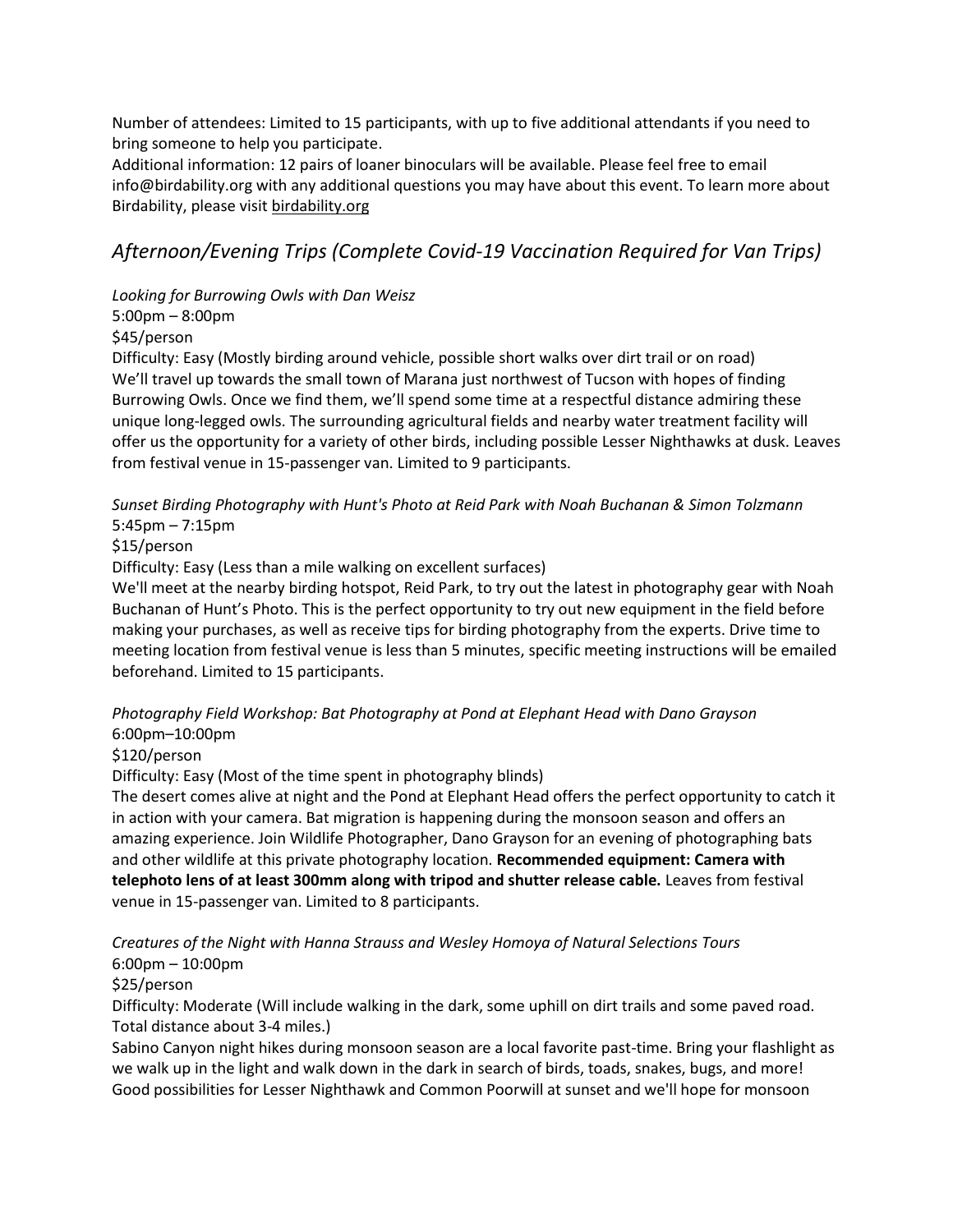rains so we can see and hear Spadefoots and giant Sonoran Desert Toads. Lizards, scorpions, and tarantulas are crowd favorites and maybe we'll run into a Gila Monster. We will go at a slow pace and plan on being back to the parking area by 10pm. Bring a water bottle and be prepared for hot weather. Drive time to meeting location from festival venue is approximately 25 minutes, specific meeting instructions will be emailed beforehand. Limited to 15 participants.

### *Scorpion Adventure with Kari McWest and Chris Benesh*

### 6:00pm – 10:30pm

### \$50/person

Difficulty: Moderate (Will include walking in the dark on possibly some uneven surfaces and gravel roads. Recommended to have a black light)

Go beyond the birds and explore the world of scorpions with Kari McWest and Chris Benesh. Arizona is one of the world's hot spots for scorpion diversity, especially Southeast Arizona, so we may see over 10 species of scorpions on this tour. Route will be up to the discretion of the leaders based on weather, but will consist of numerous stops in different types of habitats. Leaves from festival venue in 15-passenger van. Limited to 8 participants.

### *Going Batty with Karen Krebbs*

7:30pm – 8:30pm

### Free with Festival Registration

Difficulty: Easy (Easy watching from pathway/parking area and short drive.)

Join Karen Krebbs on an adventure to watch thousands of bats come out of their roost at dusk.. Karen has studied bats for more than 30 years and will share her vast knowledge of these misunderstood night creatures. This nightly Tucson spectacle even brings in a Cooper's Hawk or Peregrine Falcon on occasion. You will meet Karen on-site on the east side of Tucson near Pantano and Broadway. Drive time to meeting location from festival venue is approximately 15 minutes, specific meeting instructions will be emailed beforehand.

### *Moths: A Nocturnal Exploration*

7:30pm – 10:00pm

Free with Festival Registration

Difficulty: Easy (Easily accessible location with a short drive)

On this trip, we will shine a light into the hidden diversity that exists in the Sonoran Desert! Pima County Naturalist, Jeff Babson will set up a UV light and see what treasures the night produces. UV lights, also known as black lights, emit wavelengths that attract many insects, including moths and beetles. Many of these insects are common, but live their lives in darkness and many people are unaware of their existence. Feel free to arrive anytime during the allotted timeframe. Great for families! Location to be determined and specific meeting instructions will be emailed beforehand.

## *Saturday, August 13*

## *Overnight Field Trip—Meet at Lodging Location*

Madera Canyon at the Santa Rita Lodge, hosted by Gordon Karre \$250/person (includes lodging, dinner, breakfast, and birding guide) Difficulty: Moderate (Walking distances over unpaved trails with some steeper slopes)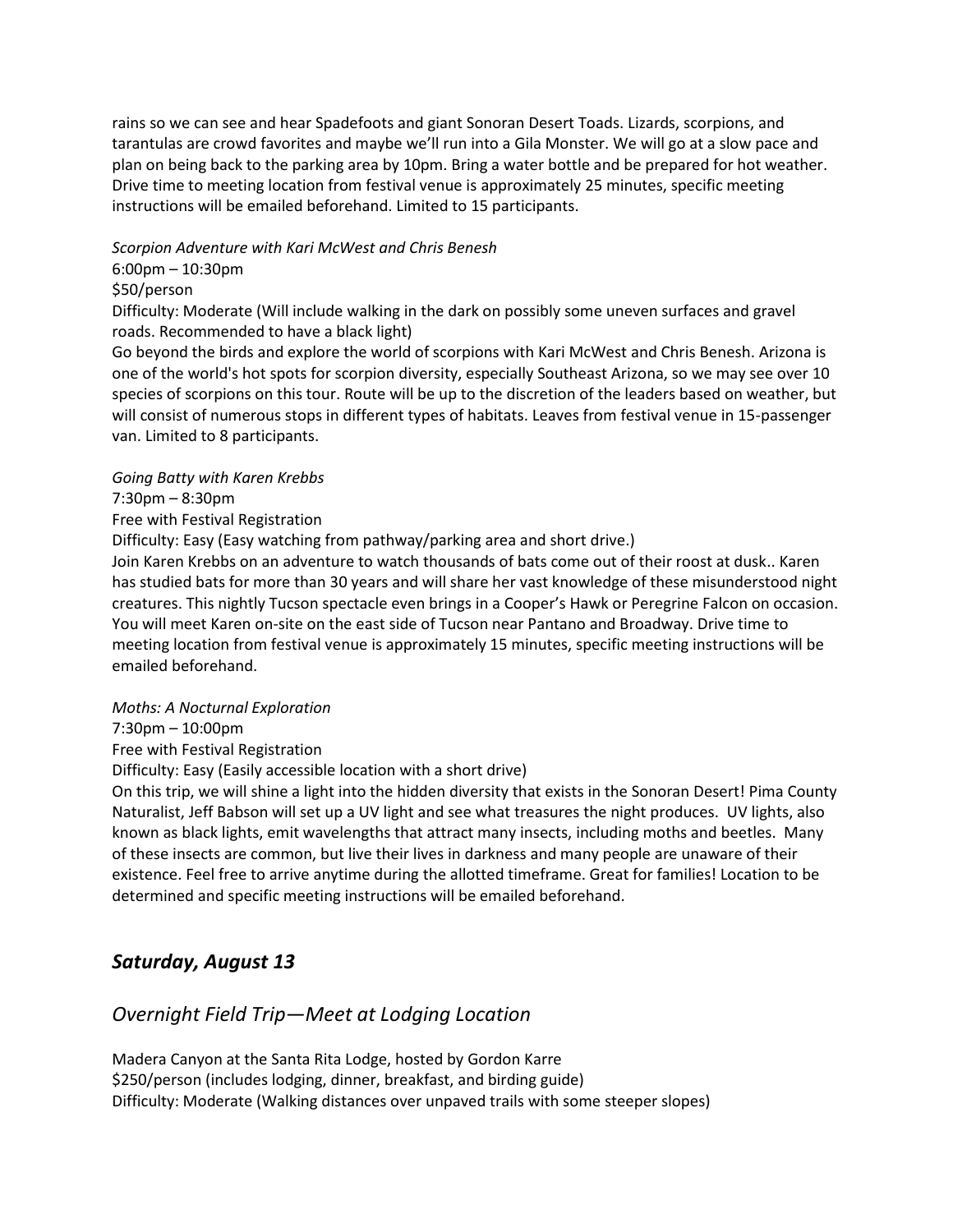## **Begins at Santa Rita Lodge on Saturday, August 13 at 3pm Ends at Santa Rita Lodge on Sunday, August 14 at 12pm**

Staying at the Santa Rita Lodge gives you a unique experience of spending the night in iconic Madera Canyon where Elegant Trogons croak and hummingbirds zoom. Who knows, you might even see a Coatimundi snacking at the hummingbird feeders! Elf Owls are known to nest near the lodge and sometimes are visible poking their head out of their hole. Begin by enjoying the birds at the feeders (Rivoli's Hummingbird, Arizona Woodpecker, Wild Turkey) before evening birding in the mouth of Madera Canyon and proceeding up into the oak-juniper habitat, listening for nightjars and owls characteristic of these habitats (Mexican Whip-Poor-Will, Whiskered Screech-Owl & Elf Owl). We'll get an early start the next morning and explore the same range of habitats looking for Yellow-billed Cuckoo, Botteri's and Cassin's Sparrow, Summer Tanager, and Varied Bunting lower down as well as Painted Redstart, Sulphur-bellied Flycatcher and Elegant Trogon in mid-canyon. Limited to 9 participants.

# *Full-day Van Trips—Complete Covid-19 Vaccination Required for Van Trips (includes snacks, drinks, and lunch)*

*California Gulch Adventure with Scott Olmstead and Cameron Cox*

5:00am – 3:30pm

\$110/person

Difficulty: Hard (Steeper slopes or more rocky/rooted trails. Drive time to location approximately 2 hours on some rough road.)

This trip sets out in search of some of the avian treasures (at the very northern edge of their ranges here) for which southeast Arizona is renowned. The main event for the day is the chance to bird the rugged and remote California Gulch in search of Five-striped Sparrow, Varied Bunting, Gray Hawk, and Montezuma Quail as well as other species from south of the border. California Gulch is set in the stunningly beautiful Atascosa Highlands and requires a full two hours in the van each way to get to this spot, including some rough roads. Depending on recent reports, we will try to maximize our time in this area by birding other nearby sites such as Pena Blanca Lake or Arivaca to look for other SE Arizona specialties. Note: this trip may include a steep mile-long (round trip) trek into the canyon or we may be able to simply take a short walk on a rocky jeep track. Access conditions are variable and can be impacted by the monsoon rains. Lunch included. Limited to 16 participants.

*Carr & Ash Canyons with Brian Gibbons and David Simpson*

5:00am – 3:30pm

\$110/person

Difficulty: Hard (Steeper slopes or more rocky/rooted trails. Drive time to locations approximately 2 hours on very rough road.)

We'll get an early start from Tucson to explore the Madrean oak woodland and open pine forests of Carr Canyon. This scenic canyon on the east flank of the Huachucas supports species such as Arizona Woodpecker and Painted Redstart on its lower slopes, and species such as Olive Warbler, Buff-breasted Flycatcher and Greater Pewee along the upper stretches of the road. We'll spend a few hours exploring along the main road that winds up to near the peaks of the Huachucas before taking our picnic lunch and then descending to nearby Ash Canyon, where a private bank of hummingbird feeders at Mary Jo's B&B should be buzzing with activity, including perhaps the range-restricted and very attractive Lucifer Hummingbird. We will be walking slowly along nearly level dirt roads at up to about 7000 feet in elevation. Lunch included. Limited to 16 participants.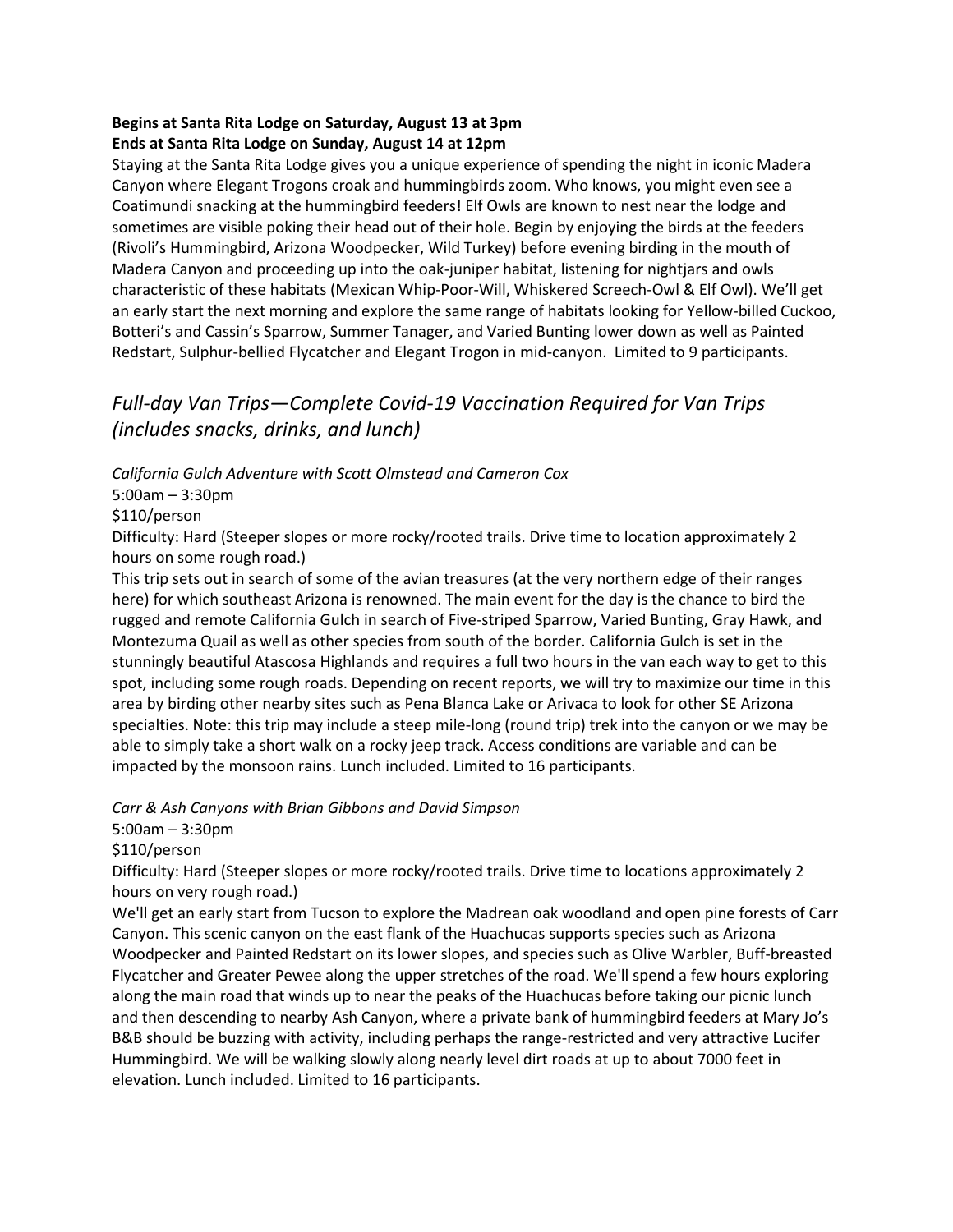*Buenos Aires National Wildlife Refuge with Richard Fray*

5:00am – 2:30pm

\$110/person

Difficulty: Moderate (Will involve some walking on dirt/gravel trails and roads on mostly flat surface. Open areas with high exposure. Drive time to location about 90 minutes)

We'll explore this 117,000 acre refuge with habitat that ranges from semi-desert grassland to cottonwoods and is uniquely managed for Masked Bobwhite Quail. Depending on water levels we may stop at Arivaca Cienega, Aguirre Lake, and the BANWR Headquarters. Swainson's Hawk, Western Kingbird, Loggerhead Shrike, and Eastern Meadowlark should be in the grassland areas, and we'll keep our eyes open for early fall migrants like Lazuli Buntings. If water levels are high at Aguirre Lake we could expect a variety of shorebirds as well. Limited to 8 participants.

*Mt. Lemmon: Sonoran Desert to Mixed Conifer Forest with Jake Mohlmann*

5:30 am – 3:00pm

\$110/person

Difficulty: Moderate (Steeper slopes or more rocky/rooted trails. Drive time to final location approximately 75 minutes.)

Rising over 6,000 feet above Tucson, Mount Lemmon is the highest peak in the Santa Catalina Mountains at 9,157 feet, and a popular escape from urban life and the Arizona's dry early-summer heat (before the relief of the cooling monsoon rains). It is also an incredible birding experience and biology lesson. Traversing six life zones, from the Sonoran Desert at the base to mixed conifer forests at the highest elevations, the 25-mile drive up the wide, paved, two-lane Catalina Highway is equivalent biologically to traveling from Mexico to Canada. Our efforts will be concentrated on the higher elevations far above the desert below. We'll look for typical mountain species like Steller's Jay, Acorn Woodpecker, Spotted Towhee, and Plumbeous Vireo. We'll make a special effort to track down a variety of warblers; Painted Redstart and Olive, Red-faced, and Grace's Warblers all breed in these mountains and by August they are beginning to form mixed-species foraging flocks. A few hummingbird feeders are scattered about our route as well. Combine the birds with temperatures nearly 30 degrees cooler at the top and unparalleled scenery, it is hard to beat the Catalinas in August! Lunch included. Limited to 8 participants.

*Sycamore Canyon with Ethan Beasley*

5:00am – 3:00pm

\$110/person

Difficulty: Hard (Round-trip hiking distance of about 2.5 hot miles, over very uneven tread and multiple, wet stream crossings. About two hour drive on some rough road)

Rugged, remote Sycamore Canyon is legendary among birders for the rarities it has harbored over the years, as well as for its scenic terrain. This steep-sided canyon is in the Pajarito Wilderness Area of Coronado National Forest. It drains southward into Mexico, crossing the international border 5.6 miles from the trailhead off Ruby Road, west of Nogales. Along the way we'll encounter species typical of Oak-Juniper and Riparian habitats, with the potential to see Elegant Trogon, Sulphur-bellied Flycatcher and Montezuma Quail. Lunch included. Limited to 8 participants.

*Birding with a Purpose: Harshaw Creek and Mining with Keith Kamper*

6:00am – 2:00pm

Difficulty: 2 (Some mild slopes–mostly flat ground and good surfaces. Drive time about 85 minutes to destination.)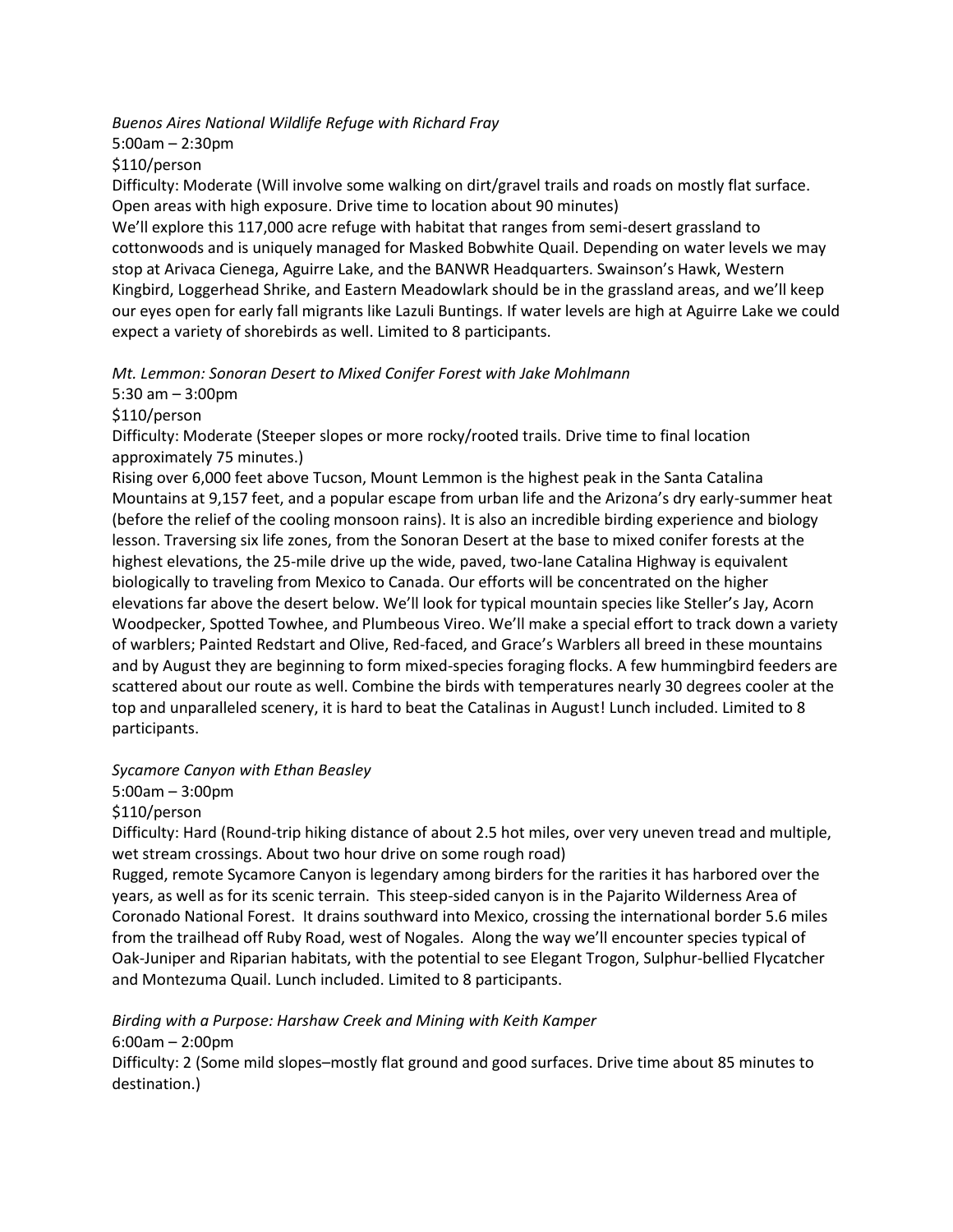Combine birding and conservation as we explore the unique Patagonia Mountains. Harshaw Creek is lined with Sycamores making it a great location for woodpeckers, flycatchers, tanagers, and more. Elegant Trogons breed through here and Mexican Jays are common in the oaks. We'll learn about the threat of 21st century industrialized mining in this biologically diverse area identified by scientists as one of the areas most in need of protection for species survival. Concludes with a lunch provided by the local Gathering Grounds at the Paton Center for Hummingbirds. Limited to 8 participants.

# *Half-day Van Trips—Complete Covid-19 Vaccination Required for Van Trips (includes snacks)*

*San Pedro House with John Yerger* 5:00am - 12:00pm

\$65/person

Difficulty: Moderate (some walking on mild slopes, but still on excellent surfaces. Prepare for possibility of chiggers. Drive time to location approximately 90 minutes)

The San Pedro River is one of the single most important biological features in the arid Southwest and serves as a migratory corridor for an estimated 4 million migrating birds each year! The conservation and restoration of the San Pedro River has been a long-standing priority for Tucson Audubon and this field trip will give you the opportunity to see it up close. Riparian specialties like Common Ground-Dove, Yellow-billed Cuckoo, and Gray Hawk are expected along with a good mixture of flycatchers like Western Wood Pewee, Cassin's Kingbird, and plenty of Vermilion Flycatchers. A walk through the historic ranch house operated by the Friends of the San Pedro will follow our birding. Limited to 9 participants.

*Las Cienegas NCA with Chris Rohrer*

5:30am – 12:00pm

\$65/person

Difficulty: Moderate (Some walking on mild slopes, but still on excellent surfaces. Drive time to location approximately one hour plus driving on gravel/dirt roads)

Las Cienegas is a 45,000-acre national conservation area with high desert grasslands, riparian strips and perennial streams, marshes, and juniper-oak woodlands. Here we can find grassland breeders such as Cassin's, Botteri's and Grasshopper Sparrows, "Lilian's" Eastern Meadowlark, and Loggerhead Shrike, as well as riparian-associated species including Gray and Zone-tailed Hawks, Yellow-billed Cuckoo, Blue Grosbeak, Yellow Warbler, and Summer Tanager. Las Cienegas is great for mammals, too -- we'll visit a colony of Black-tailed Prairie Dogs (road condition permitting) and keep an eye out for Pronghorn Antelope. Limited to 8 participants.

*Tubac De Anza Trail with Robert Mesta*

5:30am – 11:30am

\$65/person

Difficulty: Easy (Flat walking trails. Drive time to location approximately one hour.)

An easy stroll through this lush riparian corridor along the Santa Cruz provides many opportunities for migrants, Gray Hawks, flycatchers, and hordes of Yellow-breasted Chats. Rose-throated Becard, whose nests look like a large football hanging from the end of a branch, have nested along this trail the past few years. A volunteer from the Tubac Nature Center will also be on the walk to share local bird and nature experience. Time permitting, a stop at the Amado Wastewater Treatment plant on the way back could be good for Black-bellied Whistling-Duck. Limited to 9 participants.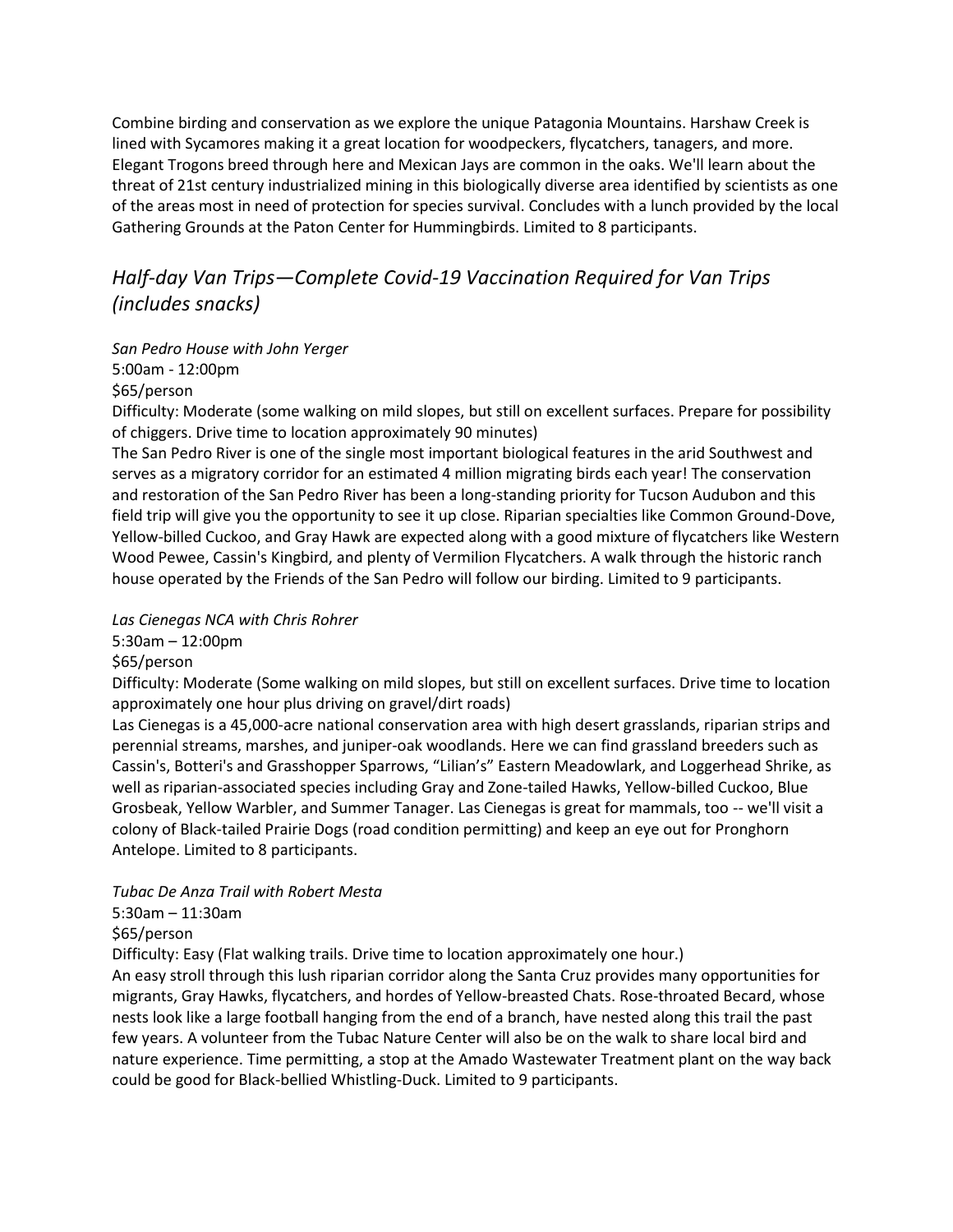*Tyrant Flycatcher Field Workshop with Homer Hansen*

5:30am – 12:00pm \$65/person

Difficulty: Moderate (Some walking on mild slopes, but still on excellent surfaces.)

Following up on the flycatchers presentation, this field trip will head out to various habitats to observe and practice identification of our Arizona flycatchers. In the field, many species of flycatchers can be easily observed perched in the open watching for insect prey, allowing opportunities to study bill shape and size, wing length, and primary projection. These characteristics will be combined with habitat and behavior to help learn how to identify Tyranid species. Limited to 9 participants.

*High Elevation in the Catalinas with Alex Lamoreaux of Wildside Nature Tours*

6:00am – 12:00pm

\$65/person

Difficulty: Moderate (some walking on mild slopes, drive time to location about 50 minutes on paved roads)

Enjoy birding where Tucson residents escape the summer heat in the small mountain hamlet of Summerhaven. We'll look for mixed warbler flocks which may include Red-faced, Orange-crowned, Virginia's, Townsend's, Hermit, Wilson's, and Grace's Warblers. Birding in the conifer forests of Mt. Lemmon can also produce species like Hairy Woodpecker, Stellar's Jay, Mountain Chickadee, and Cordilleran Flycatcher. Back by noon. Limited to 9 participants.

*Montosa Canyon with Wesley Homoya of Natural Selections Tours* 

5:30am – 12:00pm

\$65/person

Difficulty: Hard (Steeper slopes or more rocky/rooted trails. Drive time to location approximately one hour with some gravel roads.)

While Madera Canyon has long been the most visited spot in the Santa Rita Mountains, this adjacent canyon to the south is deserving of more birders' attention. Join us on a half-day exploration of Montosa Canyon, which supports some hackberry thornscrub habitat as well as a nice drainage with scattered oaks and mesquites. Our top target is Black-capped Gnatcatcher, which has been breeding in the area for several years, and we should also see dazzling Varied Buntings on territory. Five-striped Sparrow frequented the area in past years as well. Some more common species we can expect to encounter include Bell's Vireo, Rufous-crowned Sparrow, Canyon Wren, and Ladder-backed Woodpecker. Limited to 8 participants.

*Saint David & Benson Area with Jim Rorabaugh*

5:30am - 12:30pm

\$65/person

Difficulty: Moderate (Some mild slopes but excellent surfaces. Drive time to location approximately one hour on paved roads.)

Saint David is a curiously lush oasis bordering the San Pedro River, characterized by artesian wells and springs that support high groundwater levels and abundant trees and ponds. Summer Tanager, orioles, Tropical Kingbird, Gray Hawk, Yellow-billed Cuckoo, and others are likely to be seen, as well as migrants. We will also search for Mississippi Kites, which nest nearby, and any other rarities that happen to be in the area. Limited to 9 participants.

*Patagonia-Sonoita Creek Preserve with Skye Haas* 6:00am – 12:30pm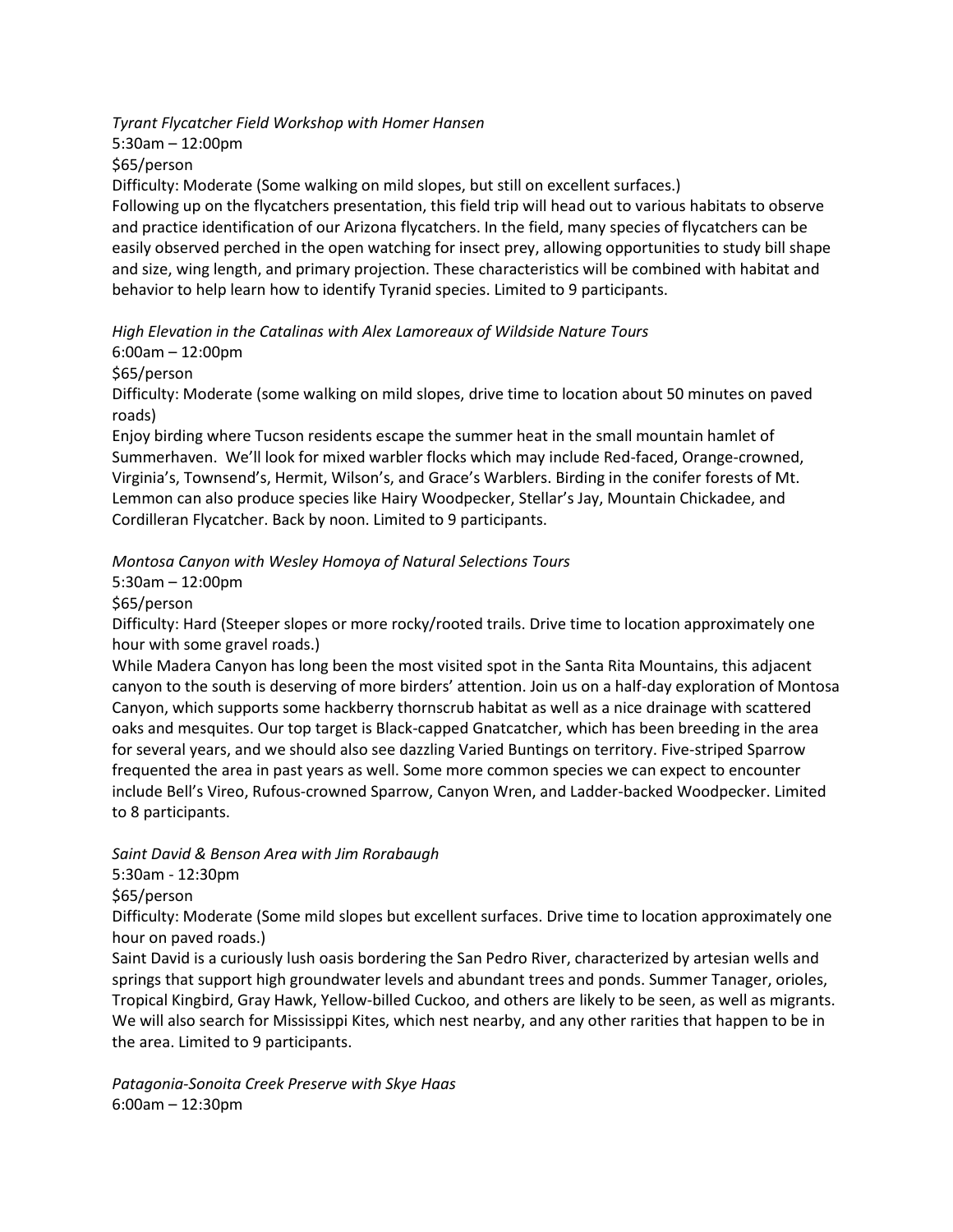### \$65/person

Difficulty: Moderate (Some walking on mild slopes, but still on excellent surfaces. Drive time to location approximately one hour on mostly paved roads)

The preserve is one of the best known U.S. birding hotspots with tall cottonwoods and willows lining a perennial stream. Open fields, mesquite bosque and a cienega compound the habitat diversity that make it a birding paradise. Listen for the Gray Hawk's whistle in the cottonwoods while looking for Common Ground Dove, Yellow-billed Cuckoo, Thick-billed Kingbird, and more. Nature Conservancy fees are included in the price. Be prepared to wear chigger protection. Limited to 9 participants.

*Photography Field Workshop: Bird Photography at the Paton Center for Hummingbirds with Maresa Pryor-Luzier*

5:30am – 11:00am \$65/person

Difficulty: Easy (Flat walking trails. Drive time to location approximately 75 minutes.)

Join Maresa in a hands-on bird photography workshop. We'll start with feeder-watching and then walkthrough the Richard Grand Memorial Meadow looking for Violet-crowned Hummingbirds, Broad-billed Hummingbirds, Lazuli Buntings, Yellow-billed Cuckoo, Phainopepla, and more. We'll work on natural lighting, aperture and shutter speed settings, backgrounds, and enjoy the morning. As a long-time birder and photographer, Maresa's compassion for the outdoors and documenting nature's behavior and beauty is a great thrill to share with other photographers. Limited to 8 participants.

*Birds & Culture: Birding Tumacacori Mission with Rick Wright*

6:00am – 12:00pm

\$65/person

Difficulty: Easy (Flat walking trails. Drive time to location approximately one hour.) Almost 300 years ago, Jesuit missionaries moved their San José de Tumacácori to the banks of the Santa Cruz River, where the imposing ruins still stand, the centerpiece of a National Historical Park. Today, this riparian oasis is home to more than 200 species of birds over the course of a desert year. On our halfday visit, we can hope to discover Gray Hawks, Vermilion Flycatchers, Summer Tanagers, or Rufouswinged Sparrows as we explore a site as rich in history as it is in natural history. Limited to 9 participants.

# *Drive Yourself—Meet On-Site Field Trips. Please read description for meeting location and arrive promptly.*

*Understanding The Language of the Birds with Kristi Dranginis*

5:00am – 7:00am

\$20/person

Difficulty: Easy (Flat walking trails)

Did you know that a particular call of a bird can tell you if a deer is sneaking away from you or that a cougar is nearby or that another person is approaching you on the trail, giving you advance notice and the time you'd need to respond? In addition to identifying when a predator is moving through the landscape, understanding the language of the birds will also help us learn how to quiet our minds, blend in to the world around us and attune to our senses, allowing us to become sensitive to our effect on the natural world and those around us. Kristi Dranginis, founder of Bird Mentor and author of *Identify Any Bird Anywhere*, will help you learn the skills of instinctive birding, interpreting what the language of the bird looks and sounds like, through this engaging dawn bird sit. Bring a chair or blanket to sit on, your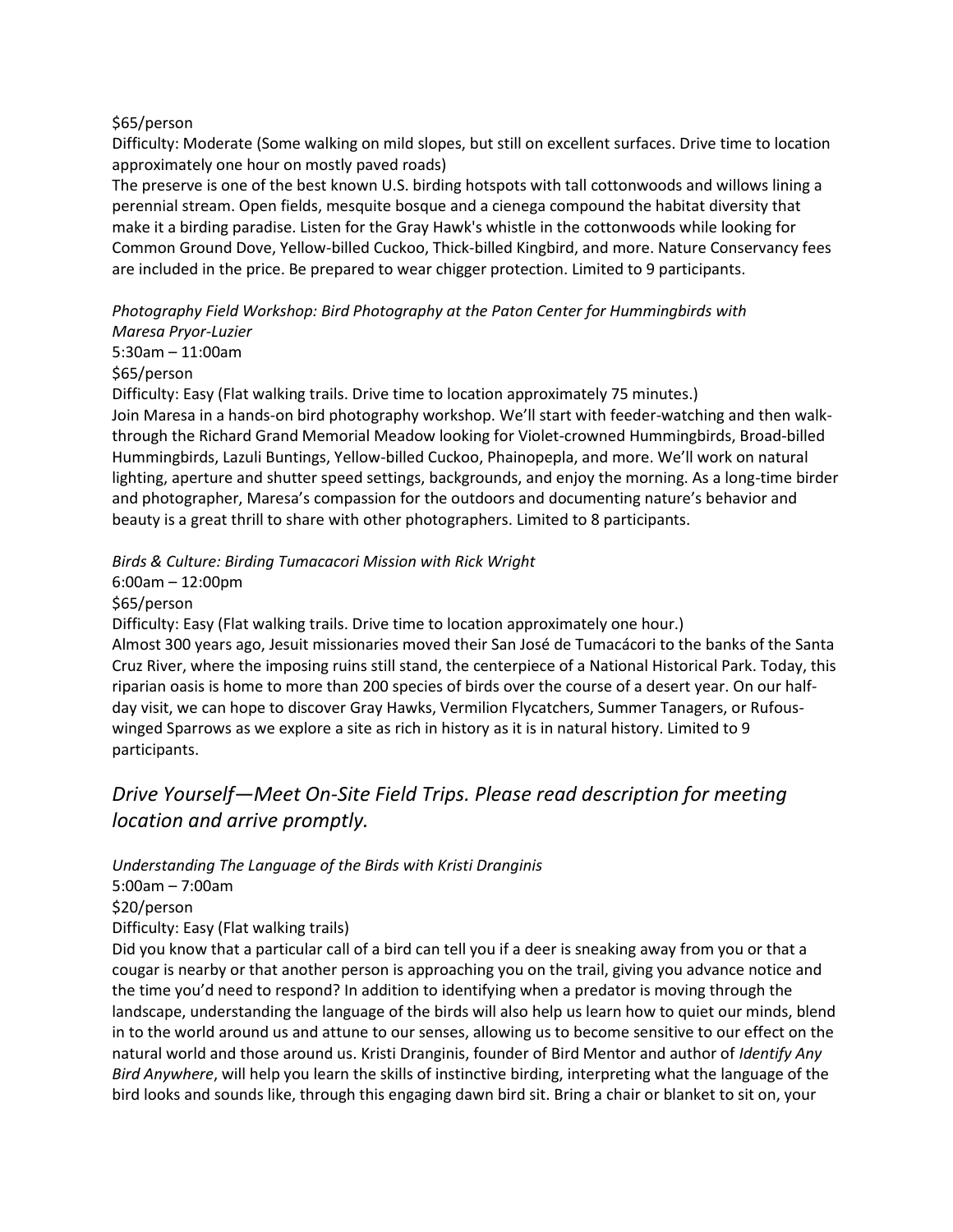favorite morning beverage, binoculars if you chose and the willingness to try something new. Drive time to meeting location from festival venue is about 20 minutes, specific meeting instructions will be emailed beforehand. Limited to 25 participants.

### *Birdability "Big Sit" at Sweetwater Wetlands with Marcia OBara and Birdability's Virginia Rose and Freya McGregor*

6:00am – 10:30am

Free--drop by anytime during the timeframe

Difficulty: Easy (0.1 miles to covered ramada where we'll set up the "Big Sit." For detailed accessibility information on this location, please visit the [Sweetwater Wetlands Birdability Site Review.](https://audubon.maps.arcgis.com/apps/webappviewer/index.html?id=b9d1bd41b4f1429f867f330885e2250e&query=Birdability_ReCreation_Public_View_9655%2Cwhat_is_the_name_of_the_area_tr,Sweetwater%20Wetlands)) Bathrooms: Bathrooms are available although the threshold is not on a slant or in the middle of a doorway.

This trip is designed to be intentionally inclusive and accessible for beginner and advanced birders who experience accessibility challenges as a result of a disability or other health concern. The three leaders experience their own accessibility challenges, including one who uses a manual wheelchair, and the location's accessibility features have been documented in detail to help you decide if you'd like to attend. We'll be birding around the ramada at Sweetwater which will provide shade, and we'll also have some chairs, snacks, and water for you. We'll be looking for target birds such as Mallard, Black-chinned Hummingbird, Green Heron, Cooper's Hawk, Ladder-backed Woodpecker, Tropical Kingbird, Song Sparrow, Abert's Towhee, and Common Yellowthroat. Additional information: 12 pairs of loaner binoculars will be available. Please feel free to email info@birdability.org with any additional questions you may have about this event. To learn more about Birdability, please visit birdability.org

*Tucson Audubon Mason Center and Safe Urban Habitat with Kim Matsushino and Olya Weekley* 6:30am - 8:30am

\$10/person

Difficulty: Easy (flat walking trails, less than one mile easy walking)

Join Habitat at Home Coordinator, Kim Matsushino, and Community Science Coordinator, Olya Weekley for a tour of the 20-acre Mason Center that is situated in a nearly pristine saguaro-ironwood habitat in NW Tucson. Learn about the habitat improvements that have been made around the facilities, including pollinator and habitat gardens, and how you can bring these same enhancements to your home. Along with discovering new ways to improve your habitat at home, we'll also look for Sonoran specialty birds like Costa's Hummingbird, Gambel's Quail, Cactus Wren, Curve-billed Thrasher, and Black-throated Sparrow. Drive time to meeting location from festival venue is about 25 minutes. Limited to 10 participants.

*Fort Lowell Park with Holly Kleindienst*

6:30am – 8:30am

\$10/person

Difficulty: Easy (easy walking around city park trails)

Less than 15 minutes from the festival venue, this is one of the best spots in Tucson to find Vermilion Flycatchers and the city park habitat (along with pond) offers a good variety of species. We'll walk the grounds hoping to find Broad-billed Hummingbird, Ladder-backed Woodpecker, Cassin's Kingbird, Lark Sparrows, and Lucy's Warblers. Drive time to meeting location from festival venue is about 10 minutes, specific meeting instructions will be emailed beforehand. Limited to 10 participants.

*Honey Bee Canyon Park with Gerry Hodge* 6:30am – 8:30am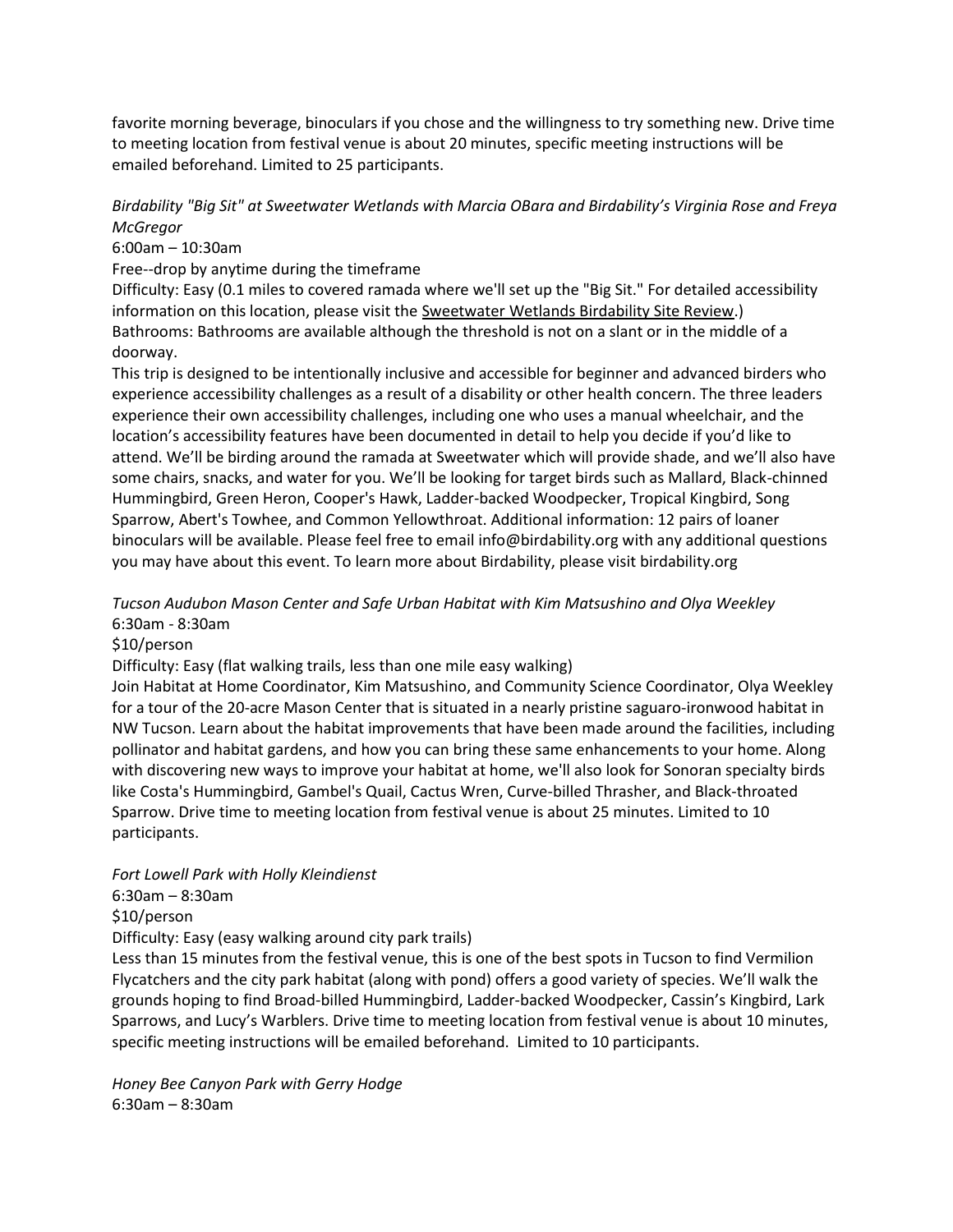### \$10/person

Difficulty: Moderate (Some mild slopes, most of walking in soft sand)

Join Gerry Hodge for a trip to this under-birded and hidden park in Oro Valley. Fall migrants, like Western Tanager and Lazuli Bunting, are beginning to come through and we will look for usual desert inhabitants, like the range-restricted Gilded Flicker. We will also check out a large rock with Indian petroglyphs. Most of the walking will be in soft sand, but it could be wet in places this time of year so please be prepared. Drive time to meeting location from festival venue is about 45 minutes, specific meeting instructions will be emailed beforehand. Limited to 10 participants.

*Christopher Columbus Park with Matt and Karen Vandzura and Adrian Lesak of Vortex Optics* 6:30am – 8:30am

\$10/person

Difficulty: Easy (Flat walking surfaces, with less than two miles covered)

This city park on the west side of town hosts two lakes, Silverbell and Archer Lakes, that provide habitat for herons, grebes, a resident Snow Goose, and many other bird species. Vermilion Flycatchers are all over the place and the water resources bring a variety of other bird species to the park. You'll have an opportunity to try out some new optics too, courtesy of Vortex Optics. Drive time to meeting location from festival venue is about 20 minutes, specific meeting instructions will be emailed beforehand. Limited to 10 participants.

*Isabella Lee Natural Preserve with Karen Howe and Jacob Roalef*

6:30am – 8:30am

\$10/person

Difficulty: Moderate (Two mile loop over level, but often soft, uneven and dusty terrain. No restrooms are available)

Isabella Lee Natural Preserve, at the confluence of Agua Caliente and Tanque Verde wash in northeast Tucson, is a dry mesquite bosque providing year-round habitat for resident and migrant birds. Summer hosts Lucy's Warblers, Bell's Vireos, and Ash-throated Flycatchers. One or two pairs of Blue Grosbeaks are also possible. Drive time to meeting location from festival venue is about 25 minutes, specific meeting instructions will be emailed beforehand. Limited to 10 participants.

Reid Park with Swarovski Optik with Bruce Webb

7:30am – 8:30am or 9:00am – 10:00am

Free with Festival Registration

The tall aleppo pines and eucalyptus, along with two large ponds, create great bird habitat right next to the festival venue. Meet Bruce Webb of Swarovski Optik at Reid Park to look for Black-crowned Night Herons, Neotropic Cormorants, Cassin's Kingbirds, Vermilion Flycatchers, and more. This is a great opportunity if you're just getting into birding. Drive time to the meeting location from festival venue is about 2 minutes, specific meeting instructions will be emailed beforehand. Limited to 10 participants during each time slot.

### *Tohono Chul Docent-Led Birding Tours*

8:30am – 9:30am

Free with festival registration, \$5 suggested donation at Tohono Chul

Difficulty: Easy (some mild slopes–mostly flat ground and good surfaces)

For visitors and those new to the Sonoran Desert, Tohono Chul's easy-walking trails and gardens provide close-up looks at many of the desert specialties. Of the more than 500 bird species that spend time in Arizona during the year, 140 are known to have visited Tohono Chul, and on any given morning you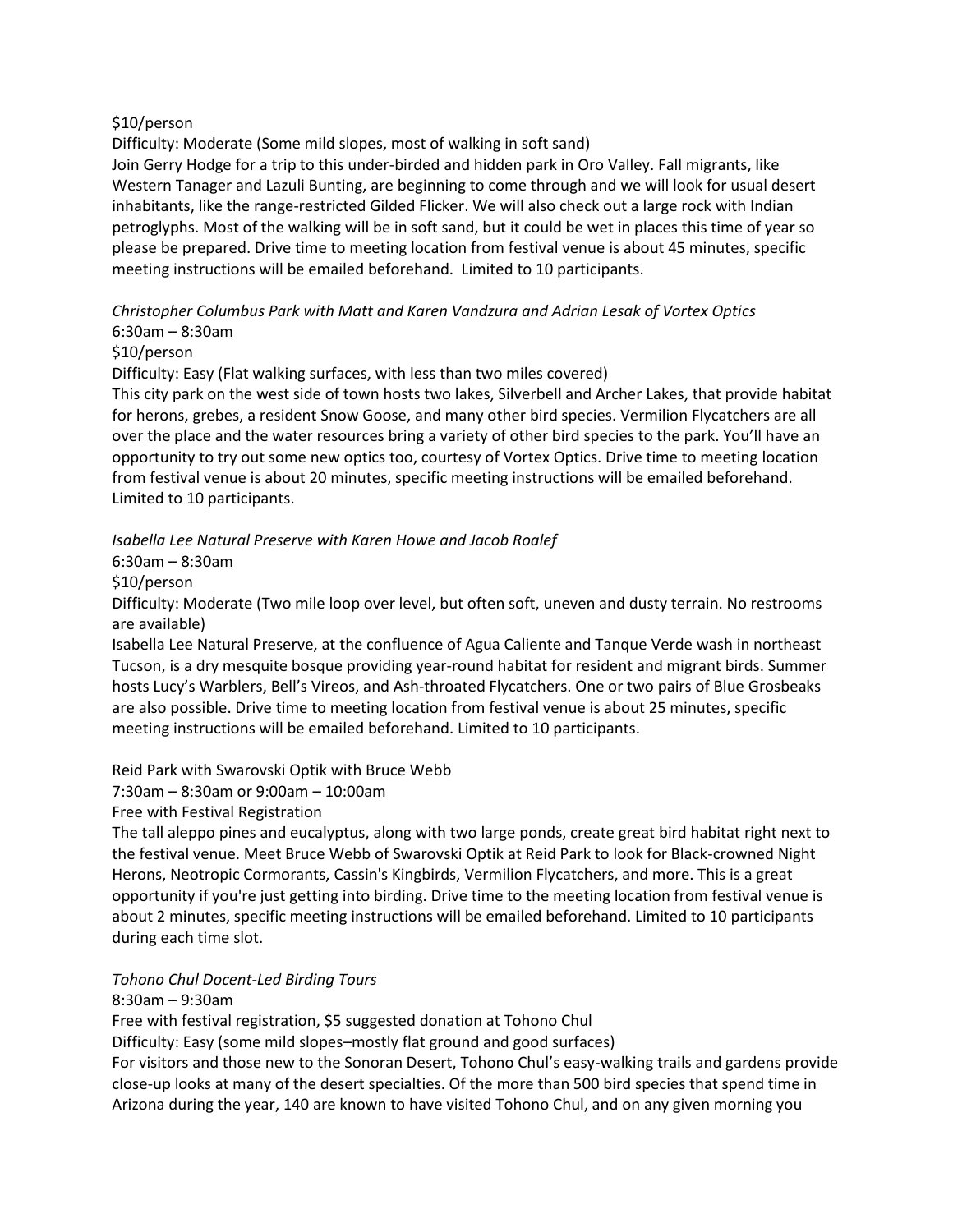might see up to 10 or 20 species here. All year long you can watch our state bird, the Cactus Wren, flit from cactus to tree and back again, chattering as he goes. Observe the Curved-billed Thrasher, with its saucy two-part whistle, scrabbling on the ground or nesting in cholla cactus. Enjoy our two year-round resident hummingbird species, Anna's and Costa's, as they dart about, feeding among the many colorful flowers. And be sure to look upward for a glance of our majestic Cooper's Hawks, a pair of which has nested in the gardens for each of the last four years. Meet at Tohono Chul. Limited to 10 participants.

*Photography with Hunt's Photo at Sweetwater Wetlands with Noah Buchanan & Jacob Bagley* 6:30am - 8:30am

\$15/person

Difficulty: Easy (Less than a mile walking on excellent surfaces)

Head over to our favorite birding hotspot in Tucson to try out the latest in photography gear with Noah Buchanan of Hunt's Photo. This is the perfect opportunity to try out new equipment in the field before making your purchases, as well as receive tips for birding photography from the experts. Drive time to meeting location from festival venue is about 20 minutes, specific meeting instructions will be emailed beforehand. Limited to 15 participants.

*Birding Stroll for Beginners with Clay Taylor of Swarovski*

9:00am - 10:00am

Free with festival registration

Difficulty: Easy (Slow walking on sidewalks)

Join festival friend and sponsor, Clay Taylor of Swarovski Optik, for a leisurely stroll around the hotel to pick up some birding basics and tips, and of course, some good birds. Anna's and Black-chinned Hummingbirds, Vermilion Flycatcher, Verdin, and more hang out right around the festival venue! Hummingbird feeders around the hotel will make it easier. Meet at the Swarovski Optik Mobile Experience outside of the Expo area. Finish at 10am when the Nature Expo opens.

## *Afternoon/Evening Trips*

*Sunset Birding Photography with Hunt's Photo at Reid Park with Noah Buchanan and Simon Tolzmann* 5:45pm – 7:15pm

\$15/person

Difficulty: Easy (Less than a mile walking on excellent surfaces)

We'll meet at the nearby birding hotspot, Reid Park, to try out the latest in photography gear with Noah Buchanan of Hunt's Photo. This is the perfect opportunity to try out new equipment in the field before making your purchases, as well as receive tips for birding photography from the experts. Drive time to meeting location from festival venue is less than 5 minutes, specific meeting instructions will be emailed beforehand. Limited to 15 participants.

## *Sunday, August 14*

*Full-day Van Trips—Complete Covid-19 Vaccination Required for Van Trips (includes snacks, drinks, and lunch)*

*Specialty Clean-up with Tim Helentjaris* 5:00am – 2:00pm \$110/person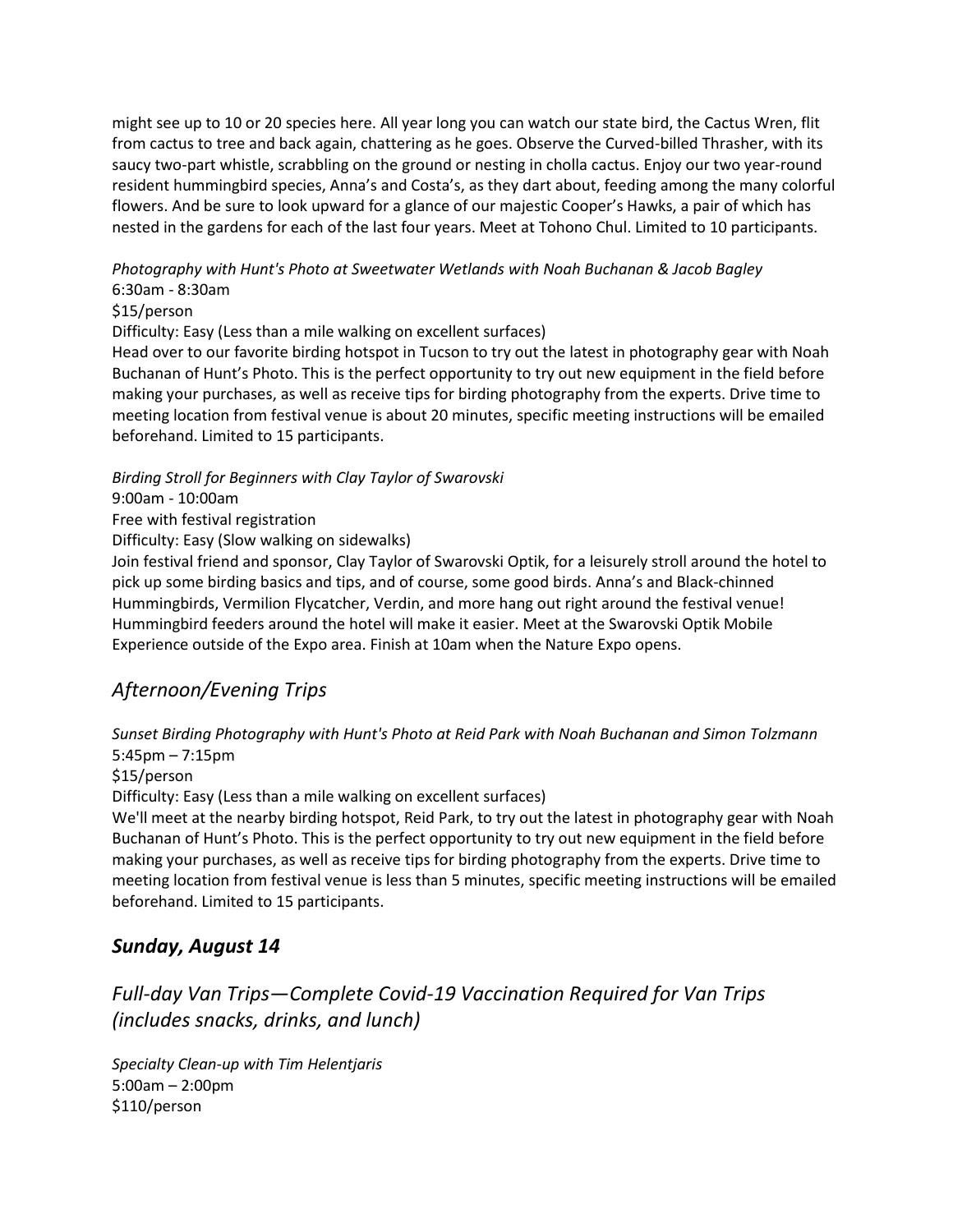Difficulty: Moderate (Depends upon areas chosen but generally short walks from vehicle, but be prepared for uneven surfaces or slight upgrade)

This specialty outing is designed to find species of interest that participants might have missed during the other festival trips. Target birds and trip location/s will be selected by the leader to match the interests of participants and decided upon during the course of the festival. Lunch provided. Limited to 8 participants.

*Hummingbird Photography Field Workshop with Stephen Vaughan at the Paton Center* 6:00am – 2:00pm

### \$125/person

Hummingbirds can flap their wings up to 80 times a second, which can present quite the challenge for a photographer. This is the perfect opportunity to learn the specialized techniques needed to create stunning images of hummingbirds. We'll traveling to the famous Paton Center for Hummingbirds and discuss ambient light, fill-flash and high-speed flash photography techniques. Join professional nature photographer Stephen Vaughan for this fantastic opportunity to experience the joys of photographing these flying jewels. Recommended equipment: Digital SLR, TTL flash, tripod and a telephoto lens capable of focusing close enough the fill the viewfinder with a 5 x 7 inch object. You can email Steve at StephenHVaughan@Gmail.com if you have questions. Lunch included. Limited to 8 participants.

# *Half-day Van Trips—Complete Covid-19 Vaccination Required for Van Trips (includes snacks)*

*Arivaca Cienega Area with Ethan Beasley*

5:00am–12:00pm

\$65/person

Difficulty: Moderate (mostly flat walking trails on some uneven and rocky terrain. Drive time to Arivaca is about 75 minutes.)

Just outside of the small town of Arivaca is the Buenos Aires Wildlife Refuge where efforts to reintroduce the Masked Bobwhite are being undertaken by a group of partners, including Tucson Audubon. We'll focus our birding efforts at the Arivaca Cienega and along the Arivaca Creek where we'll look for Black Vultures, Gray and Zone-tailed Hawks, Yellow-billed Cuckoo, Tropical Kingbird, and buntings. Limited to 9 participants.

### *Madera Canyon with Philip Chaon*

5:00am – 11:30am

\$65/person

Iconic Madera Canyon is one of the top destinations for any birder. We'll start in grassland habitat around Proctor Road looking and listening for singing sparrows first thing in the morning. Black-capped Gnatcatcher has been a regular along this nature trail along with Bell's Vireo, Blue Grosbeak, Summer Tanager, and Varied Bunting. Next we'll head into the mid-elevation oak-juniper habitat, looking for desirable southeast Arizona species like Arizona Woodpecker, Painted Redstart, and Sulphur-bellied Flycatcher. After this we'll spend some time walking along the riparian trail and investigating the hummingbird feeders that make Madera one of the best spots for hummingbird diversity in the country. Maybe we'll find an Elegant Trogon! Limited to 9 participants.

*Patagonia Area with Scott Olmstead* 5:00am – 12:00pm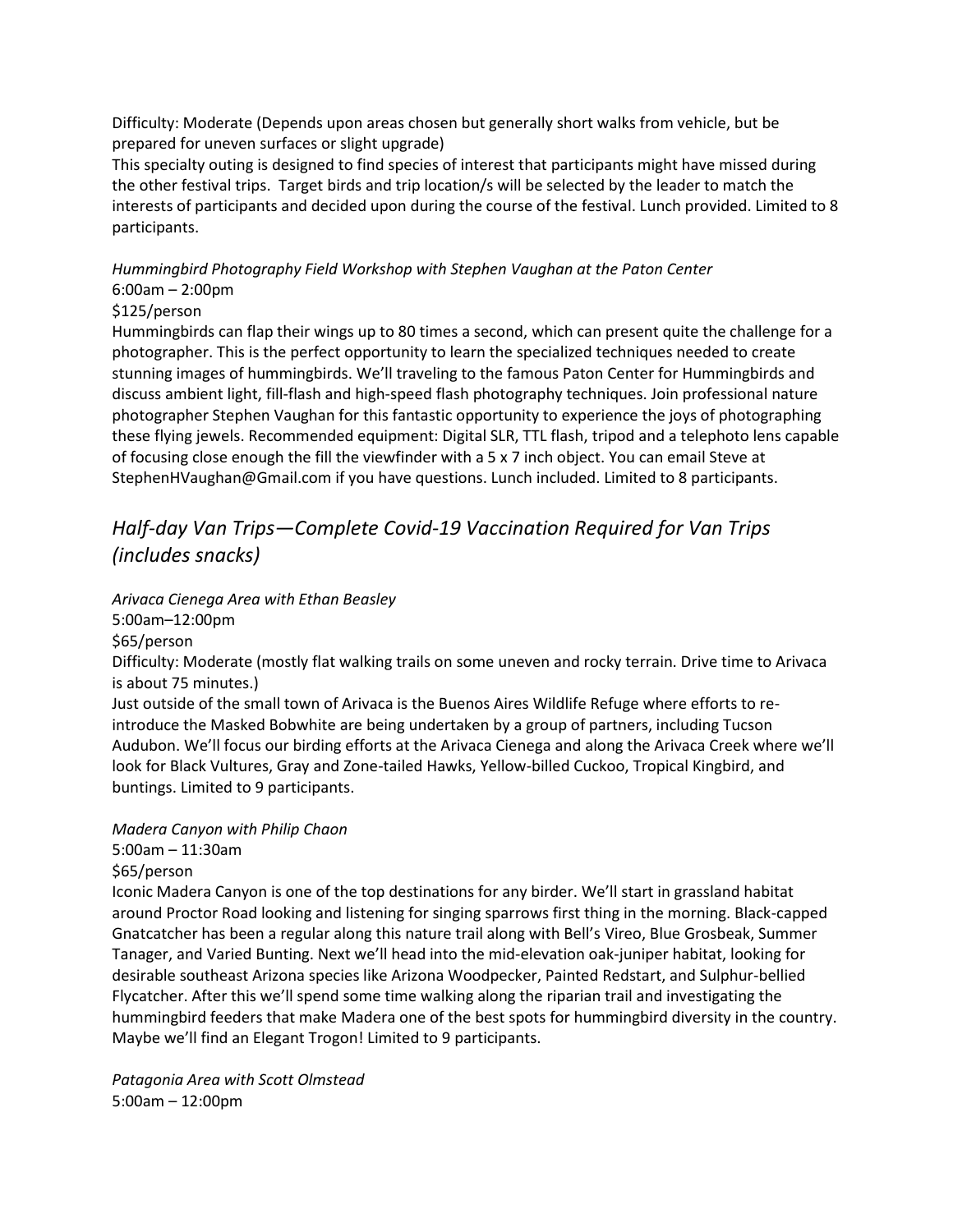#### \$65/person

Difficulty: Moderate (Some walking on mild slopes, and possibly rocky/uneven surfaces. Drive time to location approximately one hour on mostly paved roads)

The Patagonia area is one southeast Arizona's best-known destinations for riparian birds. Some of the specialties found around Patagonia are Gray Hawk, Thick-billed Kingbird, Varied Bunting, Violet-crowned Hummingbird and Northern Beardless-Tyrannulet. There are many famous places to bird here including the Patagonia Roadside Rest, Harshaw Canyon, and of course the Paton Center for Hummingbirds. Our exact itinerary will be at the leader's discretion, based on where our target birds are being seen most readily. Limited to 9 participants.

#### *Walker Canyon with Richard Fray*

### 5:00am - 12:00pm

### \$65/person

Difficulty: Moderate (Will include walking along some graded roads and mostly level trail but with uneven surfaces for about 3 miles. Drive time to location about 75 minutes)

This area is located in the southern mountains just a few miles from the border and west of Nogales with excellent oak habitat, and much less birder visitation than many other better known locations. Walking along the old road/trail in the shade of the riparian zone and flanked by grasslands, we'll have opportunity for many target species, including Montezuma Quail, Gray Hawk, Elegant Trogon, Acorn and Arizona Woodpeckers, Rufous-winged and Rufous-crowned Sparrows, Scott's Oriole and Varied Bunting. Thick-billed Kingbird have also recently colonized this drainage and we'll be actively hunting for them as well. Back by noon, limited to 9 participants.

### *Birding with a Purpose: San Pedro River with Robert Mesta and David Robinson*

### 5:00am – 12:00pm

### \$65/person

Difficulty: Moderate (Around 2-3 miles walking distance over mostly level terrain, some ups/downs in wash/river area, muddy conditions are possible in sections. Drive time to location about 90 minutes) We'll head to the San Pedro River, designated one of America's Most Endangered Rivers of 2022. As American Rivers' announcement explains, "Arizona's San Pedro River supports one of the most biodiverse ecosystems in North America and is one of the last, major free-flowing rivers in the desert Southwest. However, excessive groundwater pumping is causing stretches of the San Pedro to dry up a problem exacerbated by poorly planned development that withdraws too much of the river's limited water. Additionally, rollbacks to the Clean Water Act initiated during the Trump administration have removed protections for seasonal and intermittent streams, which encompass almost 94 percent of the San Pedro River's waterways and provide the lifeblood that sustains the river." On this field trip, we'll see for ourselves just how special the San Pedro is, and what we can do to protect it  $-$  all while enjoying an exciting morning of Arizona birding at the San Pedro House and along the river itself. (To download American Rivers' 2022 report on the San Pedro River, [click here.](https://www.americanrivers.org/wp-content/uploads/2022/04/SanPedro_MER2022_Report_Final_03302022.pdf)) Limited to 8 participants.

*Las Cienegas and Empire Ranch with Jennie MacFarland and David Simpson*

### 5:30am – 12:00pm

### \$65/person

Difficulty: Moderate (Some walking on mild slopes, but still on excellent surfaces. Drive time to location approximately one hour plus driving on gravel/dirt roads)

Las Cienegas is a 45,000-acre national conservation area with high desert grasslands, riparian strips and perennial streams, marshes, and juniper-oak woodlands. Here we can find grassland breeders such as Cassin's, Botteri's and Grasshopper Sparrows, "Lilian's" Eastern Meadowlark, and Loggerhead Shrike, as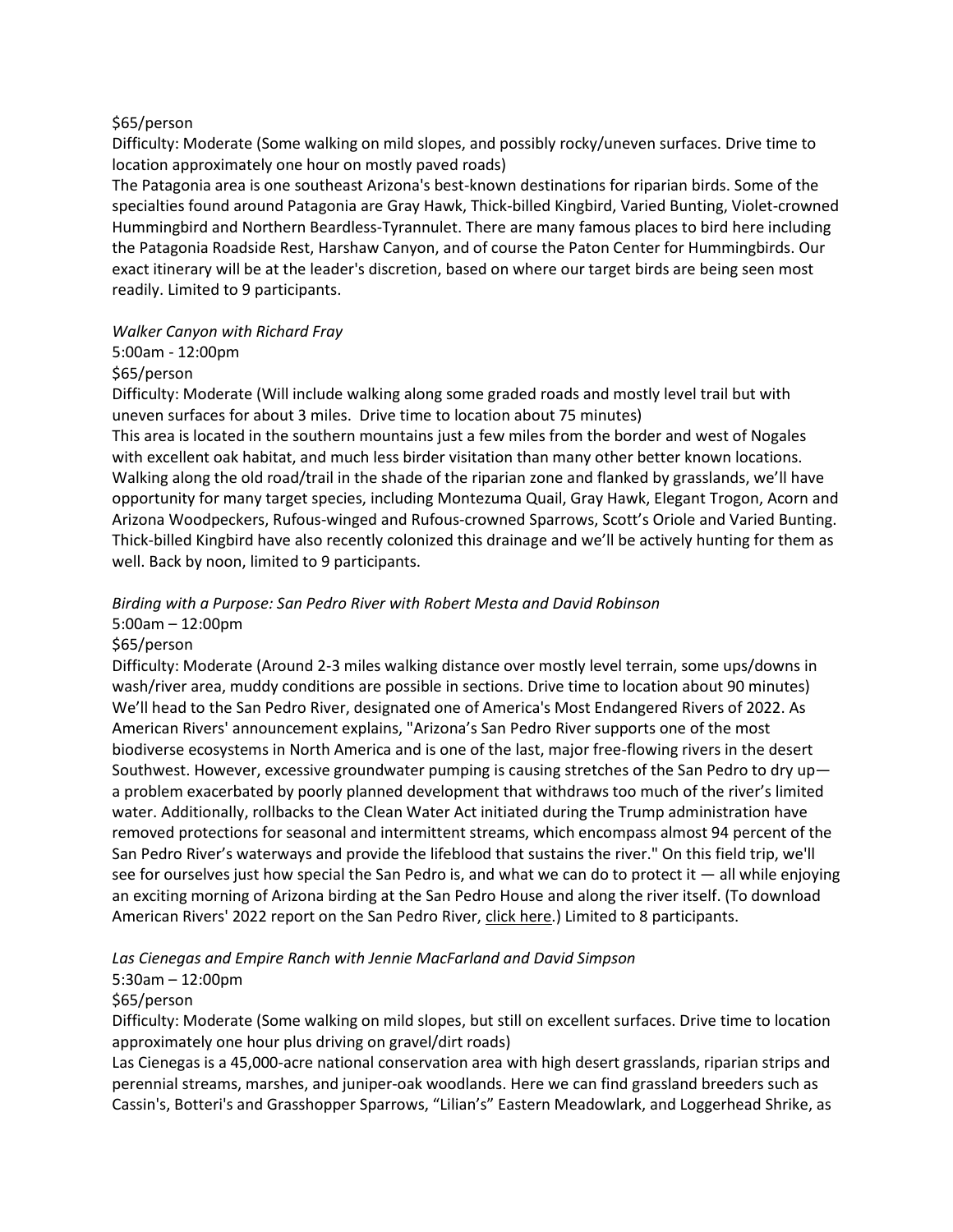well as riparian-associated species including Gray and Zone-tailed Hawks, Yellow-billed Cuckoo, Blue Grosbeak, Yellow Warbler, and Summer Tanager. Las Cienegas is great for mammals, too -- we'll visit a colony of Black-tailed Prairie Dogs (road condition permitting) and keep an eye out for Pronghorn Antelope. Limited to 18 participants.

*High Elevation in the Catalinas with Cameron Cox*

5:30 am – 12:00 pm

\$65/person

Difficulty: Moderate (some walking on mild slopes, drive time to location about 50 minutes on paved roads)

Enjoy birding where Tucson residents escape the summer heat in the small mountain hamlet of Summerhaven. We'll look for mixed warbler flocks which may include Red-faced, Orange-crowned, Virginia's, Townsend's, Hermit, Wilson's, and Grace's Warblers. Birding in the conifer forests of Mt. Lemmon can also produce species like Hairy Woodpecker, Stellar's Jay, Mountain Chickadee, and Cordilleran Flycatcher. Back by noon. Limited to 9 participants.

### *Box and Florida Canyons with Skye Haas*

5:30am - 12:00pm

### \$65/person

Difficulty: Hard (Walking a narrow trail with uneven surfaces and some increase in grade. Drive time to location about 1 hour)

These two canyons are just north of the more famous Madera Canyon and offer fabulous birding in riparian areas flanked by upland desert and grassland. From the Florida Canyon parking lot, we'll keep our eyes open and ears alert for Northern Beardless-Tyrannulet, Black-chinned and Rufous-crowned Sparrows, along with Varied Bunting. Working our way up higher along the creek, we'll look for Gray Hawk, three species of Myiarchus flycatchers, Bell's and Hutton's Vireo's, Hooded Oriole, and perhaps even catching a glimpse of the soaring resident Golden Eagles. Time permitting we will drive through Box Canyon hoping to find a rare Five-striped Sparrow. Back by noon, limited to 9 participants.

*Cienega Creek & Davidson Canyon with Pima County Naturalist Jeff Babson*

5:30am – 11:30am

\$65/person

Difficulty: Moderate (Steeper slopes or more rocky/rooted trails. Drive time to location approximately 45 minutes.)

The perennial stream flow and lush riparian vegetation at Pima County's [Cienega Creek Natural Preserve](https://webcms.pima.gov/cms/One.aspx?pageId=1515) is an important nesting and migration corridor for a multitude of avian species. Home to Yellowbreasted Chat, Northern Beardless-Tyrannulet, Bell's Vireo, and Lucy's Warbler, the creek has also hosted a number of vagrants. Cienega Creek has potential for Yellow-billed Cuckoo as well. Under the shade of towering Fremont cottonwoods, we will explore this well-watered and increasingly rare habitat on a half-day outing. This outing is offered in partnership with Pima County Natural Resources, Parks and Recreation (NRPR). Limited to 9 participants.

*Cochise Lake with Chris Rohrer* 6:00am – 12:00pm \$65/person Difficulty: Easy (Flat walking on groomed trails or roads. Drive time to location approximately 80 minutes.)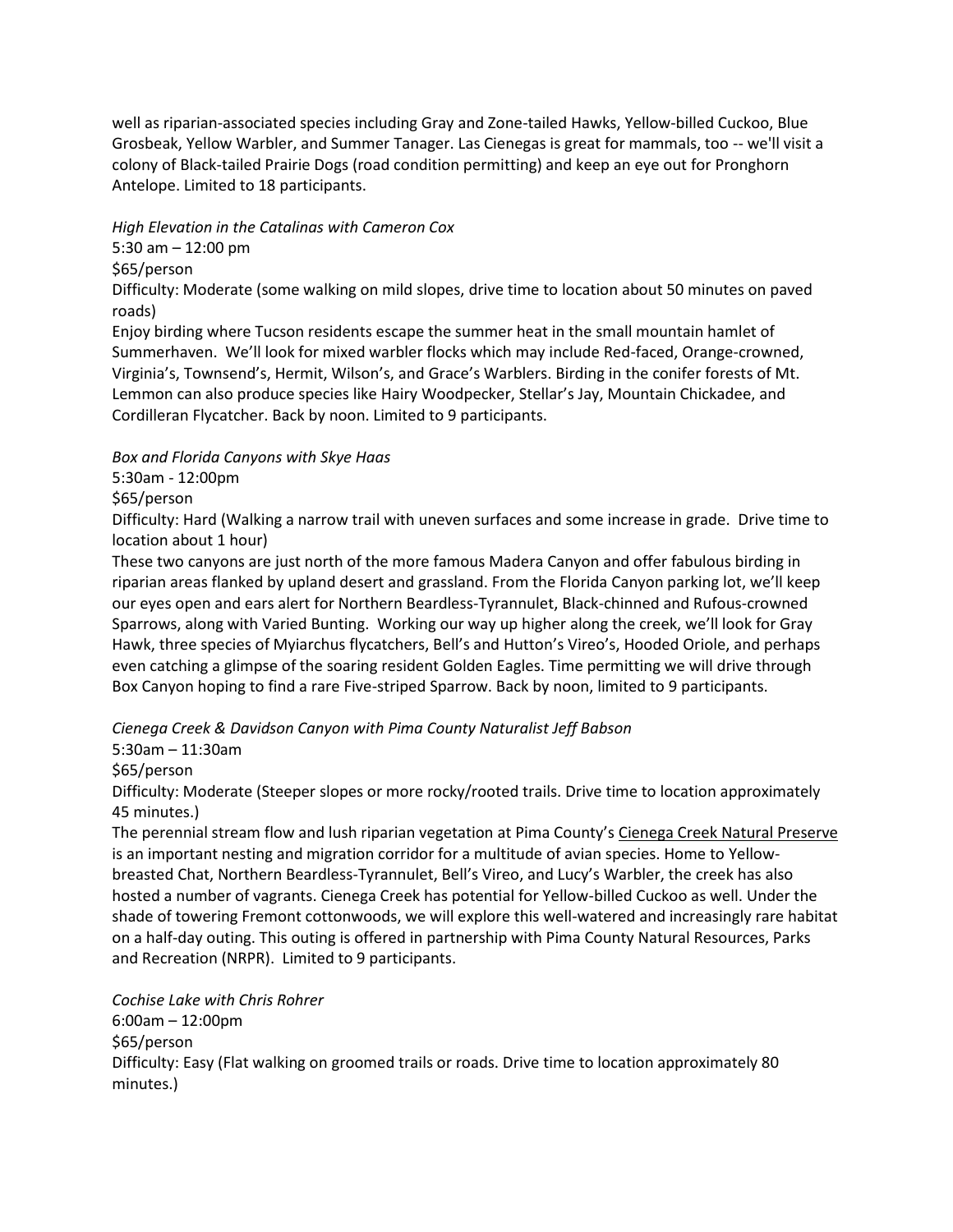This half-day trip to the Willcox area and Cochise Lake will add a wide variety of shorebirds to your Arizona and festival species list. Likely species include Black-necked Stilt, American Avocet, Wilson's Phalarope, Long-billed Dowitcher, Greater and Lesser Yellowlegs, Western, and Least Sandpipers. The lakes also play host to an array of migrant swallow species, as well as birds of the open grassland like Scaled Quail and Lark Sparrow. With sometimes hourly turnover nearly every visit during migration has a good chance of turning up something unusual. This will be a very relaxed paced half-day trip with limited walking on level surfaces. Limited to 8 participants.

### *De Anza Trail and Area with Jake Mohlmann*

 $6:00$ am  $-12:00$ pm

\$65/person

Difficulty: 1 (Flat walking trails. Drive time to location approximately one hour.) An easy stroll through this lush riparian corridor along the Santa Cruz provides many opportunities for migrants, Gray Hawks, flycatchers, and hordes of Yellow-breasted Chats. Rose-throated Becard, whose nests look like a large football hanging from the end of a branch, have nested along this trail the past two years. A volunteer from the Tubac Nature Center will also be on the walk to share local bird and nature experience. A stop at the Amado Wastewater Treatment plant on the way back could be good for Black-bellied Whistling-Duck. Limited to 9 participants.

# *Drive Yourself—Meet On-Site Field Trips. Please read description for meeting location and arrive promptly*

*Sweetwater Wetlands with Luke Safford* 6:00am – 8:00am \$10/person Difficulty: Easy (Less than a mile walking on excellent surfaces.) Celebrate the end of a fantastic festival with some of your Tucson Audubon friends. We'll maneuver in groups of no more than 10 around this "must see" destination for any birder. This artificial wetland is the premier birding hotspot in the Tucson Valley, offering a stunning variety of species that can be found

here at any time during the season. Green Heron, Common Gallinule, Tropical Kingbird, Common Yellowthroat, and Abert's Towhees are some of our prime targets. Drive time to meeting location from festival venue is about 20 minutes, specific meeting instructions will be emailed beforehand. Limited to 20 participants.

### *Lakeside Park with Holly Kleindienst*

6:00am - 8:00am

### \$10/person

Difficulty: Easy (1.75 mile round trip on concrete and paved surfaces. Restrooms are available) Lakeside Park in southeast Tucson is a great place to get to know your urban birds. We'll be at the front end of the possibility of migrating shorebirds, wading birds, gulls or terns, so while unlikely, we'll be sure to keep our eyes peeled for unusual birds as well. Last August a Tricolored Heron hung out at this lake for a few weeks. We'll explore the lake and the adjacent lawns and ball fields. Likely sightings include Black-crowned Night-heron, hummingbirds (Anna's, Black-chinned, & Broad-billed), Cassin's Kingbird, Vermillion Flycatcher, Cooper's Hawk, swallows, Abert's Towhee, and more! Drive time to park and meeting location is about 15 minutes, specific meeting instructions will be emailed beforehand. Limited to 10 participants.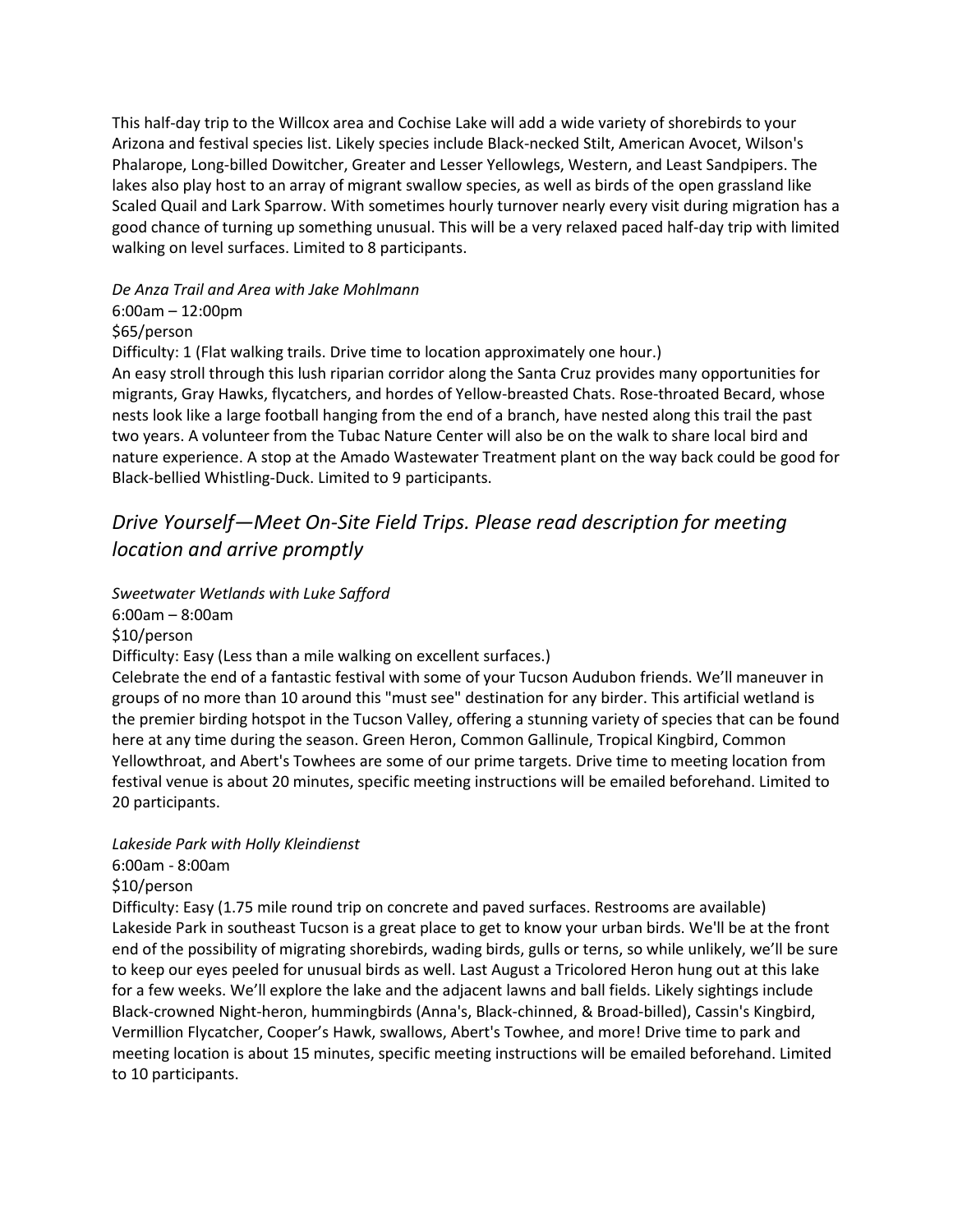*Catalina State Park with Michael Welch* 6:30am – 9:00am \$20/person

Difficulty: Moderate (Some mild slopes, but still on excellent surfaces.)

This state park on the northwest side of Tucson sits adjacent to the western slopes of the Coronado National Forest's Santa Catalina Mountains and contains a good mixture of desert scrub, mesquite bosque, and riparian vegetation. These habitats support a varied mix of bird species including Browncrested Flycatcher, Rufous-winged Sparrow, and Northern Cardinals. We will explore the Birding Trail which crosses a seasonal wash and depending on monsoon storms you may get your boots wet. \$7 parking fee. Drive time to meeting location from festival venue is about 40 minutes, specific meeting instructions will be emailed beforehand. Limited to 10 participants.

*Photography with Hunt's Photo in Madera Canyon with Noah Buchanan & Jacob Bagley*

6:30am – 8:30am \$15/person

Difficulty: Moderate (Fairly good trail surfaces, but with some rocky/rooted sections) Enjoy a birding photography experience in the iconic Madera Canyon with Jacob Bagley, an amazing young photographer, and try out the latest in photography gear with Noah Buchanan of Hunt's Photo. This is the perfect opportunity to try out new equipment in the field before making your purchases, as well as receive tips for birding photography from the experts. Drive time to meeting location from festival venue is about 50 minutes, specific meeting instructions will be emailed beforehand. Limited to 10 participants.

### *Beyond Birds: Dragonflies & Damselflies in Southeast Arizona with Michael Bogan*

7:00am – 11:00am

\$15/person

Difficulty: Easy (Flat walking trails.)

Have you been curious about dragonflies but mystified by the challenge of identifying them? Join Michael Bogan, Assistant Professor of Aquatic Biology at the University of Arizona, for a field trip focused on examining the odonate diversity found around Southeast Arizona. This trip will be a two part outing starting at Sweetwater Wetlands for an easy and accessible walk, followed by a more "moderate" level of walking at the nearby Santa Cruz River which will involve more walking on uneven ground or even getting our feet wet. These two locations will enable us to see the difference between lotic and lentic species. Specific meeting instructions will be emailed beforehand. Limited to 12 participants.

# **Festival Workshops, Socials, and Expo 2022**

## *Wednesday, August 10*

### *Nature Expo is Open with Festival Friends & Partners*

4:00pm – 6:00pm

Free—no need to register

Explore the festival's Nature Expo on the first night and talk with leaders and exhibitors about their favorite birding locations in Southeast Arizona while checking out new optics, beautiful nature-oriented art, and more.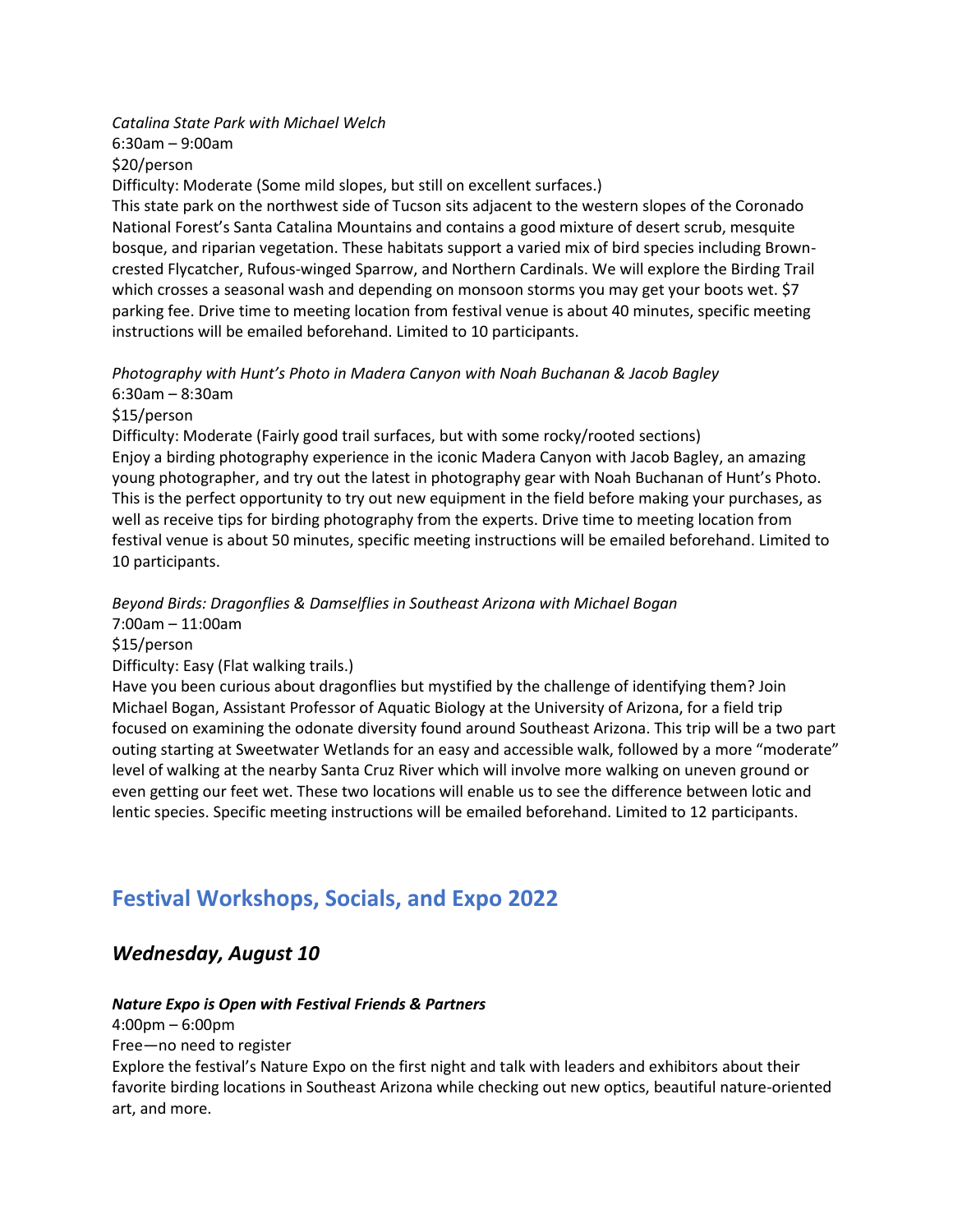### *Opening Celebration with Luke Safford and Tucson Audubon*

5:00pm – 6:00pm Free—no need to register We'll kick-off the festival by introducing special guests, recognizing our greater purpose as birders, and celebrate the first birds seen by checking them off the "Big Board" together. A cash bar will be on-site along with free appetizers and door prizes.

## *Thursday, August 11*

### *Sketching Birds with Saraiya Kanning*

9:30am – 11:30am \$20/person Learn to sketch lifelike birds and use drawing as a way to grow your birding skills! No fancy tools needed, just pencil and paper. Limited to 10 participants. *Art Materials: any pencil, unlined paper, and eraser (optional, preferred magic eraser or kneaded eraser).*

### *Nature Expo is Open with Festival Friends & Partners*

12:00pm – 5:30pm

Free—no need to register

Explore the festival's Nature Expo after a morning (or day!) of birding. Check the "Big Boards" (birds and wildlife checklists) to see if you can mark off any new birds, snakes, or butterflies seen that day on your field trip and engage with our exhibitors and volunteers who are happy to share their expertise and hospitality with you.

### *The Birds of New Zealand – 6 Endemic Families and so Much More with Sav Saville*

12:00pm – 1:00pm

### Free with Festival Registration

An illustrated introduction to the unique birds of New Zealand. There are 6 endemic families in addition to many other unique birds and a multitude of seabirds. For example, the Wrybill is a shorebird which has a laterally curved bill – it is the ONLY bird in the World that has that. Only 20 years ago New Zealand Storm-petrel was rediscovered after 150 years – and it breeds almost within eye-sight of the largest city – Auckland! There are many other strange and interesting birds – like a carnivorous, Alpine parrot, or the only mainland colony of albatross in the World.

### *Eggs & Nests with Kathe Anderson*

12:30pm – 1:30pm

Free with Festival Registration

We might take omelets for granted, but we shouldn't! Birds' eggs are complex and remarkable, from the shape, color and formation to what's inside. Nests, too, have many varieties and unusual aspects. Dabble in the wonder of birds' nests and eggs in this interactive class that showcases both familiar and exotic species with the hope of inspiring your curiosity to learn more.

### *Best Field Practices for Birders and Photographers*

1:30pm – 2:30pm Free with Festival Registration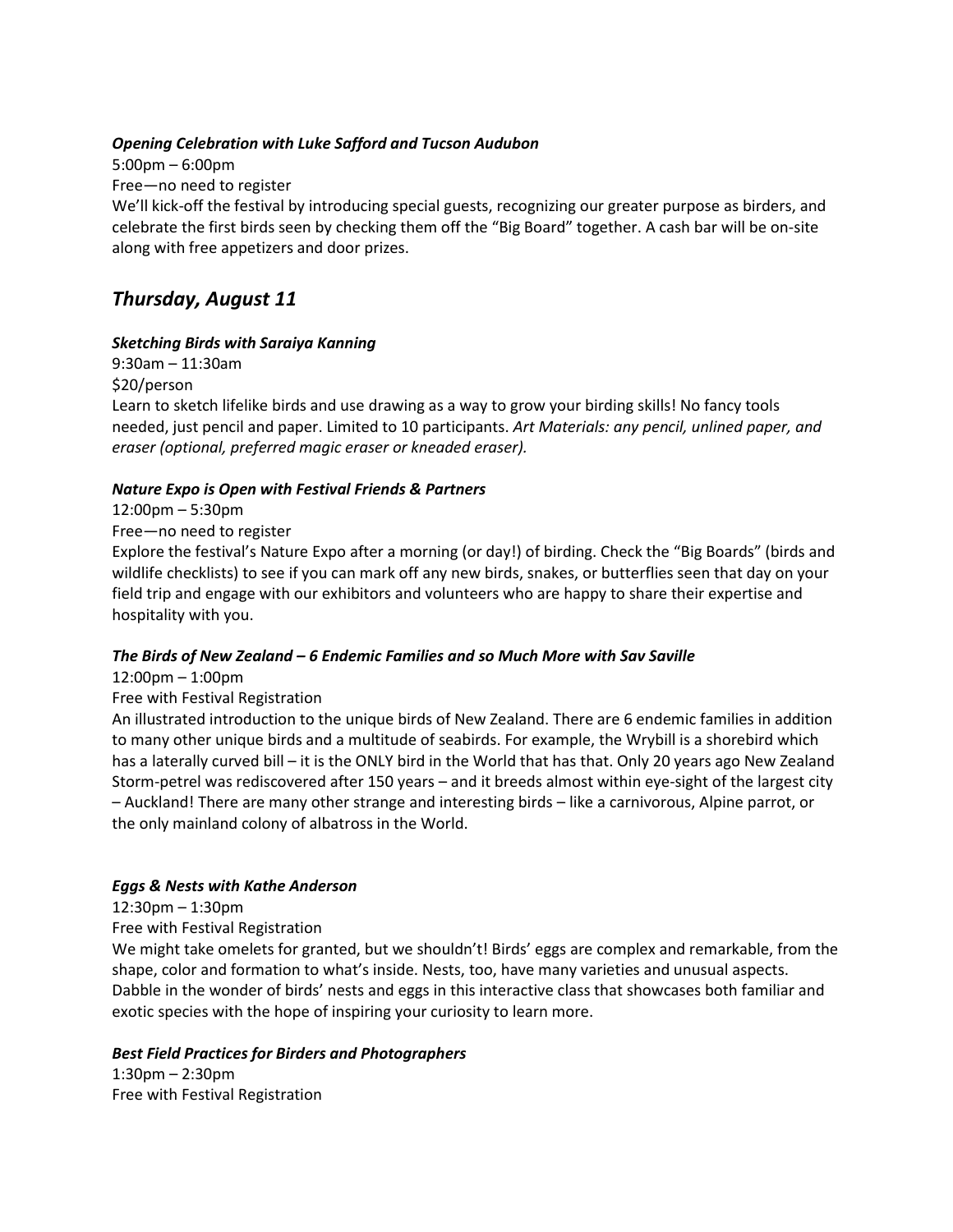Whether you're meandering through a forest, canoeing a river, or traipsing across a desert ridgeline, every step you take is being carefully observed by countless creatures both above and below. With that in mind, there's no denying that our very presence in nature affects the lives of our abundant avian allies. How exactly does our behavior impact them, though? The short answer: it depends. Join four naturalists as we explore birding and photography etiquette in a unique interactive experience. With over 70 years of combined experience watching and photographing wild birds, Steve Vaughan, Henry Johnson, Dan Weisz, and Ian Adrian will share insight and guide discussions to better enhance the birding experience for avian and enthusiast alike.

### *Moths: A Hidden World of Nocturnal Diversity with Pima County Naturalist Jeff Babson*

### 2:00pm – 3:00pm

### Free with Festival Registration

Moths are often dismissed as drab creatures whose caterpillars devour our gardens and sweaters. While some species do exhibit bad habits, the truth is that moths are incredibly diverse, abundant, and easy to observe. Many moths are strikingly patterned and stunningly beautiful, refuting the idea that these insects are unattractive. This workshop is an introduction to the vibrant, beautiful, and surprising world of moths. Don't forget to join Jeff on Thursday or Friday evenings to experience a moth and insect extravaganza!

### *Japan: An Amazing Winter Birding Photography Location with Alyce Bender*

### 3:00pm – 4:00pm

### Free with Festival Registration

Take a break from the heat of Arizona and join Alyce Bender, Tamron Ambassador and Wildside Nature Tour leader, as she introduces you to Northern Japan and the wildlife that call it home during the winter! A variety of birds, like the Steller's sea eagles and whooper swans, migrate to the area to overwinter while others, such as the Red Crowned Crane, are year-long residents. Learn more about the rare and endemic species that can be found during the coldest months of the year in this unique birding location. Additionally, Bender will include tips that are applicable to birding photography in general and speak about some of the ethical and conservation issues that surround birds in this part of the world.

### *Enabling Every Body to Use Birding as Empowerment with Virginia Rose & Freya McGregor*

### 3:30pm – 4:30pm

### Free with Festival Registration

Birds and birding can bring so much joy and empowerment to everybody, especially people with disabilities and other health concerns. Join Birdability founder Virginia Rose, who has used a manual wheelchair for 48 years, and Birdability Coordinator Freya McGregor, an occupational therapist with a background in blindness and low vision services, to learn how a brand new nonprofit is working to enable that. Hear Virginia's story about the joys she's found in birding, and what Birdability is doing to share those joys with everybody with access challenges. Discover some simple actions you can take to be a more welcoming and inclusive birder. And help Birdability ensure that birding truly is for everybody and every body! Learn more about Birdability at birdability.org or on social media @birdability

*Virginia Rose, founder of Birdability and Board member of Travis Audubon in Austin, Texas has been a paraplegic for 48 years. She began birding 18 years ago and realized she needed to help others with access challenges discover the joys of birding.*

*Freya McGregor (she/her), OTR/L, CIG is the Birdability Coordinator and an occupational therapist. Birding since childhood, her 'dodgy' knee often creates an accessibility challenge for her. With a clinical*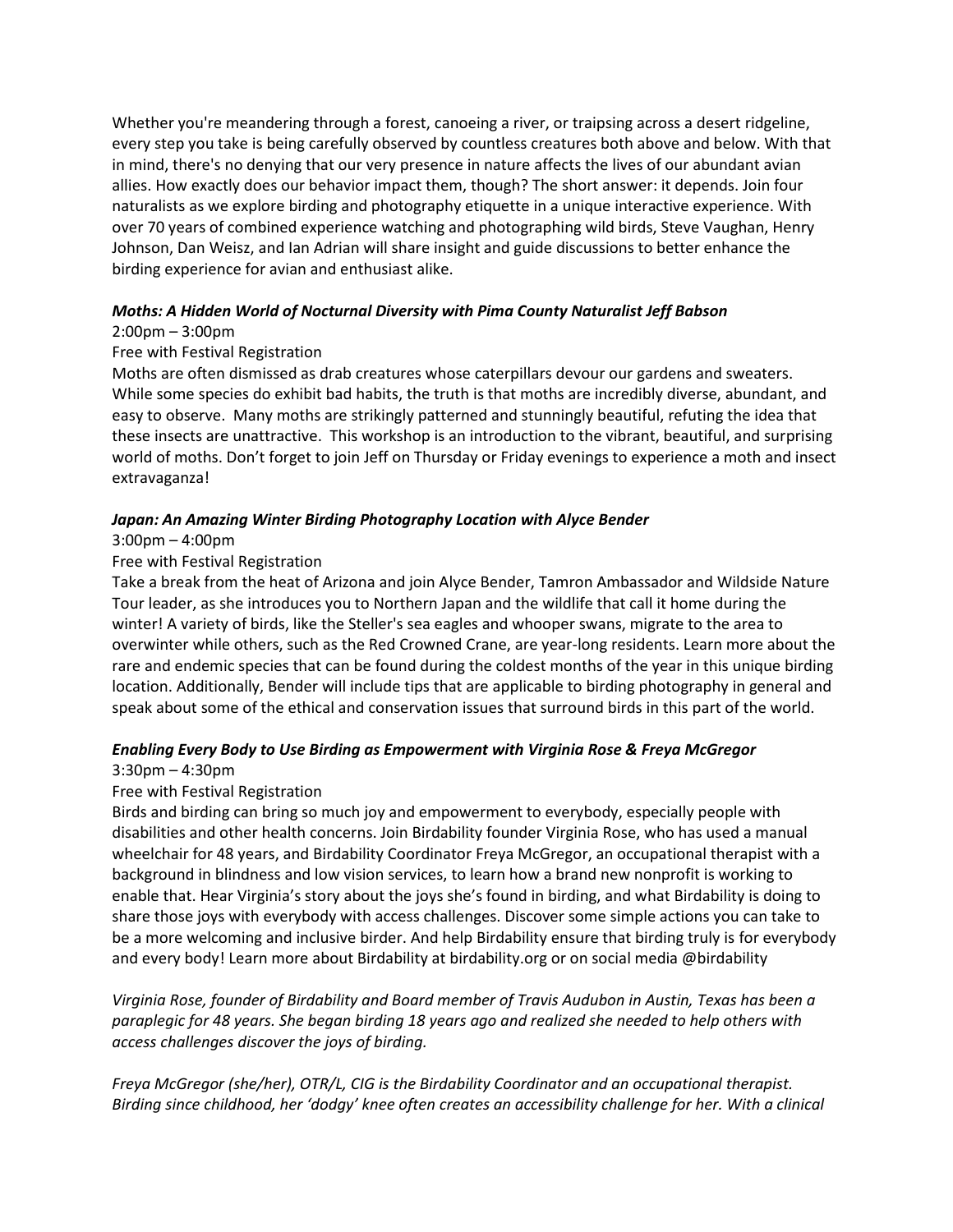*background in blindness and low vision services, she works in her spare time for the radio show and podcast Ray Brown's Talkin' Birds, and is passionate about enabling all birders and potential future birders to enjoy birding and nature as much as she does.*

### *Identify Any Bird, Anywhere: Advanced Skills for Beginning Birders*

4:30pm – 5:30pm (Classroom Portion) & 5:45pm – 7:30pm (Field Portion at Reid Park) \$50/person, includes sandwich dinner from Beyond Bread

Have you reached a plateau with your birding skills? Maybe you are able to identify a handful of birds, but can't really seem to get beyond the basics? If that's the case, you'll want to check out this innovative workshop to learn a unique approach to identifying and connecting with birds. You won't just hear cool tips about backyard birds, you'll actually learn HOW TO LEARN about birds. Kristi Dranginis, founder of Bird Mentor and author of *Identify Any Bird Anywhere* will unveil "The Seven and a Half Questions to Bird Identification" that will catapult your bird loving skills and confidence after just a little practice. You will walk away with a solid set of new bird ID skills that you can start applying right away.

### *Festival Celebration in the Nature Expo with BWD*

4:30pm – 5:30pm

### Free—no need to register

Are you as excited as we are that Bird Watcher's Digest is coming back as "BWD"?! BWD's first issue will be July/August of this year and the first 100 festival attendees to meet them at the Nature Expo from 4:30pm - 5:30pm will receive a free copy. Don't miss the chance to celebrate the launch of this fabulous, new magazine. A cash bar will be on-site along with free appetizers.

### *Hoots, Herps, and Hops: An Event for Young Birders and Those Young at Heart*

6:00pm – 10:00pm

Free with Festival Registration

Trip difficulty: Easy, ~1.5-2 miles along paved road with gradual incline, restrooms and water available at the Visitor's Center.

Please join us for this social birding event designed to welcome young birders and new birders of all kinds into the community! We will bird at Sabino Canyon followed by a drink at Three Canyon Beer and Wine Garden. We'll start the evening with a guided walk up Sabino Canyon Road, where we'll hope to catch Purple Martins, Black-Throated Sparrows, Cardinals, Lesser Nighthawks, and other Sonoran specialties. On the way down, we will listen for Poorwills, Elf Owls, and Great-Horned Owls and keep our eyes out for toads, lizards, snakes, tarantulas, and scorpions. Afterwards, we'll all meet at the nearby Three Canyon Beer and Wine Garden for food, drink, and great company!

No transportation is provided. Please note, there is an \$8 parking fee at Sabino Canyon. Specific meeting instructions will be emailed beforehand. Limited to 50 participants.

With this event, our goal is to welcome and make space for the newest generation of birders and those historically left out of the community. We invite birders of all ages to join us in welcoming our newest members!

### *IBA Dedication of Tucson Mountains at Saguaro NP*

### 6:30pm – 10:00pm

Free with Festival Registration

Celebrate the dedication of the relatively new Tucson Mountains Important Bird Area. Enjoy a short evening ceremony including a few words from key folks from Saguaro NP and the Coronado National Forest and eat some cake and refreshments. Afterwards we'll have an optional evening Herp and Night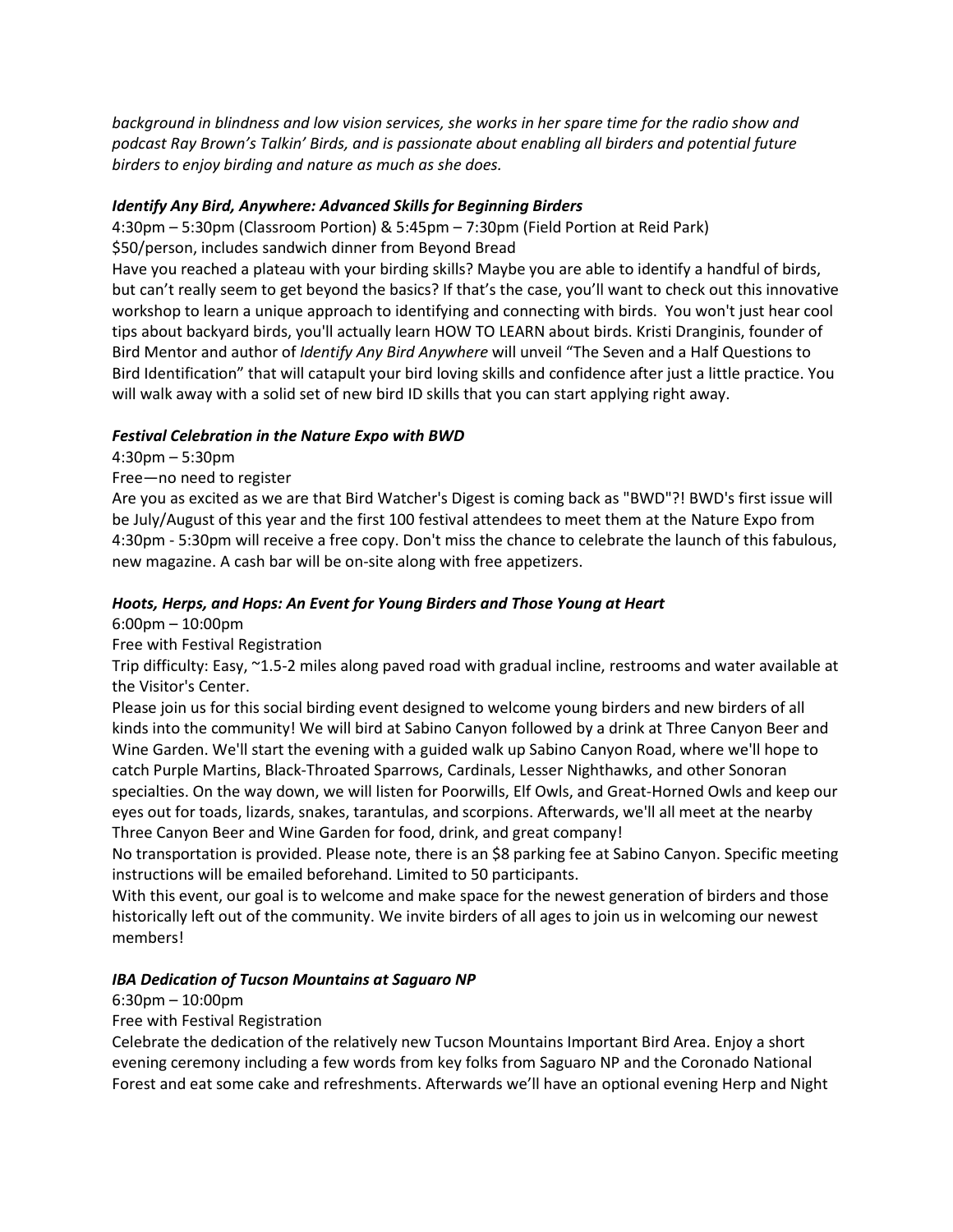Creatures walk on the pavement and trails with Jim Rorabaugh and an opportunity to view moths with Jeff Babson and a UV light set-up. Limited to 50 participants.

## *Friday, August 12*

### *Nature Journaling at Reid Park with Trenton Jung*

8:00am – 9:30am \$20/person

*This workshop takes place at Reid Park. Drive time to meeting location from festival venue is less than 5 minutes, specific meeting instructions will be emailed beforehand.*

Advance your birding by documenting your observations through nature journaling! Science illustrator, Trenton Jung, will introduce you to nature journaling skills by observing and journaling Tucson's urban wildlife at Reid Park. Nature journaling is a great way for you to capture information through drawing and note-taking, develops your observational skills, and helps you create a visual database of your birding adventures. Limited to 10 participants. *Art Materials: Medium, hardcover sketchbook/journal, Graphite Pencils, Pencil Sharpener, Eraser, Ballpoint Pen. Optional: Binoculars, Travel watercolor set, Toned paper sketchbook, Ruler, Colored Pencils, Micron Pen. Other things to bring: Camping chair, Water bottle, Hat, Sunglasses.*

### *Nature Expo is Open with Festival Friends & Partners*

12:00pm – 5:30pm

Free—no need to register

Explore the festival's Nature Expo after a morning (or day!) of birding. Check the "Big Boards" (birds and wildlife checklists) to see if you can mark off any new birds, snakes, or butterflies seen that day on your field trip and engage with our exhibitors and volunteers who are happy to share their expertise and hospitality with you.

### *Birding the Upper Peninsula: A birder's year in the North Woods with Skye Haas*

### 12:00pm – 1:00pm

### Free with Festival Registration

Join Skye Haas as he describes the experiences of birding along the shores of Lake Superior and of the diverse array of birds that inhabit the ecotone that is the North Woods of the Upper Peninsula of Michigan. Skye will talk about the dynamic migrations of raptors, waterbirds and passerines that are funneled along the extensive shoreline that comprises the majority of the Upper Peninsula's border as well as the alluring boreal specialties such as Kirtland's Warbler, Spruce Grouse, Boreal Chickadee and Great Gray Owl, most of which are at the southern edge of their breeding and wintering ranges of this wild and beautiful land.

### *Innovative Lucy's Warbler Nestbox Research with Olya Weekley*

#### 1:00pm – 2:00pm

### Free with Festival Registration

Lucy's Warblers are one of only two cavity-nesting warblers in United States and a species of Conservation Concern. Their breeding range is fairly small with the heart of it being in Arizona. This species is very understudied and previously unknown to use nestboxes, unlike other secondary cavitynesters. Tucson Audubon has been studying Lucy's Warbler nesting needs for the last 8 years using innovative techniques to design a nestbox style that they will readily use. Join Community Science Coordinator, Olya Weekley, to learn more about the process and what we have learned so far.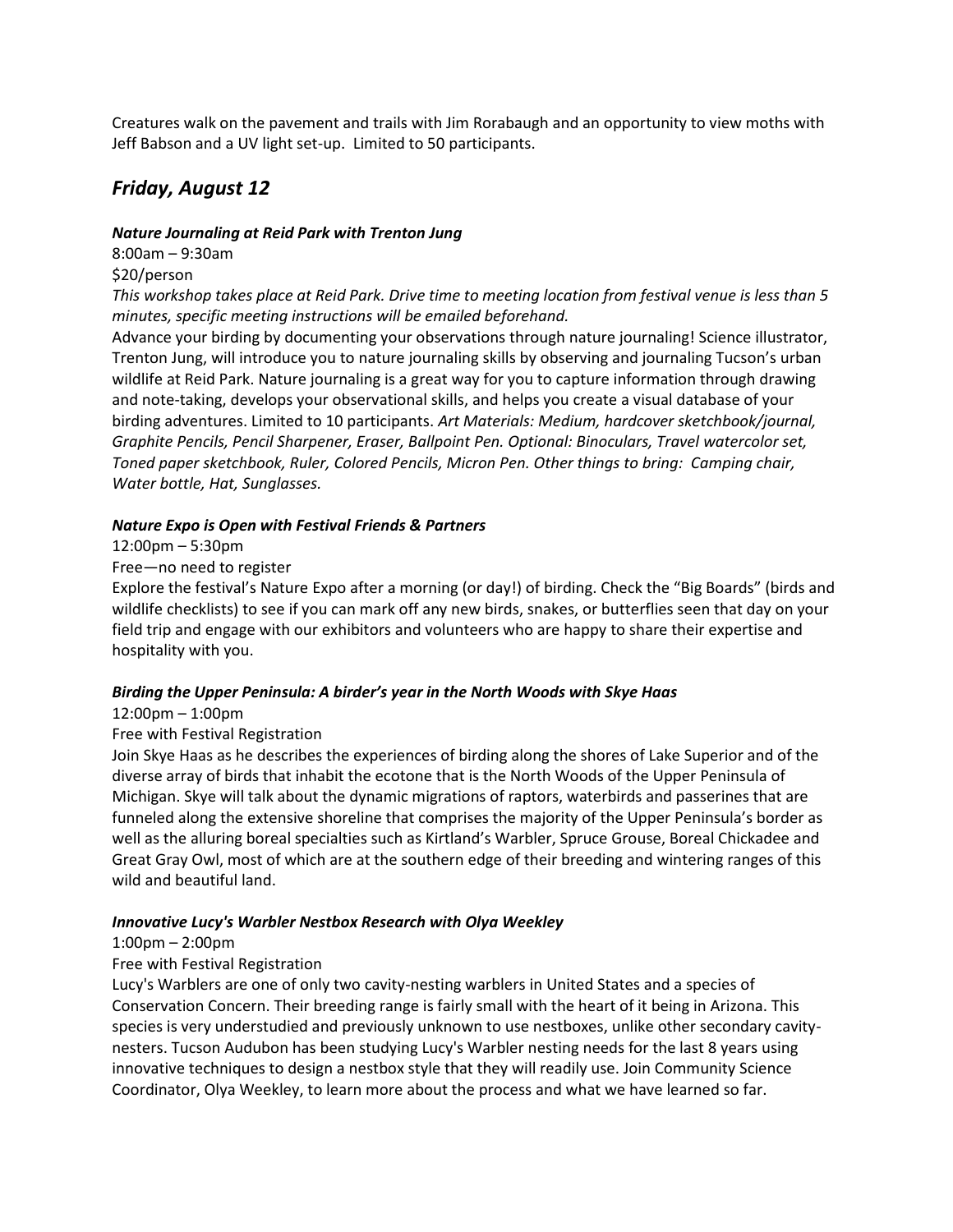### *Introduction to Southeast Arizona Tyrant Flycatchers with Homer Hansen*

## 1:30pm – 2:30pm

### \$10/person

The largest family of birds in the world, Tyrant Flycatchers, includes an amazing diversity of species. Flycatchers regularly pose identification challenges due to similar plumages and overlap with similar species range and habitat. As part of this workshop, you will learn about useful characteristics and behaviors that aid in flycatcher identification. This workshop places an emphasis on bill shape and size, wing length, and primary projection in relation to Tyranid genera and species identification. This workshop will start with an overview of the family characteristic, and then cover flycatchers that might be seen during the festival.

## *The Scorpion Diversity of SoAZ—or what Scorpions Did Gadsden Purchase? with Kari McWest*

### 2:30pm – 3:30pm

### Free with Festival Registration

Arizona is one of the world's hot spots for scorpion diversity, especially SoAZ, the southern portion of Arizona that was included in the Gadsden Purchase. Join Kari as he discusses the rich diversity of scorpions of Arizona, concentrating on the area referred to as SoAZ and the Gadsden Purchase. This scenically beautiful, biologically and geologically diverse region is home to five scorpion families, ten genera, and at least half of Arizona's nearly 60 described species, and a few undescribed.

### *A Field Guide to the Hummingbirds of Southeast Arizona with Rick Taylor*

### 3:00pm – 4:00pm

### \$10/person

With 17 documented species in recent history, SE Arizona hosts a wider variety of hummingbirds than any region of the United States. Habitat preferences play a major role in creating this cornucopia of diversity and abundance. Rick's talk will cover the polychrome males, as well as identification clues that distinguish the females and immatures in this unique family. Afterwards Rick will be in the Nature Expo signing copies of his new field guide.

### *Making the Most of the Birding Experience: A Guide to Holistic Birding with Lee Hoy of Wildside Nature Tours*

### 4:00pm – 5:00pm

### Free with Festival Registration

Join Lee Hoy, OM-D Pro Ambassador, owner of Big Bend Birding and Photo Tours, and Wildside Nature Tour Photography Workshop Leader, for a humorous, inspirational, and challenging presentation designed to help you transition your birding to a more holistic and enjoyable experience. We will examine methods and mindsets designed to move you beyond simple bird identification and listing to expanding your views of both and developing a richer, deeper understanding of the birding experience. Lee has birded in 49 states, leads 15 to 20 Colima Warbler hikes a year, and worked on the PBS Nature Special "Big Bend: The Wild Frontier of Texas." He leads international and domestic photography workshops with some of his favorite destinations being Yellowstone in Winter, Amazon Riverboat Cruise, Big Bend National Park, and Newfoundland. This presentation is sure to make you laugh, make you reconsider some of your current assumptions about birding, and possibly even shed a tear.

### *Festival Celebration in the Nature Expo*

4:30pm – 5:30pm Free—no need to register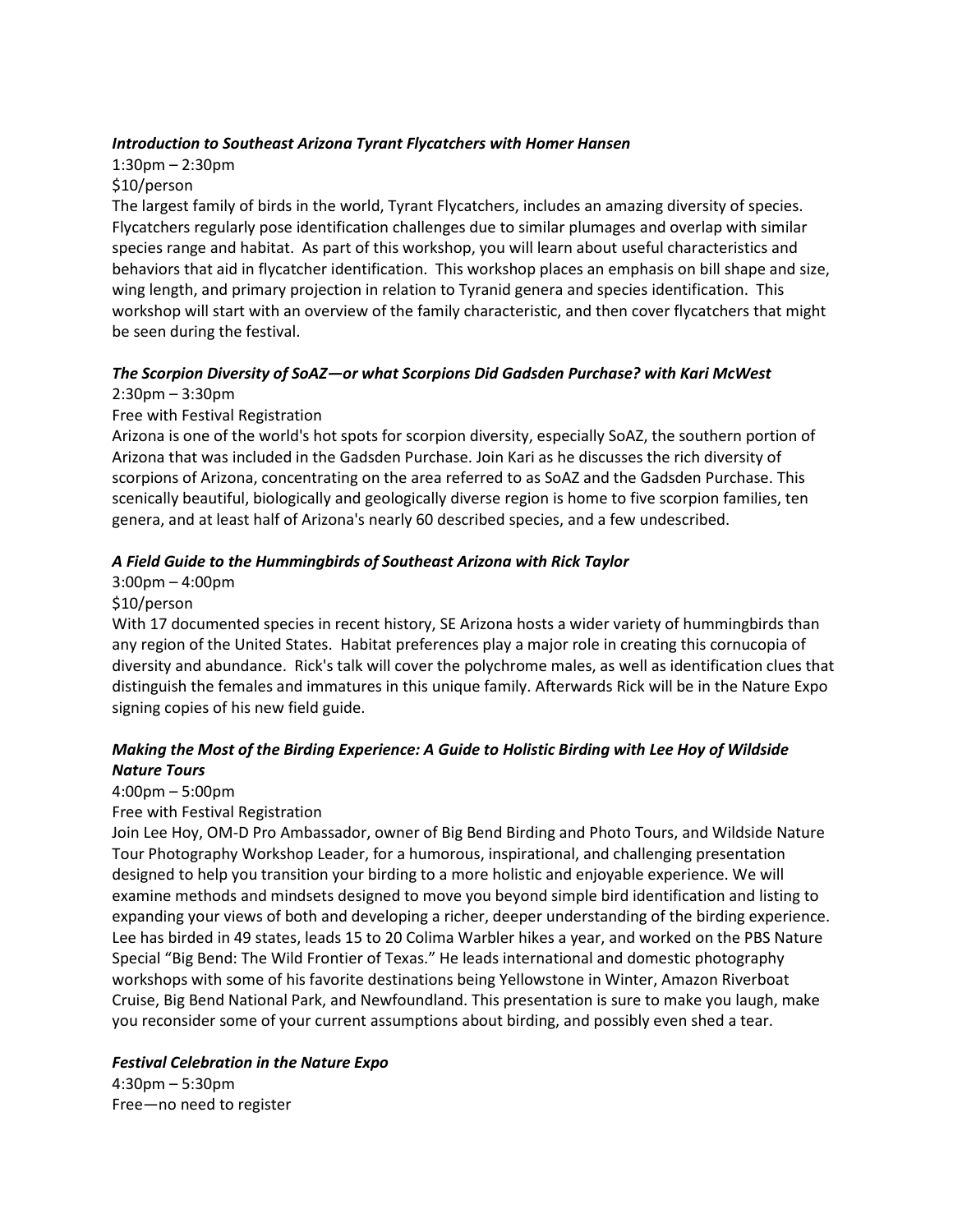Drop by the Nature Expo for a chance to win some special door prizes and get an update on festival bird sightings. Rick Taylor, author of the new *Birds of Arizona* field guide, will be on hand for book signings. A cash bar will be on-site along with free appetizers.

### *The Exciting Night Life of Bats with Karen Krebbs*

### 5:00pm – 6:00pm

### Free with Festival Registration

Karen has studied bats for more than 30 years. Learn about this exciting and unique nocturnal mammal and how it is so successful as a predator and pollinator. There are more than 1,100 species of bats that occur worldwide. Bats are an important part of our ecosystems and deserve our respect and admiration. Echolocation allows a bat to fly in total darkness to locate, chase, and capture flying insects. Bridges and other human structures are important roost habitat for many species of bats. Nectar bats visit and pollinate columnar cactus and succulents in our area. Also learn about the threats to bats and how we can help. Afterwards you can join Karen to watch the bats head out for the night at a known roosting location about 15 minutes from the festival venue.

### *Birds and Brew sponsored by Beaumont & Port Arthur Convention and Visitors Bureau*

6:00pm – 8:00pm

### Free with Festival Registration

Spend an evening at the local brewery and enjoy some food and drink with your birding friends. Share your stories from recent bird trips and learn about new places to explore while drinking and eating– what could be better? Information on location to be given closer to event. Limited to 75 participants.

## *Saturday, August 13*

### *Nature Expo is Open with Festival Friends & Partners*

10:00am – 5:30pm

### Free—no need to register

Explore the festival's Nature Expo after a morning (or day!) of birding. Check the "Big Boards" (birds and wildlife checklists) to see if you can mark off any new birds, snakes, or butterflies seen that day on your field trip and engage with our exhibitors and volunteers who are happy to share their expertise and hospitality with you.

### *Birds & Animals at the Nature Expo*

10:00am – 5:30pm Free—no need to register Festival partners, Reid Park Zoo and Arizona Game & Fish, will be on-site with a variety of birds and animals for close-up viewing and interpretation. Perfect wildlife viewing for kids—and adults!—and you'll be in a comfortable air-conditioned room. *Reid Park Zoo will be on-site from 10:00am – 1:00pm, and Arizona Game & Fish will be on-site from 10:00am – 5:30pm.*

### *Art Workshop: A Splash of Color with Artist Christina Baal of Drawing 10,000 Birds*

10:00am – 12:00pm \$20/person *This workshop takes place at The Drawing Studio. Drive time to meeting location from festival venue is about 15 minutes, specific meeting instructions will be emailed beforehand.*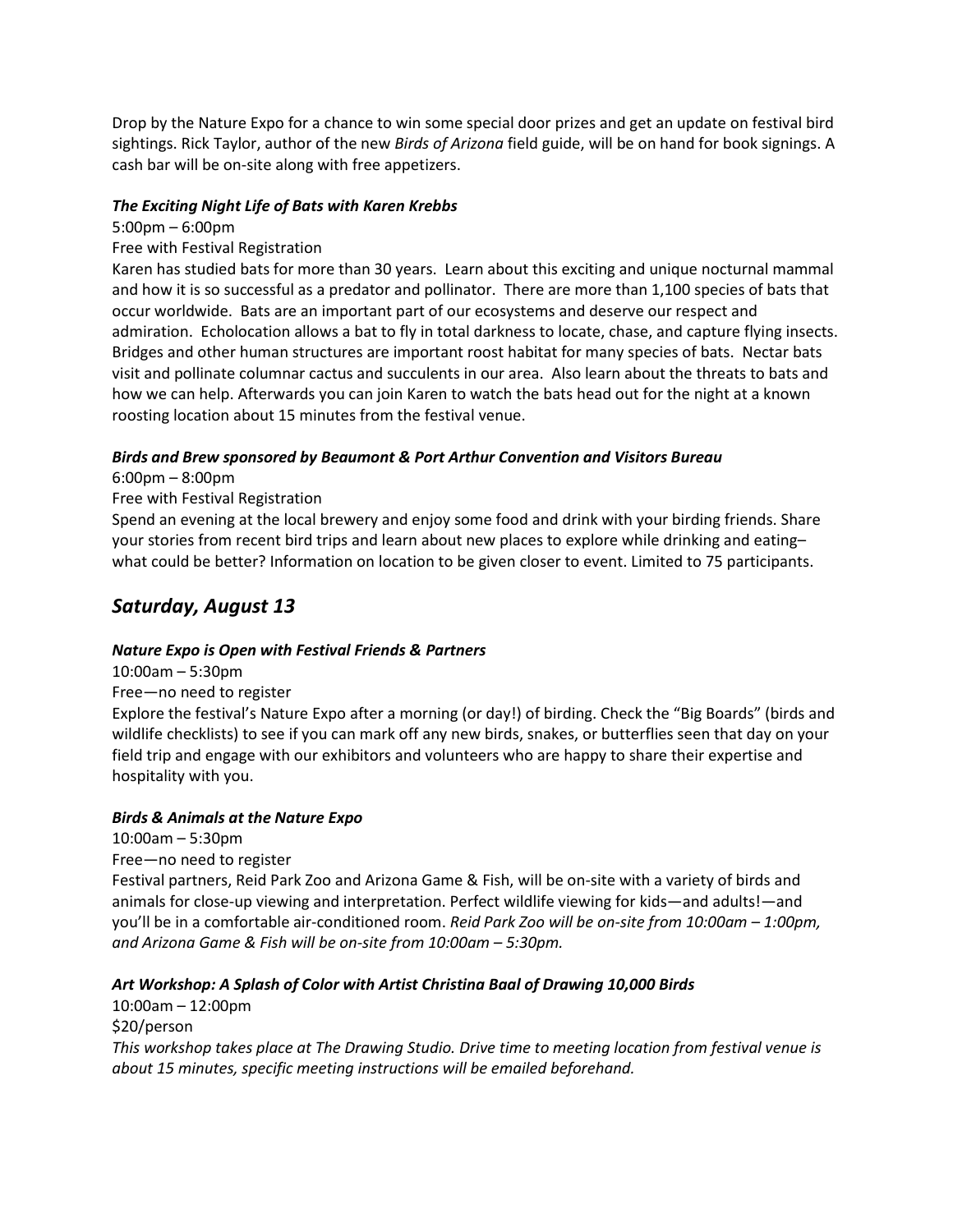Birds are amazingly vivacious and colorful. Drawing and painting birds not only helps explore our emotional attachments to these winged wonders- it makes us better birders! This art workshop will explore how to overcome the anxiety of the blank page with fun, expressive drawing and watercolor painting techniques. Intended for beginners and intermediate artists, but all are welcome! Be prepared to get a little messy. Art Materials: paper, pencils, and watercolors. Limited to 20 people.

### *Panama: A Birding & Nature Paradise with Carlos Bethancourt*

### 10:30am – 11:30am

### Free with Festival Registration

Panama, though scarcely the size of South Carolina, but perfectly positioned as a narrow land bridge between North and South America, is blessed with an incredible natural beauty and biodiversity second to none. Over 1010 bird species, hundreds of mammals, reptiles & amphibians, and a staggering 10,000 plant species have been recorded here. Join knowledgeable and entertaining Canopy Family senior guide Carlos Bethancourt on a photographic journey of the tropical birds, bizarre mammals, unusual reptiles & amphibians and spectacular habitats from the former Canal Zone of Panama, to the foothills of western Panama and into the wilds of the Darién lowlands in eastern Panama. From toucans to hummingbirds, Panamanian Night monkeys, Kinkajou, Carlos will keep you spellbound with his stories of discovery and vivid images. Come experience why Panama is indeed a birding and nature paradise!

### *Borderlands Jaguars with Mark Hart of Arizona Game & Fish*

### 11:30am – 12:30pm

### Free with Festival Registration

Southeast Arizona and southwest New Mexico are the only locations in the United States where jaguars have been sighted in the past twenty years. In late 2016, two jaguars were present in the region, one in the Huachuca Mountains and the other in the Dos Cabezas. Earlier that year a video surfaced of a third jaguar in the Santa Rita Mountains. The video caused an international sensation, but that jaguar hasn't been seen since. Although the Huachacucas jaguar came to a bad end in Mexico, its return there was biologically significant. Meantime, the Dos Cabezas jaguar has persisted south of Willcox since. This presentation will examine how the presence of these endangered species in the region pose unique challenges for wildlife and land managers, and how they have made even more popular among the general public trail camera technology.

#### *Identifying Barriers to Youth Involvement in Conservation with Ruby Lenertz*

#### 12:00pm – 1:00pm

### Free with Festival Registration

As a high school student, Ruby encountered barriers to becoming more involved in conservation despite her desire and ability to do so. As a Youth Engagement Intern with Tucson Audubon, she sought to explore this issue by surveying 290 students from Tucson to examine and bring awareness to the most important barriers students face that prevent them from becoming involved in environmental conservation. She'll discuss what she discovered and what steps conservation organizations can take to bring young people into the conversation.

### *How to Protect Birds at the Ballot Box with Conservation Advocate David Robinson*

#### 1:00pm – 2:00pm

#### Free with Festival Registration

Birders know the vital importance of having pro-bird, pro-environment policymakers in office. From legislation such as the Migratory Bird Treaty Act, to climate-change urgency vs. climate-change denial, to environmental justice for historically overburdened communities, the response to issues we care so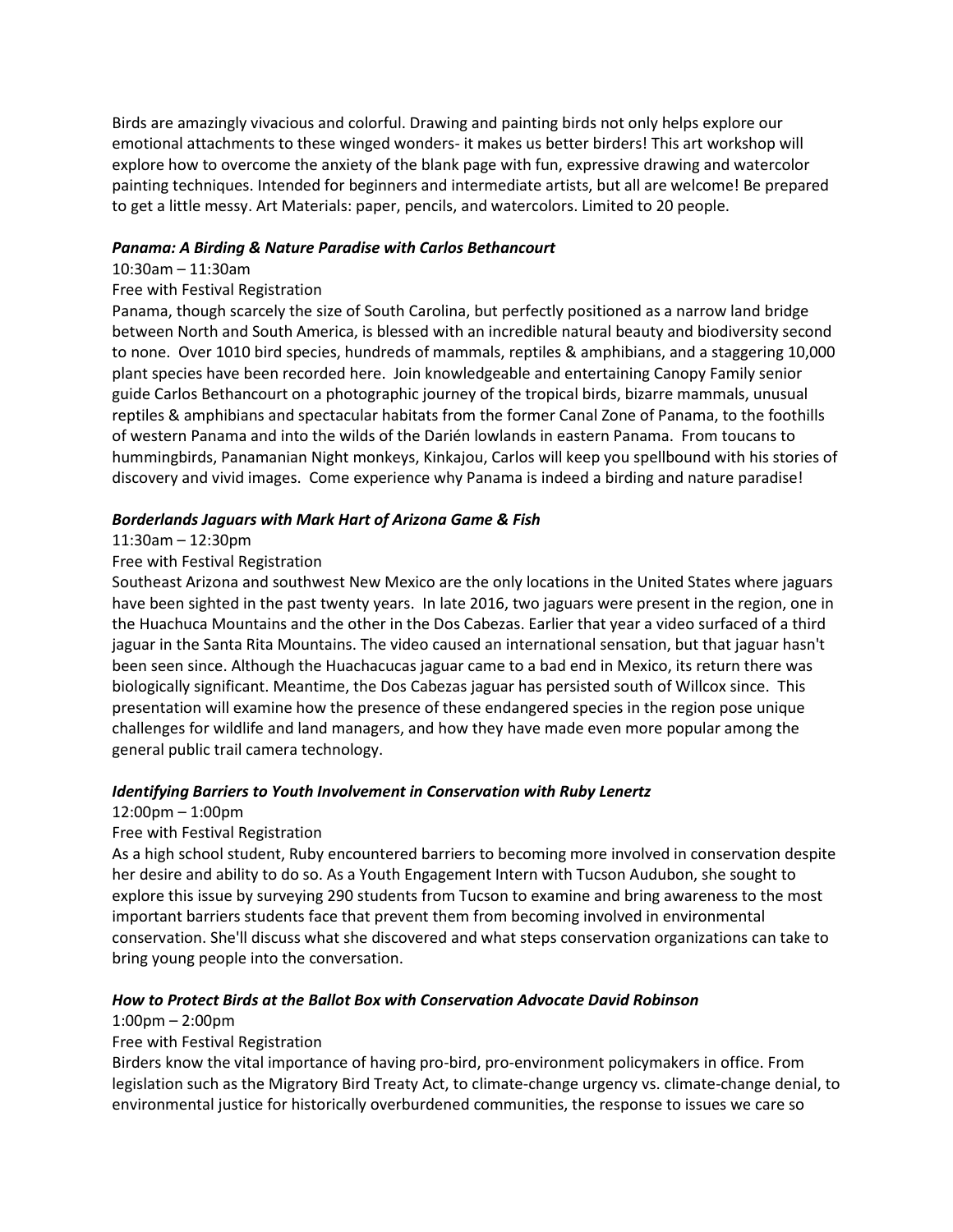deeply about depends overwhelmingly on elected officials and the people they appoint. And yet millions of environmentalists don't consistently show up to the polls! In this interactive workshop, Tucson Audubon's Conservation Advocate, David Robinson, will present the facts about environmentalists and voting, and will teach attendees how to take part in highly effective, nonpartisan efforts to turn inconsistent environmentalist voters into environmentalist super-voters in time for the upcoming midterms — all while having fun with fellow bird-lovers!

### *Hummingbird Photography Workshop with Stephen Vaughan*

### 1:30pm – 2:30pm

### \$10/person

Hummingbirds can flap their wings up to 80 times a second, which can present quite the challenge for a photographer. This is the perfect opportunity to learn the specialized techniques needed to create stunning images of hummingbirds. We will cover ambient light, fill-flash and high-speed flash photography techniques. Join professional nature photographer Steve Vaughan for this fantastic opportunity to experience the joys of photographing these flying jewels. You can email Steve at StephenHVaughan@Gmail.com if you have questions.

### *How to Misidentify the Birds with Rick Wright*

### 2:30pm – 3:30pm

### Free with Festival Registration

Face it. Most birds, especially in North America north of Mexico, are easy to identify: just a matter of matching the right name to the feathered creature before us. There are exceptions, though, some of them right here in southeast Arizona. The local thrashers, female hummingbirds and orioles, and those devilish ravens can have birders tearing out their hair, especially those of us who get to see them only on our occasional late summer ornitho-pilgrimages. But it is precisely these birds we learn the most from—whether we get them right all the time or not. Join Rick Wright for a light-hearted but informative look at some of Arizona's most challenging field identifications and the lessons to be learned in confronting them.

### *Mastering Bird Photography Workshop with Lee Hoy of Wildside Nature Tours*

### 3:00pm – 4:00pm

### \$10/person

Join Lee Hoy, OM-D Pro Ambassador, as he helps you understand how to master your autofocus settings, birds in flight settings, understand why mirrorless cameras are so beneficial for bird photography, and a list of simple tricks, tips, and techniques for improving your bird photography. This is designed for bird photographers of any skill level and with any camera gear/system.

### *Festival Celebration in the Nature Expo*

### 4:30pm – 5:30pm

### Free—no need to register

This is the last hour of the festival Nature Expo! Prepare for your next birding adventure by talking with your favorite birding guides from around the world. You'll have a chance to win some special door prizes and receive our final update on festival bird sightings before your last day of field trips. A cash bar will be on-site along with free appetizers.

### *Southeast Arizona Birding Festival Banquet & Culmination with special guest, Jennie MacFarland*

6:00pm – 8:00pm \$60/person